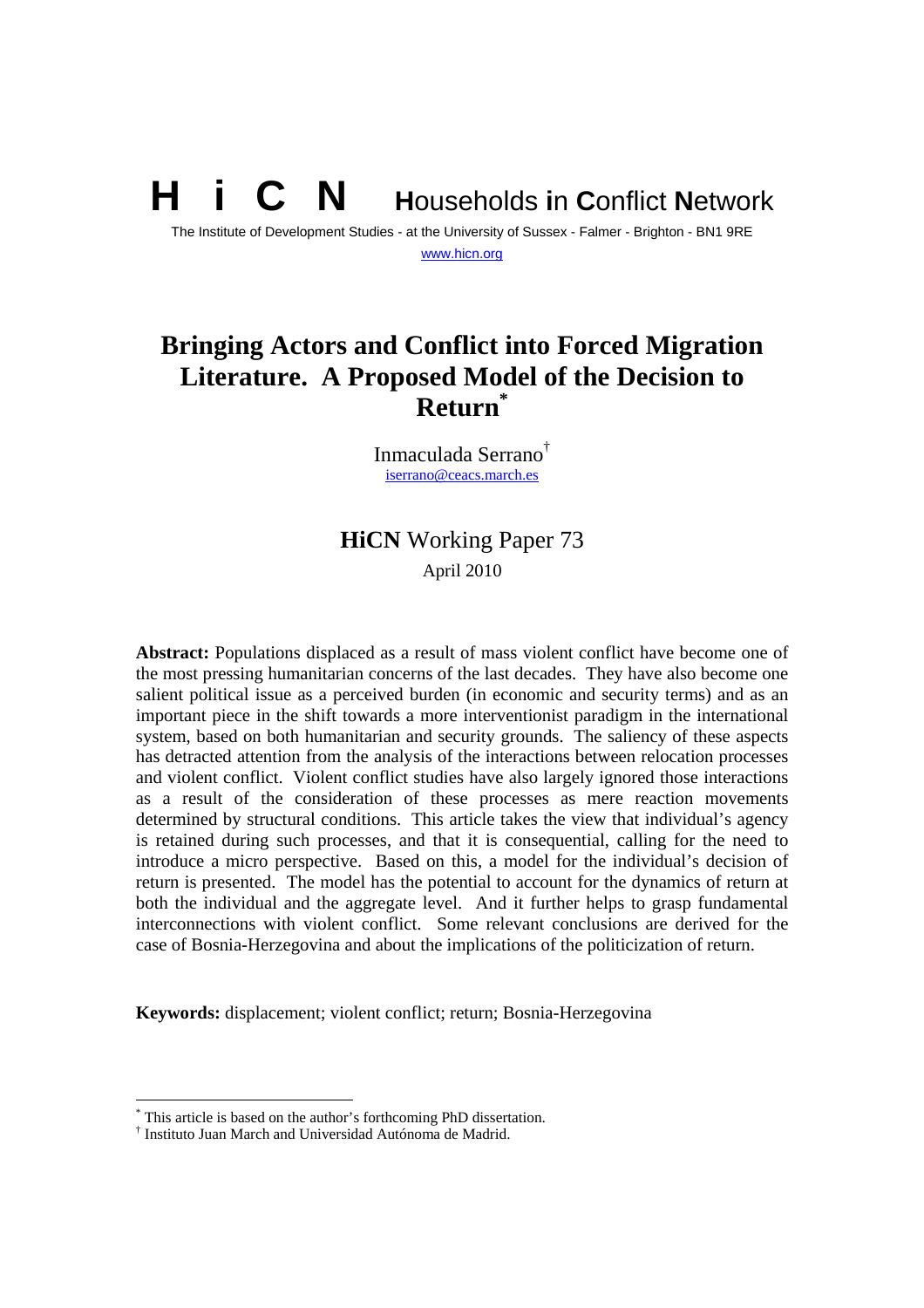# **1. Introduction**

Populations displaced as a result of mass violent conflict have become one of the most pressing humanitarian concerns of the last decades. They have also become one pressing political issue as a perceived economic and security burden on the shoulders of the international system. They have thus emerged as an engine and a vehicle in the shift towards a more interventionist paradigm in the international system. The enormous significance of these implications has put forced migration under the focus of political action, policy design and humanitarian practice. But it has also led to a lack of attention towards the critical aspect defining these mass movements: their embeddedness in the original violent conflict producing them. This article argues for the need to understand displacement as a fundamental part of violent conflict, both as a product and as a core component influencing the dynamics of violent conflict.

The second argument presented here is that individuals' agency is retained during such processes despite high restrictions in the available choices; and that such agency is consequential. This contrasts with the more generalized view on forced migration as mere structural reaction movements, and it calls for the introduction of a micro perspective, in opposition to the predominance of aggregate-level analysis in the area until very recently. By helping to understand the specific mechanisms underlying individuals' decisions, the introduction of a micro perspective is of great value also at the level of policy design, with a potential to enhance its efficiency and consistency.

The article is structured into four main sections. The next section provides a background into forced displacement and its salience as a humanitarian and political issue at the international level. The third section introduces the three basic gaps identified in the relevant literature: the lack of attention towards displacement as a fundamental component of violent conflict; the specific consideration of displacement as a mere reaction movement; and the lack of consideration of individuals' agency. The fourth section presents a micro-level model of the decision to return in an attempt to make a contribution into filling those gaps. The fifth section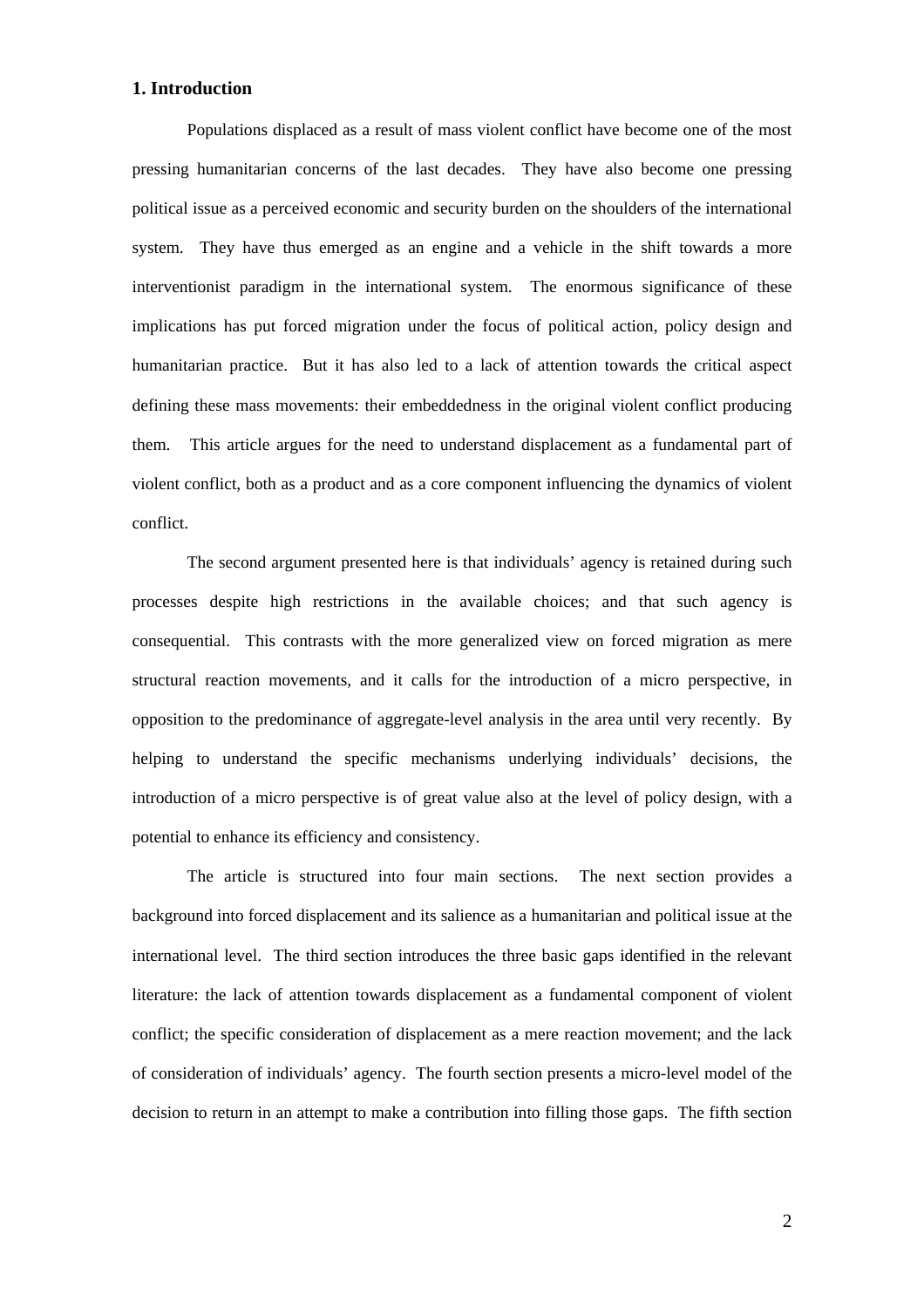derives some implications from the model for the Bosnian case and it draws some general conclusions about the implications of the politicization of return. The sixth section concludes.

### **2. Forced migration: the pressing front cover**

 Populations displaced as a result of mass violent conflict are not a new phenomenon at all. Uprooting as a result of violent conflict is indeed as old as violent conflict itself. Actually, the term 'refugee' and the massive scale of the phenomenon are a particularly salient part of European history since the early modern times (Marrus 1985:3-7; Zolberg, Suhrke, and Aguayo 1989:5-16; Skran 1995:13).

A qualitative jump did occur between the two world wars with the development of destructive military technologies enshrining the concept of total war. Non-combatants were to suffer direct violence and persecution in a measure and manner unknown to that date: numbers passed from hundreds of thousands to millions of displaced people (Marrus 1985:10; Skran 1995:53-54). Only in Europe, World War II provoked over 30 million refugees (Weiner 1996a:  $6$ <sup>1</sup>. In the 1990s, the demise of the communist bloc, the Yugoslavian wars and the crisis of the Great Lakes marked a historical record of 20 million international refugees with an added record of 28 million internally displaced, totaling an estimated 48 million displaced people in the world (see figure 1).

The saliency of the 'refugee crisis' in the last decades as one central humanitarian concern is to a great extent the product of the increased visibility of global events and of the increasing spread of humanitarianism and human rights standards and awareness (Gordenker 1987; Weiner 1996a:5). Actually, the core contemporary bodies of public international law relating to human rights, humanitarian rules in warfare and refugees were all established, between 1948-1951, within a common effort to prevent the recurrence of atrocities from the recent world war. The three bodies are furthermore being brought closer and more coordinated in the last two decades (Fitzpatrick 2000: 3).

 $<sup>1</sup>$  Figures from the first half of the century must be put in perspective with the smaller world population at</sup> the time (Skran 1995: 54). Also, contemporary displacement produces larger shares of internal displacement than international refugees, which are the ones roughly estimated in early-century figures(Cohen 2009).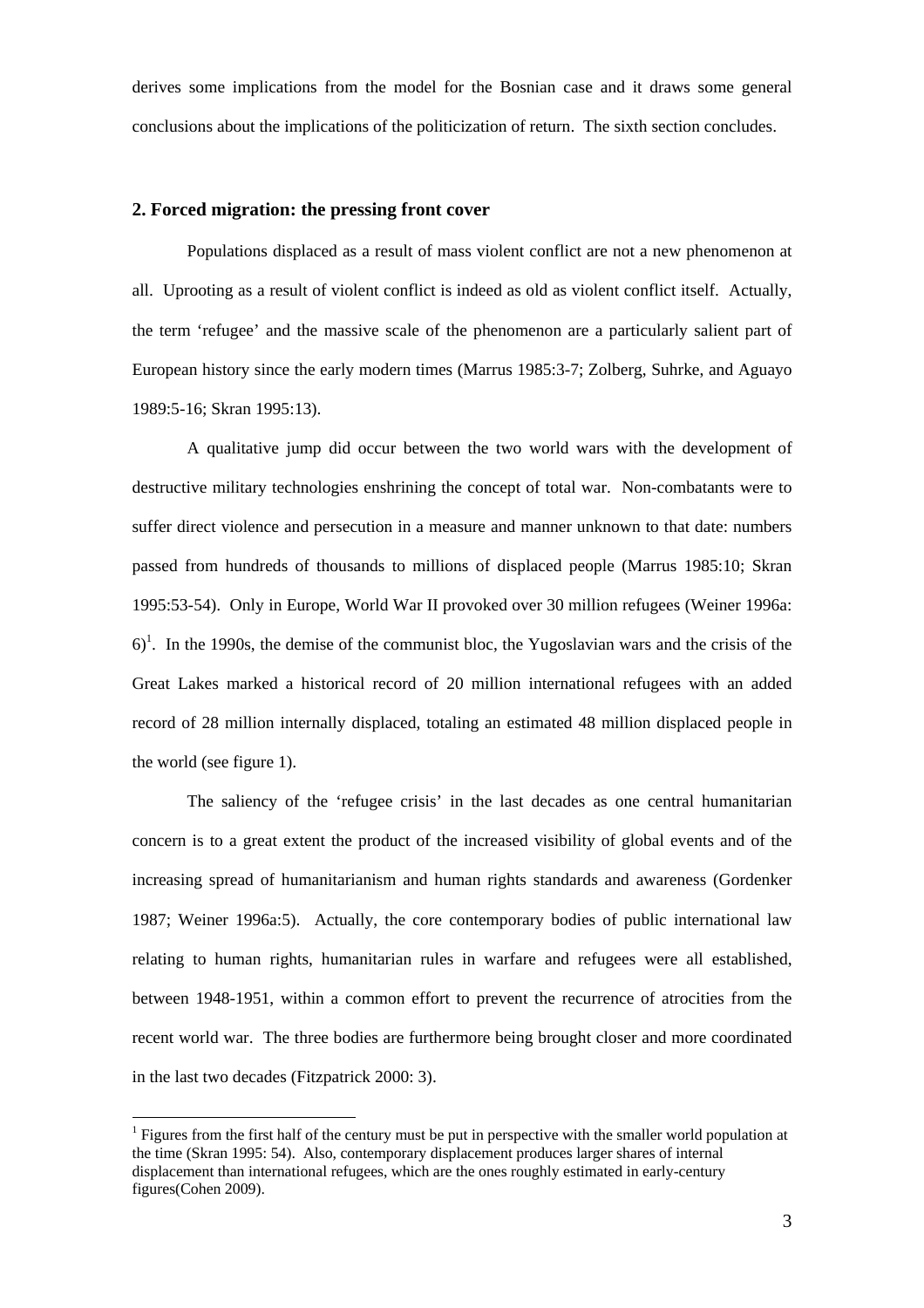

 $\overline{a}$ 

 In parallel, populations displaced as a result of mass violent conflict have also become one pressing and salient political issue as a perceived burden, in economic and security terms, on the shoulders of the international system and, more specifically, at the doors of a majority of countries in the world (Marrus 1985: 3; Widgren 1990: 749; Weiner 1992: 91-93; 1996a:8; Skran 1995:13; Dowty and Loescher 1996: 44-7).

The refugee regime inaugurated by the 1951 UN Convention was extremely limited, but the subsequent decades provided a context favourable to its progressive expansion: the widening of the regime rendered benefits within the geopolitical strategies of the Cold War (Chimni 1998: 350; Tanner and Stedman 2003: 5) and it produced little cost at a time when guest labour immigration policies actively encouraged cross-border migration and free movement (Widgren 1990: 749-50). The economic recession after the 1973 oil crisis, which gave rise to the *non-entrée* migration regime, and the end of the Cold War radically altered the costs and benefits of the evolved refugee regime.

The design of national policies in order to deal with these inflows has since become a salient issue in many developed and developing countries. The former actually bear a thin proportion of the 'refugee burden', amounting to around one fifth of the total number of

Note: The latest UNHCR estimates place the number of refugees and asylum seekers in the world in 16 million<sup>2</sup> (see UNHCR 2009a) and the number of internally displaced people in at least 26 million (see IDMC 2009). Together, they total over 42 million forcibly displaced persons.

 $2$  This includes only those cases under the responsibility of UNHCR and UNRWA (UN Relief and Works Agency for Palestinian Refugees in the Near East) by the end of 2008.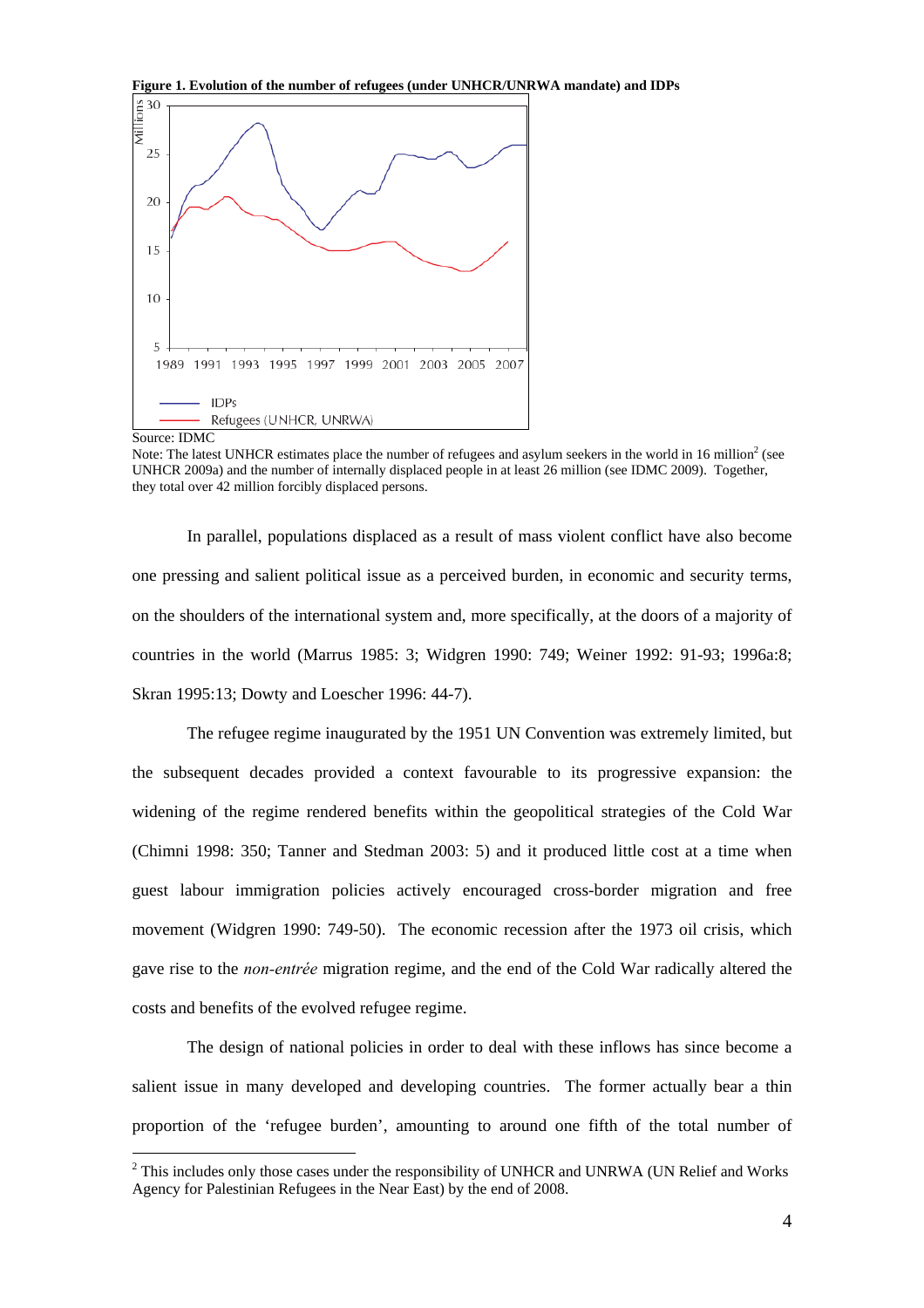refugees in the world (UNHCR 2009a: 2), but the saliency of migration policies in the national agendas puts asylum regimes and broader refugee policies in a very salient place given their perception as a 'privileged' gate to Western countries (Zolberg, Suhrke, and Aguayo 1989: 3; Rudolph 2003: 614).

The result has been a generalized shift from the original exilic bias of the 1951 regime to a new 'containment' paradigm, built around the idea of prevention and containment of refugee flows within their countries and regions of origin (Thorburn 1996: 120; Chimni 1998:  $355-7$ <sup>3</sup>. This shift adds to the existing tension between liberal and social-democratic ideals on the one hand, and restrictive migration policies on the other, a still deeper dimension of friction with human rights standards, thus fuelling political and academic debate.

 The political salience of refugee flows runs even deeper, beginning with the fact that the very phenomenon is a disturbing reality hard to accommodate within the state-based international order, since refugees are individuals who are unable to avail themselves of the protection of their states (Skran 1995: 3). Furthermore, the new containment paradigm, with its focus on prevention and containment within the country (or region) of origin renders some obvious challenges when confronting the principle of state sovereignty (Cohen 2009).

 The last part of the twentieth century has actually seen a progressive shift in international politics towards a more interventionist paradigm which has increased the grounds for international intervention and cooperation. This has occurred mostly through the appealing to humanitarian, as well as security, reasons. Refugees and IDPs have a large bearing on both rationales (Skran 1995:2,6; Dowty and Loescher 1996: 43; Thorburn 1996: 120-1; Martin 2000: 8-9), and cooperation and interventionist policies derived from the new containment paradigm have been facilitated by, but have also crucially contributed to, that progressive shift (Helton 2000).

 $3$  The number of refugees has actually maintained a sustained decrease after the 1990s peak, in stark opposition with the number of IDPs, which has dramatically increased since the end of that decade (see figure 1). IDPs have been officially counted only since 1982, shortly before they surpassed the number of international refugees for the first time (Polzer and Hammond 2008: 420; Cohen 2009).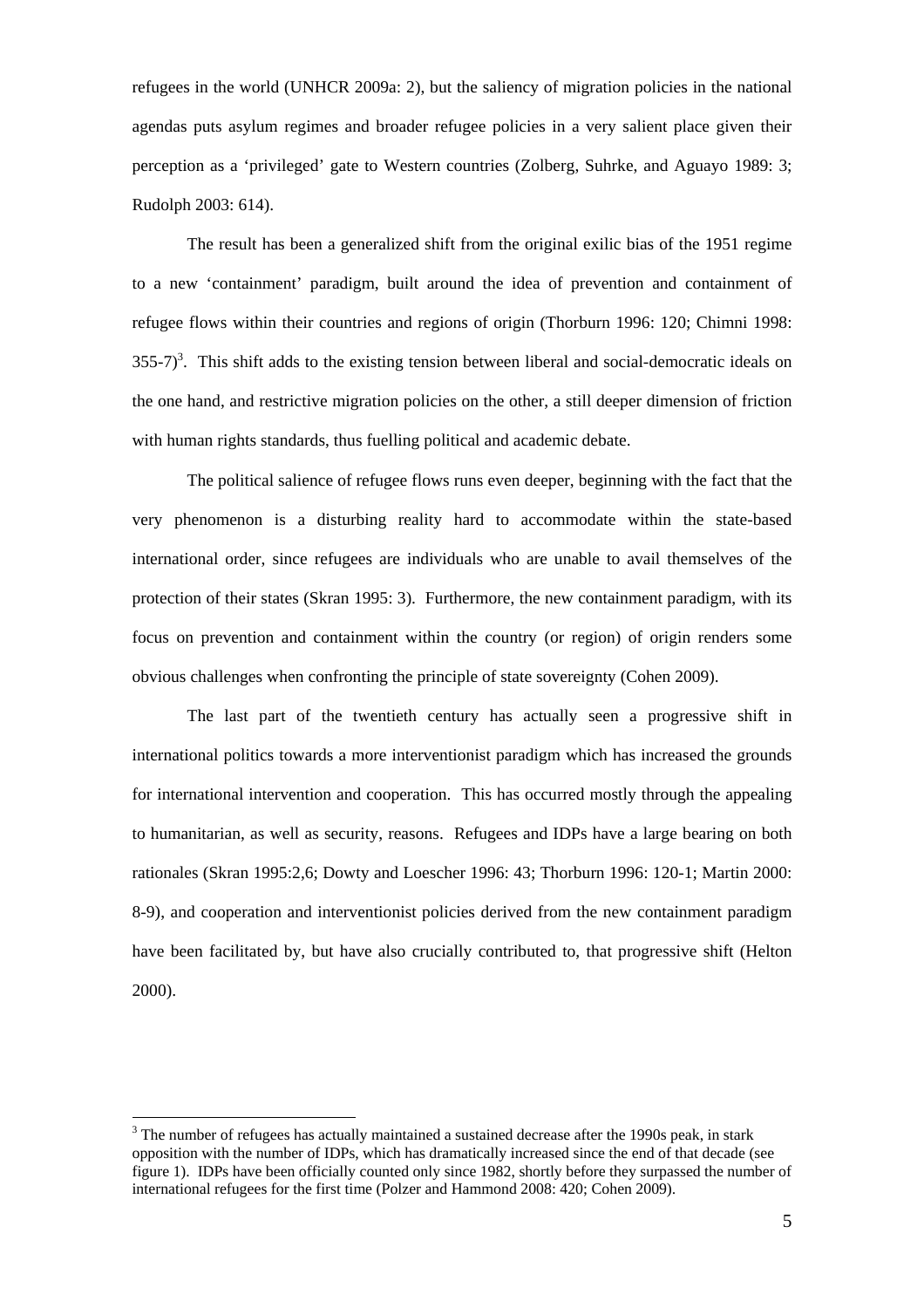The shift has been toped, as for now, with the landmark concept of 'responsibility to protect', which comes to defy from inside the principle of state sovereignty<sup>4</sup>. The foundational drive of such principle lays in the appeal to protect internally displaced persons (Cohen 2009). These developments place forcibly displaced populations at the heart of the tensions and concerns defining the contemporary international order: global interdependences, global interventionism *vis-à-vis* cross-border protectionism, and widespread appeals to humanitarianism and human rights protection (Skran 1995: 292-293).

# **3. Forced migration: back cover, or what the world tends not to see**

#### *3.1. The missing link: forced migration as a fundamental component of violent conflict*

The two sources of empirical relevance just outlined have put forced migration under the focus of political action, policy design and humanitarian practice. And they have accordingly given rise to a growing body of academic research. However, the enormous importance of such *prima facie* implications has largely clouded the aspect critically defining them: their embeddedness in the original violent conflict producing them. The lack of attention towards the relationship between violent conflict and displacement can be sensed through the rare crossing of the invisible wall between the emergent forced migration literature and conflict literature.

The forced migration literature emerging from the 1980s has been largely shaped by the humanitarian and policy dimensions dominating the perception of the phenomenon. The result is an almost exclusive focus in what comes immediately after the initial movement of displacement<sup>5</sup>. Efforts are then dedicated mostly to the evaluation and design of humanitarian interventions (e.g. Posen 1996; Dowty and Loescher 1996; Cohen and Deng 1998; Cohen 2009; Lischer 2005), to the analysis of factors intervening in the flight, its scope and its final

<sup>4</sup> See the Report of the International Commission on Intervention and State Sovereignty, *The Responsibility to Protect* (2001) and the United Nations 2005 World Summit Outcome document (para. 139).

<sup>&</sup>lt;sup>5</sup> From now on I will be using the term *'relocation process'* to refer to the whole phenomenon encompassing the initial displacement move and all subsequent ones. '*Displacement'* will designate the initial uprooting move and the very fact that the individual got displaced. '*Return'* will stand for the move back to the home origin. *'Relocation'* (without the 'process' tail) will designate any move after displacement which is not return, or the very fact that the individual has not returned (and has no medium-term prospects of returning). The term '*relocation process*' is the one encompassing them all.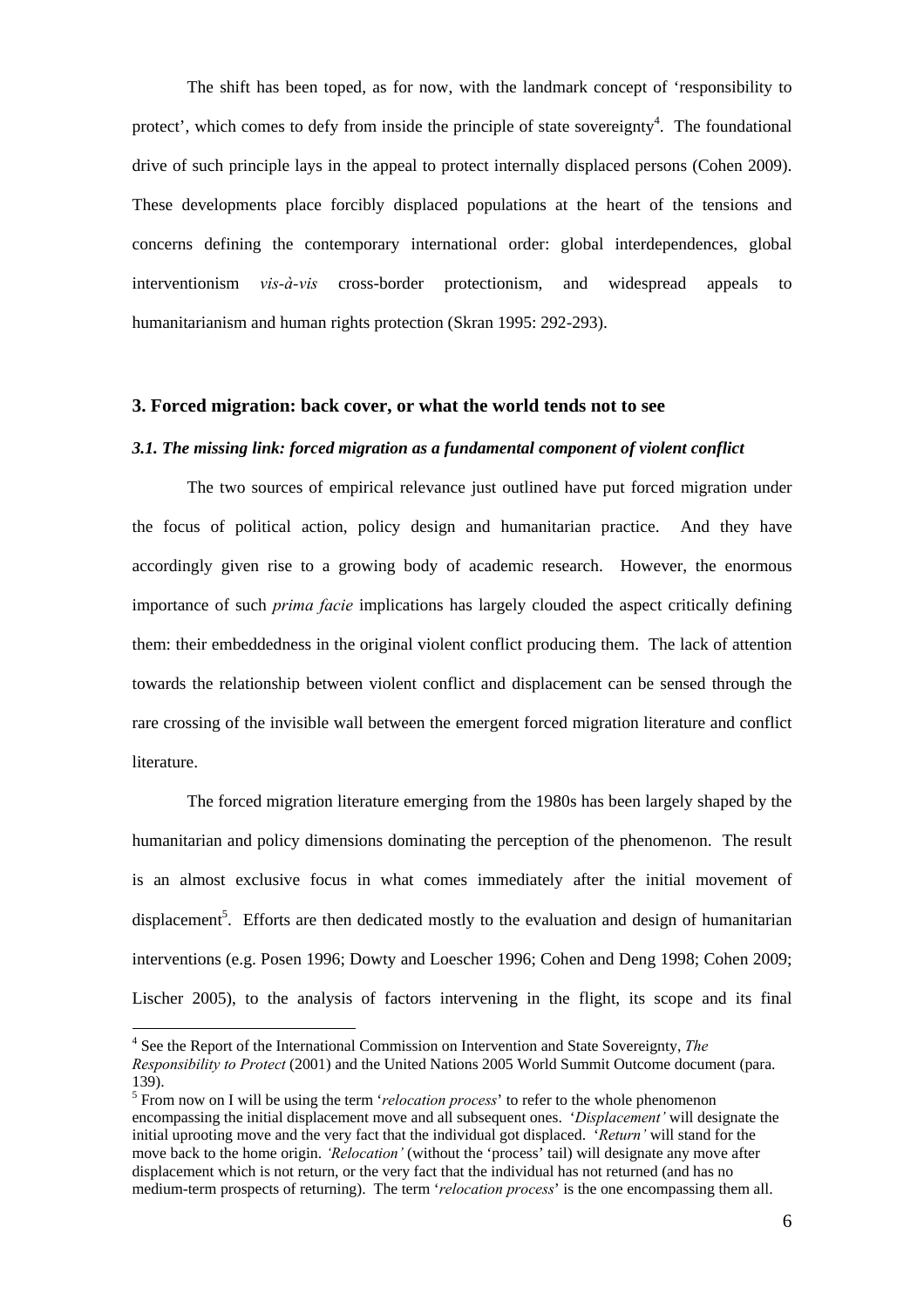destination (e.g. Zolberg, Suhrke, and Aguayo 1989; Schmeidl 1995, 1997; Weiner 1996a; Davenport, Moore, and Poe 2003; Moore and Shellman 2004, 2006, 2007; Howard 2004), and to the analysis of the implications of different asylum and migration regimes, both for the affected populations and for the receiving communities and countries (e.g. Weiner 1992, 1996b; Rudolph 2003; Lischer 2005; Salehyan and Gleditsch 2006; Salehyan 2008; Czaika 2009a).

The analysis of the causes and conditioning of the flight has brought forced migration literature somewhat closer to violent conflict literature, firstly through the concept of 'root causes' (Zolberg, Suhrke, and Aguayo 1989: 258-68) and, more recently, through analyses of the way particular types of violence affect the setting in motion and the intensity of displacement flows (e.g. Schmeidl 1995, 1997; Schmeidl and Jenkins 1998; Moore and Gurr 1998; Davenport, Moore, and Poe 2003; Moore and Shellman 2004; Edwards 2007). But the relationship has been largely limited to the borrowing of some key concepts, with no actual analytical convergence or interaction.

The only instance of actual convergence has been the study of the risks of conflict spreading and regional destabilization posed by mass displacements (e.g. Weiner 1996a; Lischer 2005; Salehyan and Gleditsch 2006; Salehyan 2008), which falls short of going to the heart of the relationship between displacement and the original conflict in which it is embedded.

On the other hand, the literature on conflict and conflict resolution literature, dealing with the causes, dynamics and consequences of violent conflict, has largely ignored the issue of displaced populations. Displacement moves are generally taken as a given at the aggregate level, without further questioning about the relocation process itself, its conditionings or its consequences (Lubkemann 2008a: 5; Lindley 2009: 5).

No empirical or analytical efforts have been undertaken, for instance, in order to establish the empirical prominence of different initiating scenarios where displacement can amount to a side-product of violence, a strategic component, or a goal in itself. And there have not been attempts to analyze the mechanisms and intervening factors linking goals, strategies and outcomes in each of these scenarios.

This lack of attention to the way violence produces and conditions displacement and return movements is hard to reconcile with the fact that these are a key part of the consequences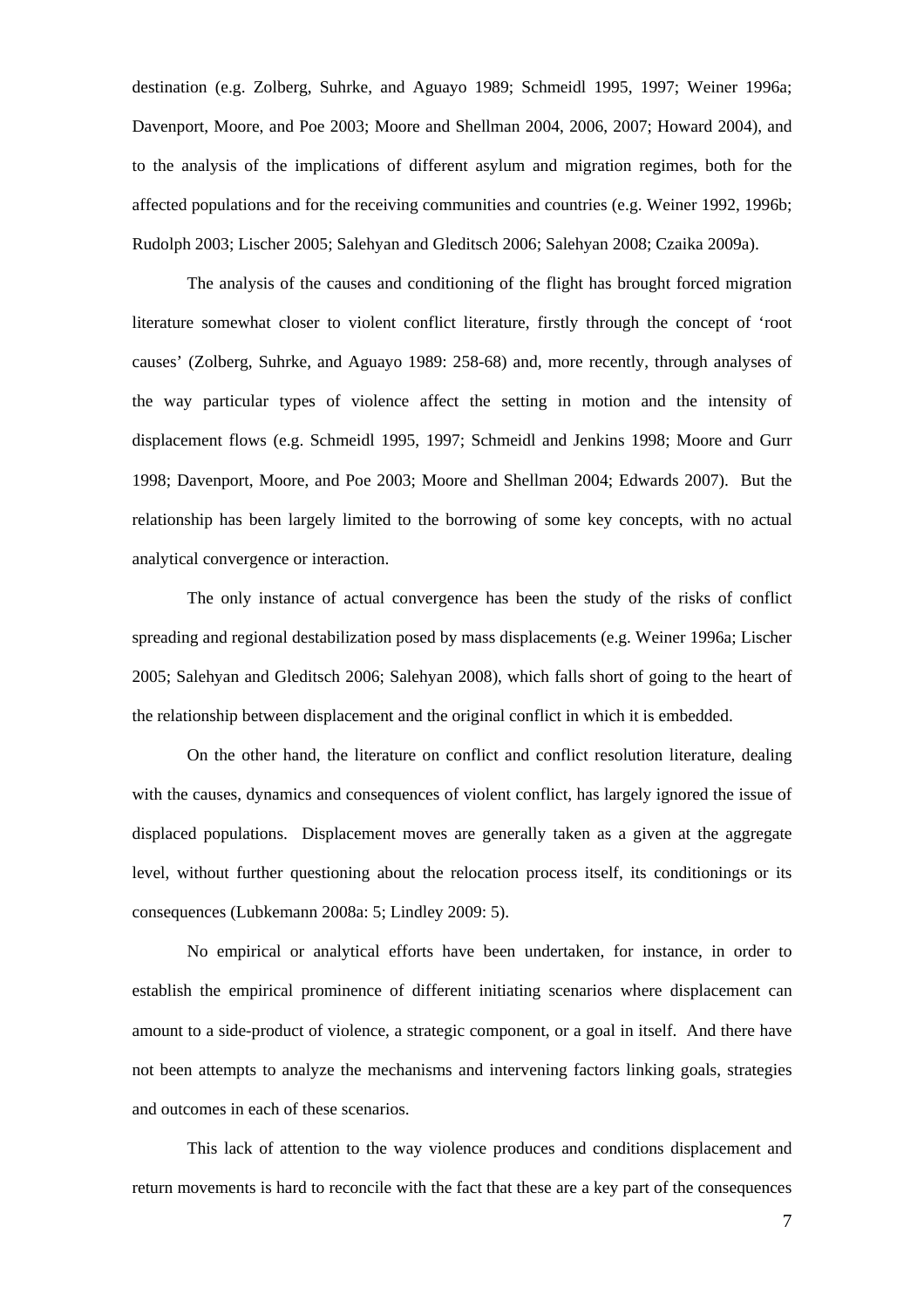and results of violent conflict. Either as a side-product, as a purposeful strategy or as a pursued goal, the patterns of relocation and return are a radical source of socio-demographic change, which amounts to a crucial part of the results of violence. This is especially so, but not exclusively, for conflicts whose cleavages are (or can be) articulated along demographic lines, such as ethnic conflicts.

### *3.2. Relocation within and after violence: more than an appendix to conflict*

One of the reasons why displacement has been overlooked in violent conflict analyses is the widely dominant view that considers relocation processes as mere reaction movements determined by macro-structural factors at the political, economic and social level (Lindley 2009: 6). But this generalized view of relocation processes misses one important part of the story. Relocation processes also *influence* the dynamics of violent conflict itself.

Practitioners in the terrain are painfully aware of the interactions established on the ground between displacement and return movements, the way they are dealt with, and the dynamics of violence (see e.g. Crisp 2000; Wessells 2008; Mooney 2008). Intervention and even documentation of the realities of relocation pose enormous ethical and practical challenges as a result of the interconnections with the ongoing conflict and violence, and given the practical and political relevance of those populations in the move for both the conflict and the unfolding of violence.

To begin with, the displacement of populations alters the capacities of the sides in conflict to extract resources or strategic advantages from those populations (Tanner and Stedman 2003). This depends on the degree of access and control that each side has to those populations, as well as to the vulnerabilities entailed by the displacement process, or by the immobility or inexistence of the displacement exit option (see for instance Justino 2008; Lindley 2009).

For instance, state forces are argued to have forcibly expelled population in Eastern Burma in order to weaken the support networks of the insurgent armed groups in the area (Shukla 2008: 7). A most conspicuous example is also that of refugee camps being instrumentalized by warring factions in order to find shelter and resources, which was a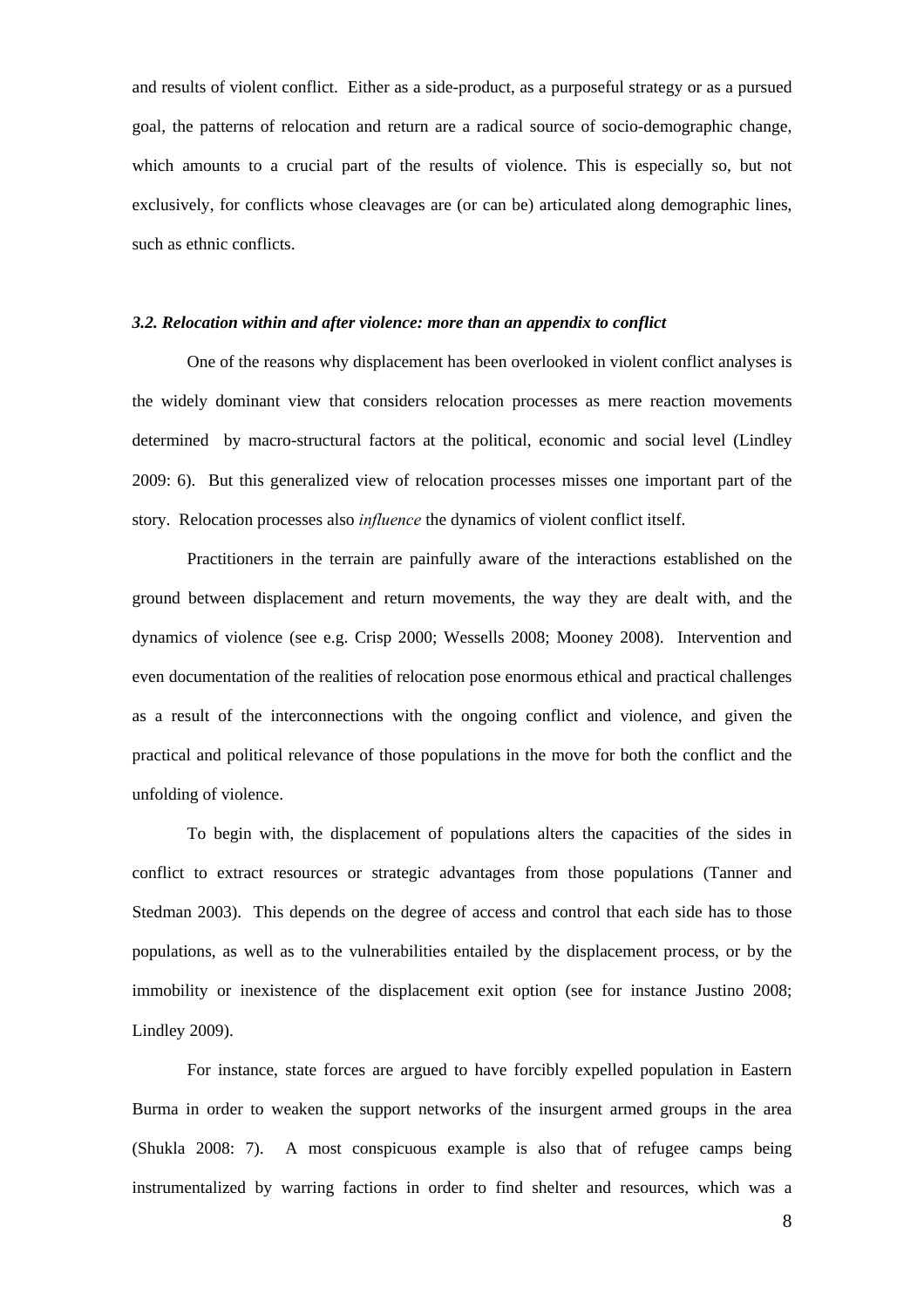particularly salient phenomenon in the refugee crisis of the Great Lakes (Zolberg, Suhrke, and Aguayo 1989: 275-8; Tanner and Stedman 2003: 1-3).

 Displacement also alters the distribution of resources in the conflict scenario since displaced people frequently leave behind possessions and livelihoods, and the control of natural and location-specific resources frequently change hands as a result of population shifts (Deininger, Ibáñez, and Querubin 2004: 4; Justino 2008: 6). Furthermore, it has the obvious potential of altering the geographical distribution of political allegiances (Kalyvas 2006: 182). Actually, the process of displacement itself engenders new grievances and necessities in the population, and it thus alters the parameters under which conflict is being fought (Kalyvas 2006, 2008).

Similarly, relocation processes also provide new opportunities for the actors in conflict, for instance by attracting humanitarian assistance and, sometimes, international attention (Tanner and Stedman 2003: 3; Wessells 2008: 9). Indeed, the numbers and the nature of the population flows frequently bear a most relevant political leverage, and their documentation is thus typically obstructed, controlled or manipulated (Crisp 2000).

Finally, mass displacement flows frequently pose important demographic, economic and environmental challenges to receiving areas, which tend to be within the geographical and geopolitical range of ongoing violence and conflict (Cohen and Deng 1998: 29). Even when this is not the case, as it has been already documented in the literature, still mass displacement flows bear the risk of extending the geographical limits of the conflict, for instance by altering a given ethnic balance in the receiving area, by provoking certain economic grievances with the receiving population, or by producing a confrontation with the originating country (Weiner 1992, 1996a; Tanner and Stedman 2003; Salehyan and Gleditsch 2006; Salehyan 2008).

In forced migration literature there is a notable visibility of such instances in which relocation processes have a clear role in the dynamics of violence (see for instance Zolberg, Suhrke, and Aguayo 1989; Weiner 1992, 1996a; Tanner and Stedman 2003; Lischer 2005; Salehyan and Gleditsch 2006; Salehyan 2008; Wessells 2008). However, as already noted, there is no specific focus, and there has been no systematic research, on the way that violent conflict and displacement actually interact, the analysis being limited to the way various types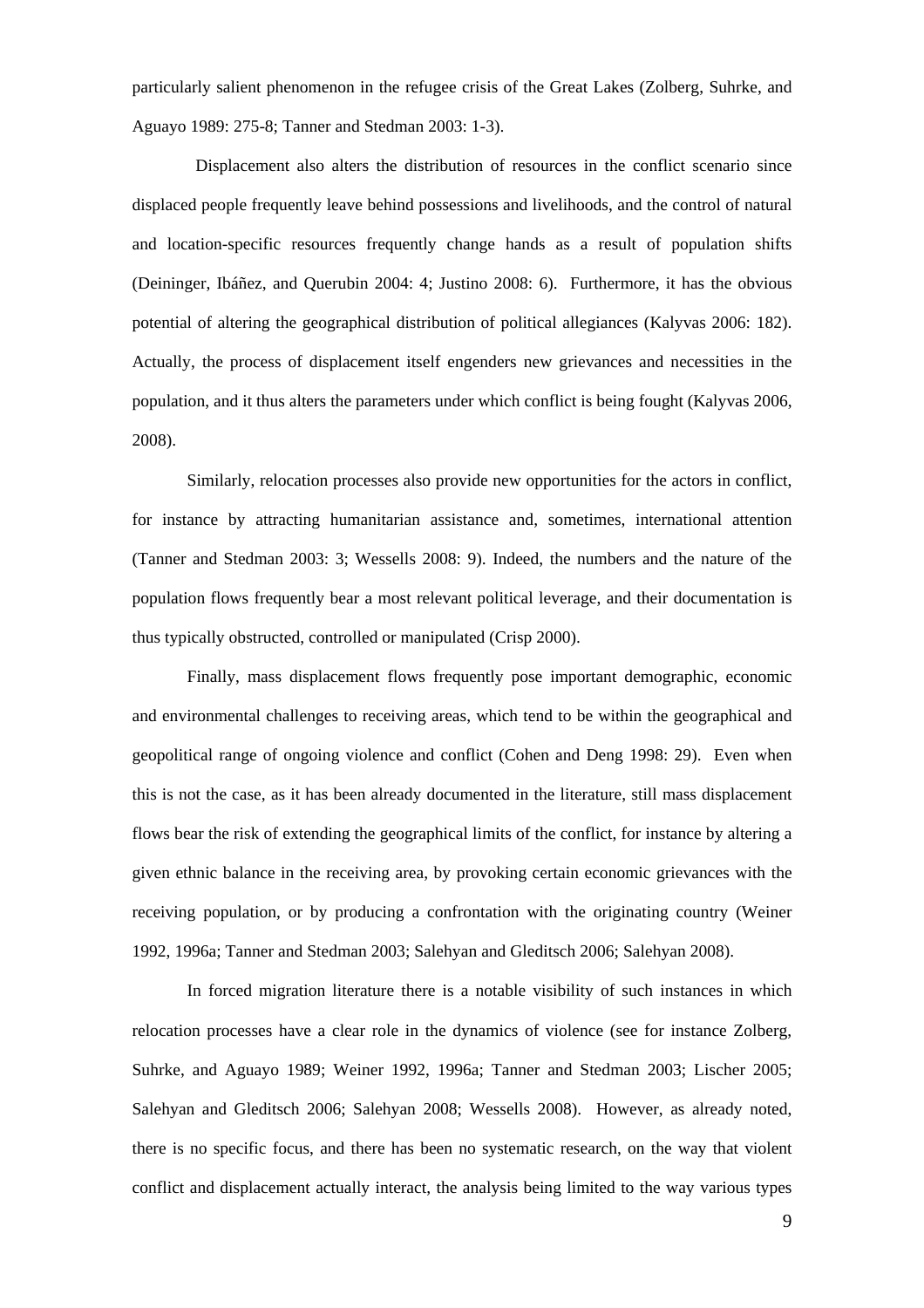(or levels) of violence set in motion (or not) smaller or larger population flows, or the risk of violent conflict spreading its geographical limits.

From the other extreme of the dyadic relation, in the conflict literature, relocation processes do frequently surface and emerge from the analysis as a relevant empirical component of violent conflict, but since no systematic or *a priori* consideration is given to them, at best they remain as an *ad hoc* or as marginal components in these analyses. In very few cases they have been paid specific attention within this part of the literature (one exception is for instance Newland 1993). The result is that the relationship between relocation processes and violent conflicts remains seriously under researched.

#### *3.3. Relocation within and after violence: agency retained*

The consideration of relocation processes as mere reaction movements determined by macro-structural factors has had the natural consequence of producing an overwhelming dominance of structural (aggregate-level) analyses in the study of these processes. As already noted, these movements tend to be taken as a given at the aggregate in the conflict literature. Similarly, structural and aggregate level analyses tend to dominate in the forced migration literature.

During the 'refugee crisis' of the 1980s and the turn towards the new containment paradigm, the 'root causes' approach dominated the field of forced migration for both policy makers and scholars, focusing on the underlying structural factors which were deemed to set the ground for displacement moves. This approach was inaugurated by a 1981 report for ECOSOC on mass exoduses by the former High Commissioner for Refugees, Aga Khan (Zolberg, Suhrke, and Aguayo 1989: 258) which underscored economic stringencies as the most important among those structural causes (íbid.: 259; see Aga Khan 1981).

The approach was flawed in the same basic way as its twin in violent conflict literature. Analytically, the structural factors identified are too wide to actually account for violence/displacement variations. At the more practical level, intervention in and transformation of root causes, even if necessary and most convenient, present daunting challenges and defy even long-term time horizons (Thorburn 1996: 123, 127).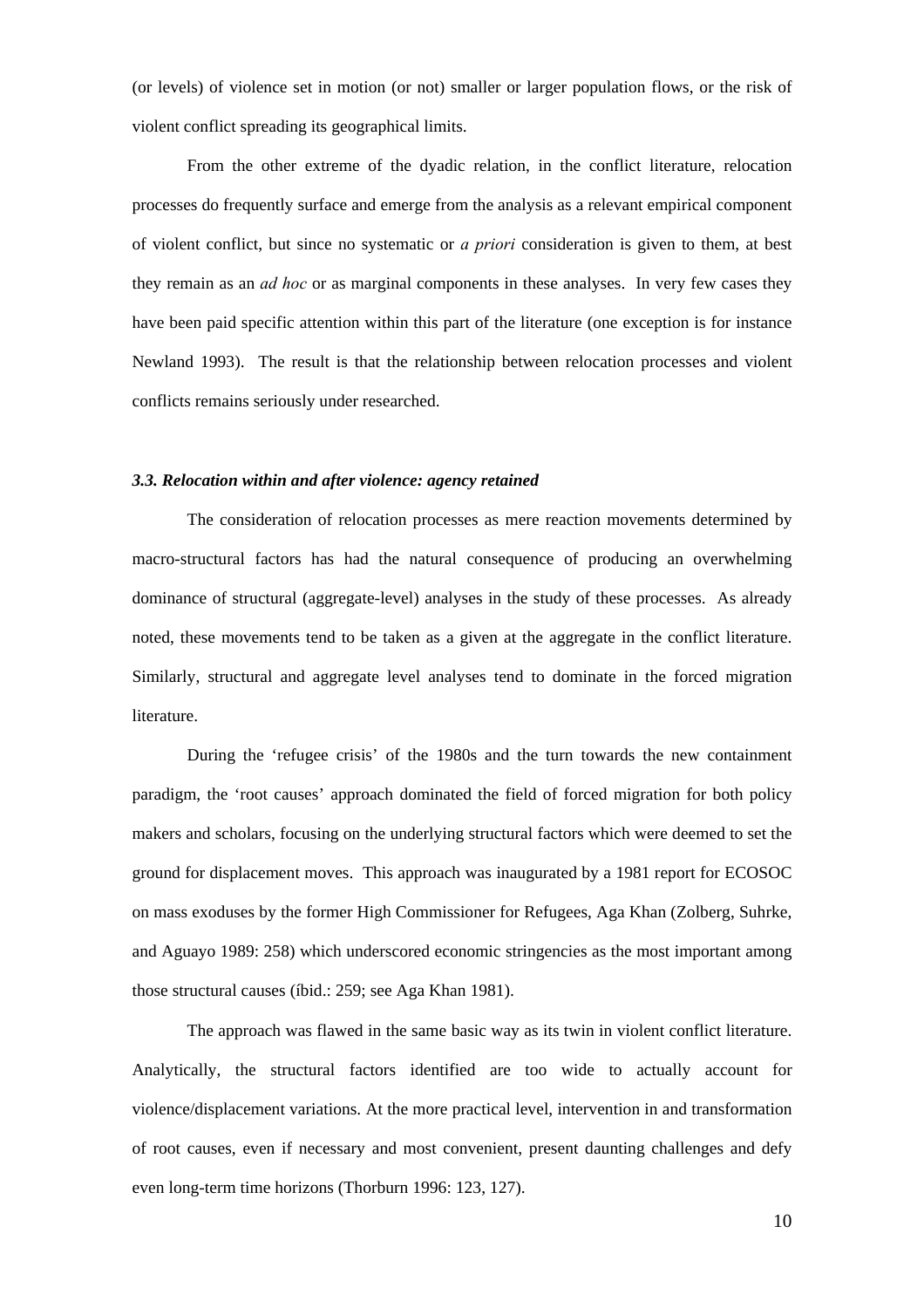The obvious limitations of the approach led in the 1990s to a move towards the analysis of the proximate and immediate causes producing displacement, bringing to the forefront the study of the impact of different types (and, more recently, levels) of violence on the production and size of displacement moves (e.g. Schmeidl 1995, 1997; Schmeidl and Jenkins 1998; Moore and Gurr 1998; Moore and Shellman 2004; Davenport, Moore, and Poe 2003; Howard 2004; Edwards 2007). These latter approaches take though a similar view on displacement as the aggregate outcome of aggregate contextual causes.

 The consideration of relocation processes as mere reaction movements has to do with the representation of relocation processes as 'forceful' migration movements in a literal sense: the absolute absence of choice. This representation favours the structural perspective needing little consideration of the individual's decisions and actions, and taking displaced people as mere victims, rather than actors: "the language of forced migration […] suggests that forced migrants have little or no scope for independent rational decision making; that they are simply passive victims of circumstances, carried along in flows" (Turton 2003).

But such representation oversimplifies the realities of displacement, which can be rather characterized as extremely restricted choice environments, summed up in the idea that the individual would not have departed (or not in the moment and manner in which she did) had not some form of violence been an immediate threat to her survival.

The image of a displaced person being physically driven out by force is not far from reality in some cases, but it is not the most widespread situation of displacement. The closest case in terms of 'forcefulness' of departure (i.e. restriction of choice) is that of individuals being pushed out by a sudden and immediate threat of radical violence (either at the personal or at the local level). But in many cases the threat does not arrive suddenly and unexpectedly. The individual usually has the opportunity to foresee its occurrence or the threat may just go in crescendo, so the individual may have some room for deciding the time and modus of departure, taking decisions and making arrangements in advance (Lindley 2009: 41-42).

At the end of the day, the individual has the option to decide to stay and to face the consequences of the threat, which is not an extremely rare occurrence in some contexts (Steele

11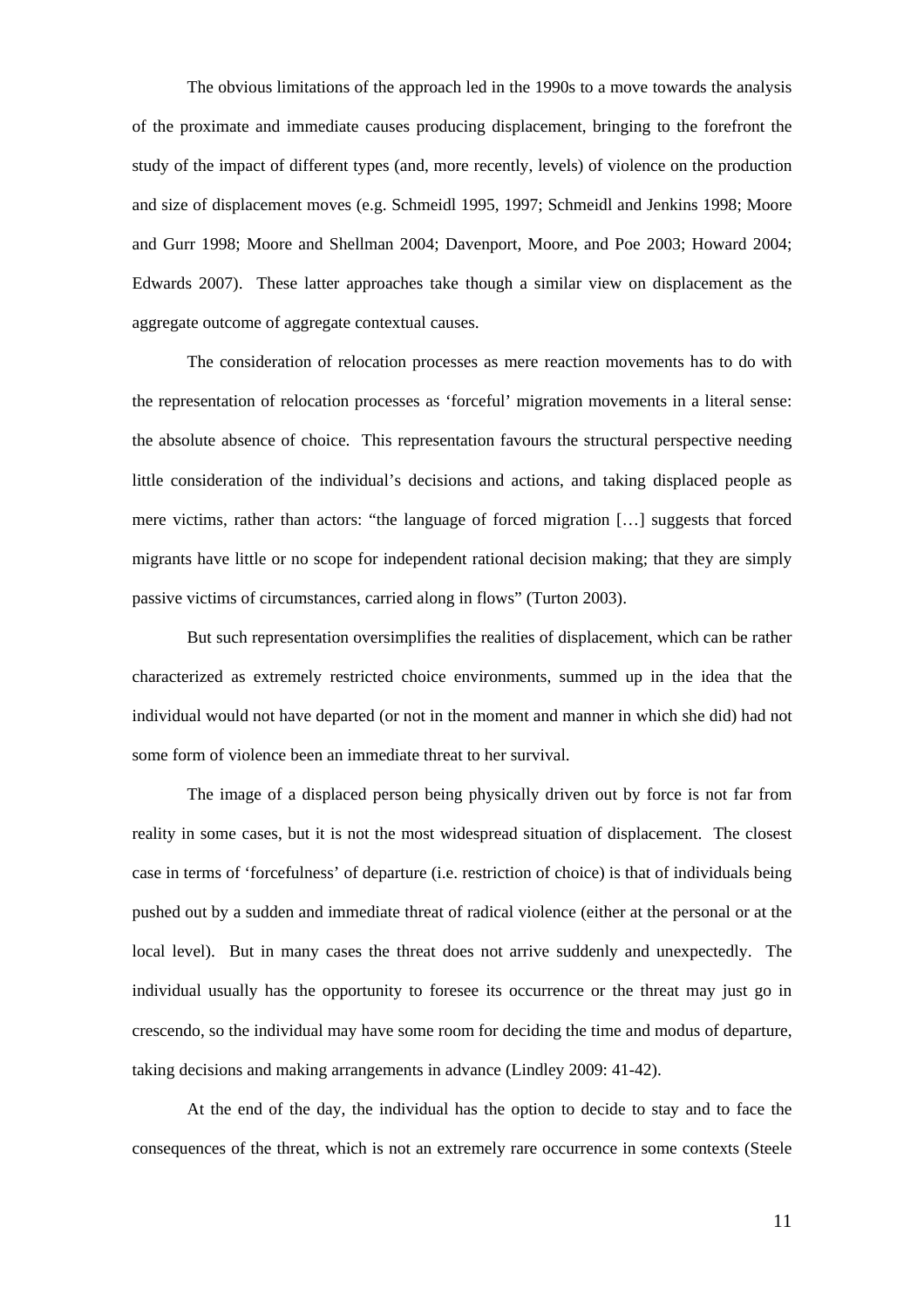2009). The well-known 'fight and flight' repertoire of answers to fear is perfectly applicable to the displacement decision.

But the assumption of powerlessness and radical determination tends to be made extensive to the full range of movements and decisions involved in relocation processes. Undoubtedly, the violent environment, the fierce politics being played 'by other means' (taking Clausewitz's classical definition of war in a self-convenient manner) and the tight international system and refugee regime, all of them highly condition and restrict the choices available to the individual, as well after the initial displacement move (Lindley 2009: 10-1; Turton 2003: 11).

Freedom of movement is usually hampered for most refugees and displaced persons, either in a formal or in an effective way, subject to different asylum regimes, refugee camps regulations, rampant insecurity or a stark lack of resources and livelihood alternatives as a result of war and displacement<sup>6</sup>. Still, there is frequently some option to choose, for instance, the escape routes or some intended utter destination, either temporarily or in a more permanent basis, which may have important consequences at the individual and at the aggregate level.

Life choices continue to be conditioned throughout the process of conflict settlement and conflict resolution, subject to socio-demographic and political transformations in the place of origin, peacemaking and peace-building strategies and interventions, or the available humanitarian assistance, for instance. In some cases displaced people may not be recognised the right to stay or the right to return, either by the local authorities or even by international agencies considering return 'not safe', for instance. Not too rarely, though, displaced people may play an active role in the definite resolution of their situation, by shaping negotiation agendas or by directly pushing for issues related to their uprooting or involving conflict settlement (Koser 2008).

 The claim here is that, despite the obvious relevance of macro factors, relocation processes are not fully determined by these. They rather restrict to different degrees and in different manners the alternatives available to the individual. But in many cases there is still room left for individuals' decisions, and those decisions are consequential (Davenport, Moore,

<sup>&</sup>lt;sup>6</sup> In the year 2008 there were 8.45 million refugees who had been already warehoused for five years or more. Data available at http://www.refugees.org/FTP/WRS09PDFS/WarehousingMap.pdf (accessed October 13, 2009).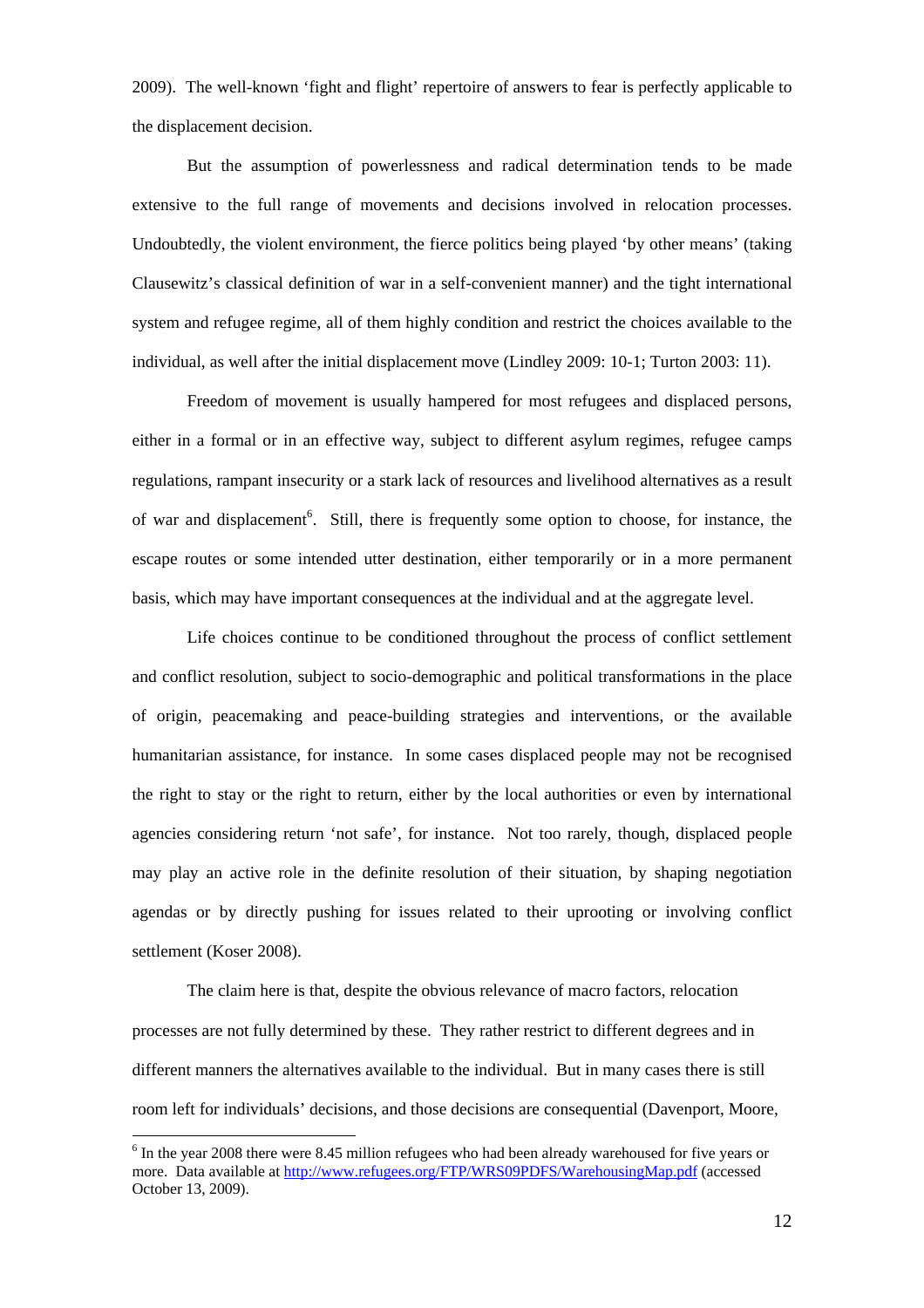and Poe 2003: 31; Turton 2003: 10-1; Lubkemann 2008a: 5; Wood 2008: 540). Only individuals which are deprived of freedom at some point in an absolute manner (i.e. who are retained or driven by force) can be assumed not to be making any choices.

There is a need then to draw attention to the way displaced people are not only affected by these developments, but also react and cope with their situation. In doing so, they become (and should be considered) relevant actors determining some of their life options and, most importantly here, some of the dynamics and outcomes characterizing the violent conflict that made them flee.

An empirical implication of this (and a puzzle to be accounted for by the structural approaches to forced migration) is the fact that variation can be found in the patterns of return and relocation which cannot be accounted for by such macro factors. For instance, it is hard to explain in these terms the variable rates and patterns of return between locations most similar in their background and structural features, as well as in the types and degrees of violence undergone, and which are even very proximate and similar in geographical terms.

In conclusion, it is relevant, and not only from a humanitarian point of view, to interrogate ourselves about the way violence (and the threat of violence) impacts individuals and groups. But, more specifically, to interrogate ourselves about the way individuals and groups react and cope with it. A micro-level understanding of individuals' constraints and incentives in relocation processes is necessary in order to understand the actual determinants of such processes and their role in violent conflict.

Such micro-level approach has been conspicuously missing in forced migration literature until very recently (for recent contributions in this direction see e.g. Edwards 2007; Lindley 2009; Steele 2009). But it has had important pioneers in conflict studies with scholars such as Timur Kuran (1987a, 1987b, 1989, 1997), Roger Petersen (2001, 2002) or Stathis Kalyvas (2006) who have opened the door to a systematic and serious consideration of microfoundations in order to sustain and entrench theoretical models and empirical evidence on violent conflict.

13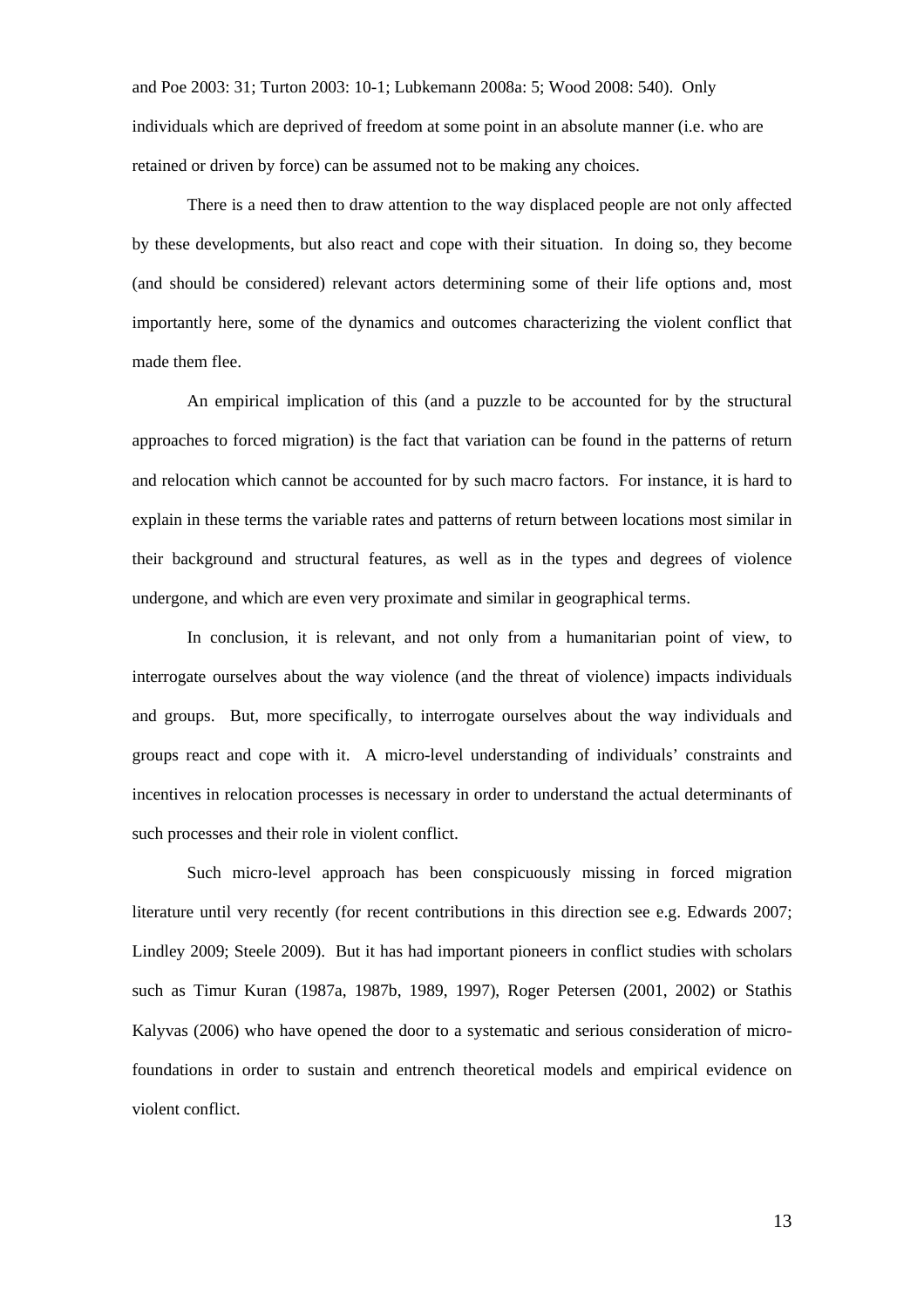#### **4. A micro level approach to relocation issues. The decision to return**

In this section a model for the individual's decision of return is presented. Among the various decisions and instances within relocation processes, return has become central at the policy level since the 1980s, as a result of the shift in the international refugee regime from the exilic bias favouring resettlement to the containment paradigm strongly favouring (and pushing for) 'voluntary repatriation' (Chimni 1998: 363; Crisp 2004: 4; Haider 2009). Since that decade, voluntary repatriation has been promoted by governments and UN agencies as the desirable and ultimate solution ('durable solution') to refugees<sup>7</sup>. This political encouragement of return is unmatched though with systematic and empirical research on its dynamics, conditionings and implications (Takahashi 1997: 593; Chimni 1998: 364; Ghanem 2003: 13)<sup>8</sup>.

Besides its policy salience, return is most relevant for the outcomes (and dynamics) of violent conflict, given that it determines whether the unintended, instrumentalized or targeted displacement moves taking place as a result of violence are reversed or not, thus reshaping the initial demographic distribution drawn by violent conflict. This initial distribution, determined by displacement, and the corrected one, determined by return and relocation patterns, interact in producing, among others, a new (or not) geography of loyalties; they also shape a new (or not) distribution of resource control; and, most generally, they condition deep socio-demographic changes in the socio-economic maps of the affected territories<sup>9</sup>.

 But, what determines return? What structural conditions and individual considerations play a role? What are its implications? The model presented here takes a micro-perspective with the potential to account for the dynamics of return at both the individual and the aggregate level. It is based on a rational choice framework, and it is defined by two types of components: enabling factors and motivating factors. The former are given by security conditions necessary

 $\overline{a}$ 

<sup>8</sup> This is not to say that important research and documentation on voluntary repatriation and return issues has not taken place. To name a few, some major contributions are, for instance, the edited volumes by Allen and Morsink (1994), Black and Koser (1999) and Long and Oxfeld (2004). Special volumes have been dedicated also in various specialized journals, such as *Forced Migration Review* (Issue 21, September 2004; Issue 11, October 2001; Issue 7, April 2000) or *Refuge* (vol. 19, no 3, 2001). 9

 $<sup>7</sup>$  There are three usually considered durable solutions: return to the home/country of origin, local</sup> integration in the location/country of displacement, and resettlement to a third location/country.

 $\degree$  These changes add up to those produced by public health issues derived from both violence and displacement (e.g. deaths, incapacities, diseases).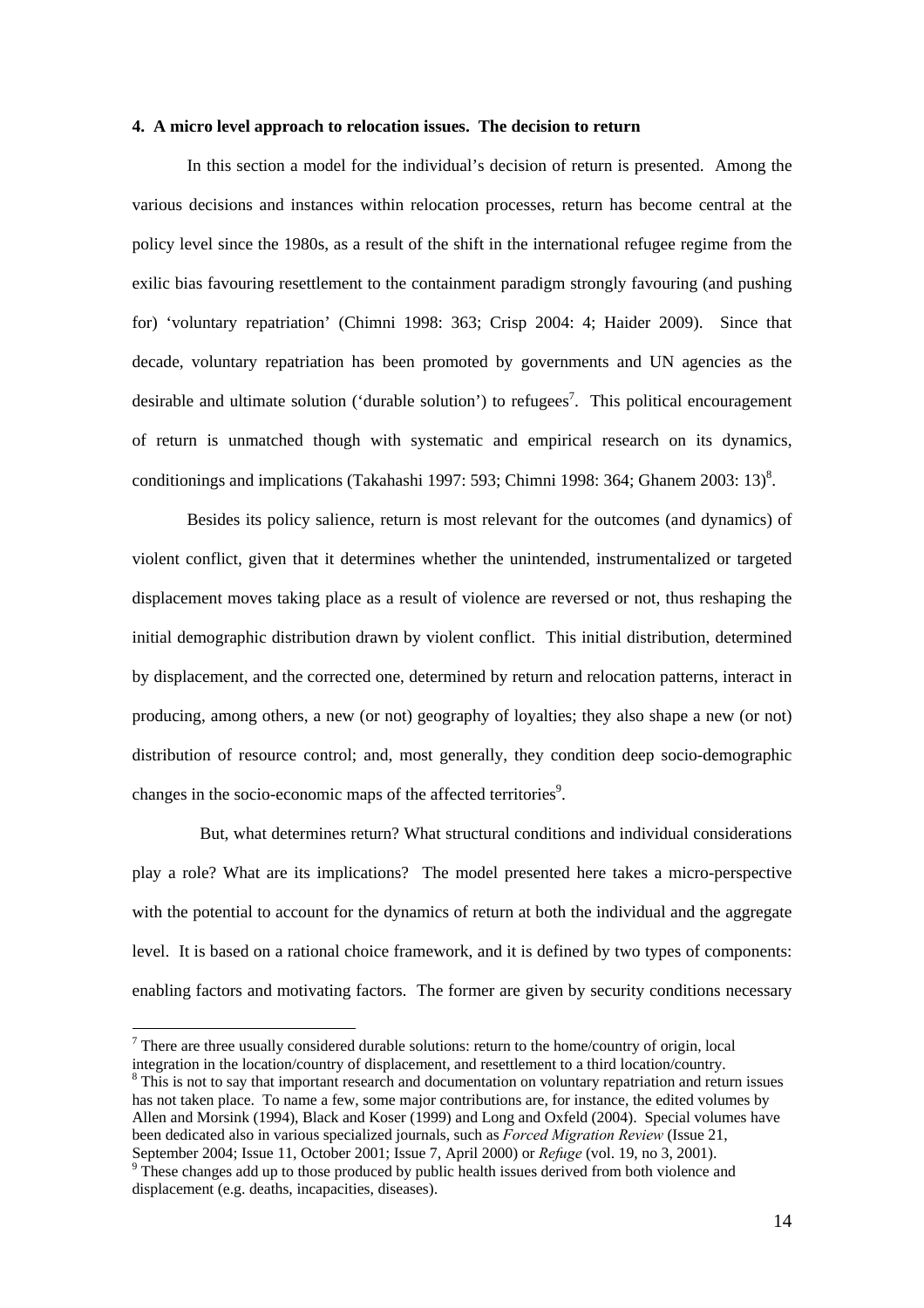to make the decision to return 'rationally tolerable'. The latter are given by the usual calculations of costs and benefits, but with the important peculiarity of introducing considerations beyond mere economic calculations. The next three sub-sections describe these components and thus the fundamental micro-foundations underpinning the model, which is put together and presented in the final sub-section (3.4.).

The analysis of the micro-foundations of return underscores the interconnections between relocation processes and the dynamics of violent conflict and conflict in general. The micro-level approach also offers one added important advantage: it provides a handle not only of quantitative variations but also of the nature of the actual reasons for returning or for staying in displacement, which may have crucial implications for policy design. In this sense, the model proposed here improves existing push-pull models by considering both types of factors in both directions.

# *4.1. The known motivations of return: economic calculus, attachment to the roots, and restoration*

There is a pervasive tendency to assume the return to the place of origin, from which people were forced to leave, as a natural move (Coles 1985, 1989). This tendency has been further enhanced under the paradigm shift in the international refugee regime (Ghanem 2003: 3) but it actually resonates deeply with the documented experiences of many displaced people across the world and across an array of cultures and backgrounds: "Return to the place one has been violently uprooted from is an overriding preoccupation, bordering obsession, of most refugee populations" concludes Kibreab about displaced populations in Africa, although pointing out that "this is not only true in Africa" (Kibreab 1999: 405). There are three big sources of motivation for returning which consistently appear at the forefront (or at the background) of the existing literature and of such testimonies.

1. The *drive for 'home' or attachment to the roots* (Long and Oxfeld 2004: 1-2). Although some individual and cultural variance can be allowed, it is widely accepted that human beings have the need and the unavoidable tendency to feel uniquely and intimately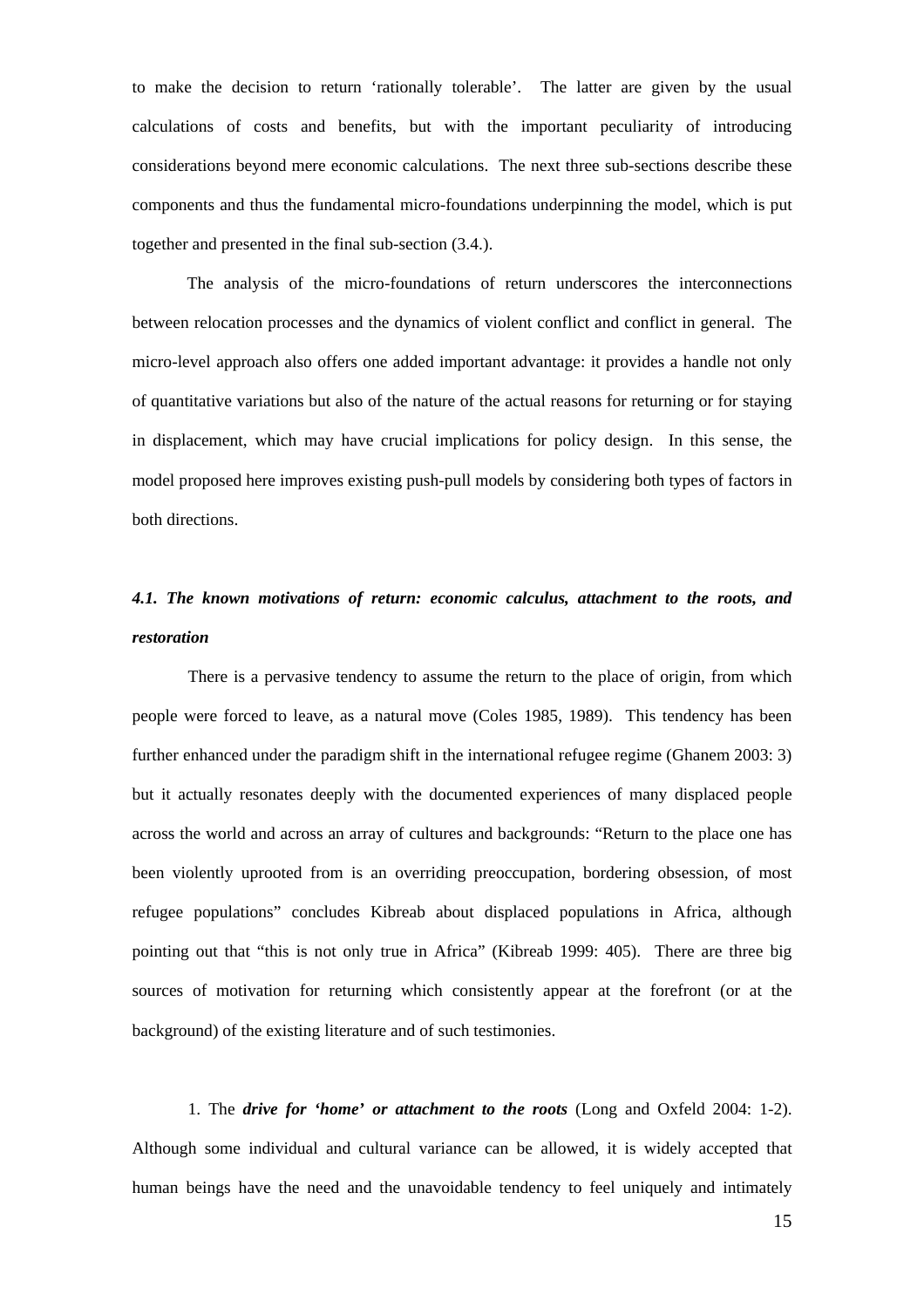related to a place that they consider 'home' (Fullilove 1996). In the case of violently displaced people, it is assumed that they considered (and keep considering) 'home' the place they were forced to leave (Black and Koser 1999: 6). Thus, refugees "often dream of someday returning, in part because, despite the events that may have precipitated their flight, feeling 'at home' is viewed as a comfort that only their homeland can provide" (Eidelson and Horn 2008: 15).

2. *Economic sustainability*. When fleeing, in most cases the individual leaves behind assets, investments and livelihoods in which her welfare was sustained, including house, land and businesses (Davenport, Moore, and Poe 2003: 28; Justino 2008: 5-6). Both violence and uprooting often entail material and human transformations of the household which affect its members' ability to sustain themselves. They also entail transformations of the environment in which they are embedded and their connections with it.

These are what Justino calls 'direct effects' and 'indirect effects' impinging upon households' economic status: "Direct effects (…) include changes in household composition due to killings, injuries and recruitment of fighters, changes in the household economic status due to the destruction of assets and livelihoods and [to] forced displacement and migration. […] Local indirect effects include changes in households' access to and relationship with local exchange, employment, credit and insurance markets, social relations and networks and political institutions" (Justino 2008:5).

This occurs against a background of violence usually accompanied by high levels of material destruction and economic shrinking, so the scenario of displacement is often a scenario of impoverishment and helplessness, especially when whatever the individual has got left (e.g. her skills) is poorly suited to her new environment. For many, the repossession of assets and investments or the return to a more favourable local environment (e.g. one better suiting their skills or where they are better connected) may remain crucial and in many cases repossession makes no economic sense if not moving back $10$ .

 $10$  For instance, due to difficulties to sell the property or to get an appropriate revenue from it.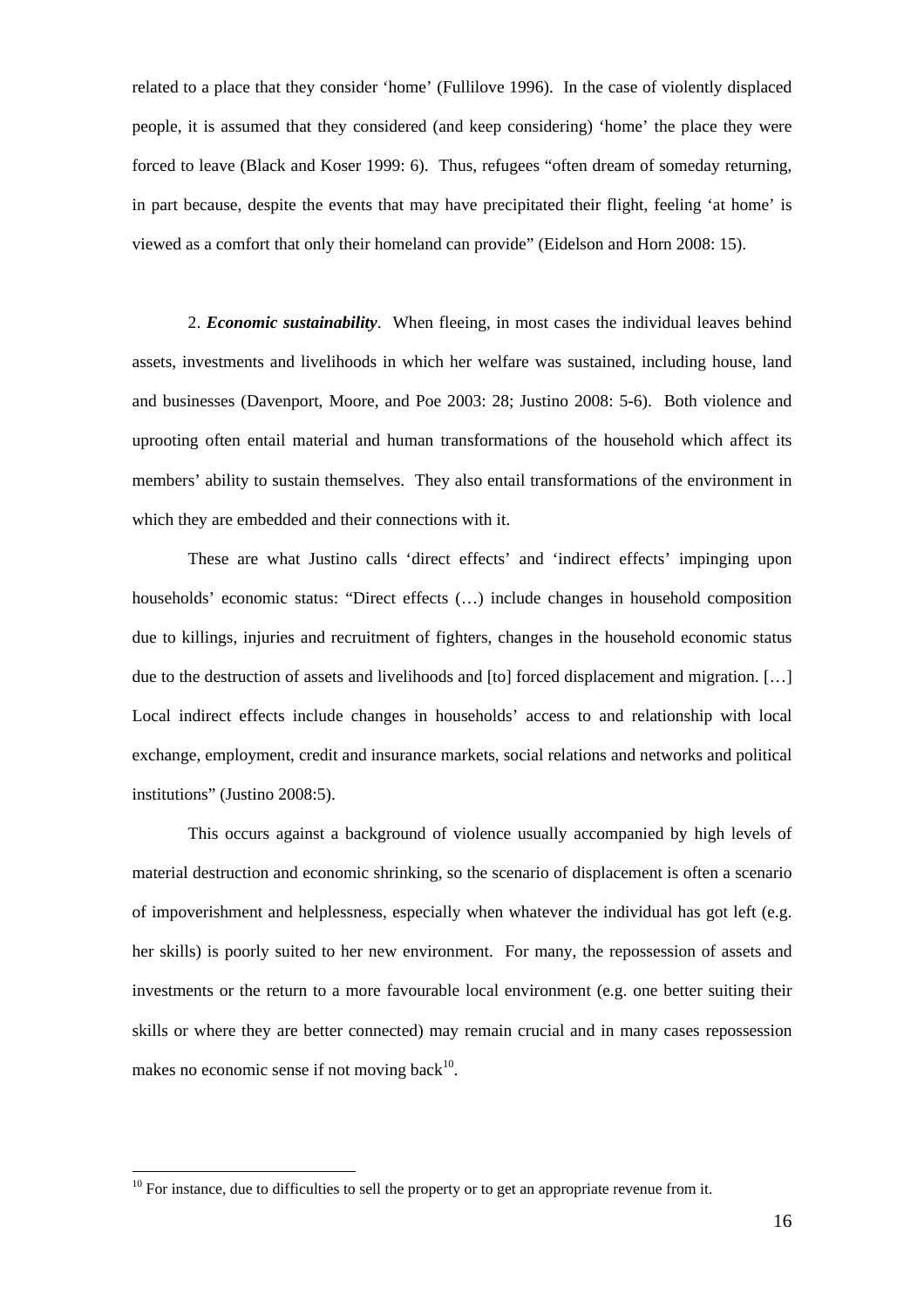3. The *drive for restoration* (García del Soto 2008: 5). The suffering and the displacement of civilians during armed conflict and violent clashes are universally accepted as a humanitarian tragedy. But human agency behind the violence producing it adds one dimension of responsibility to that humanitarian tragedy. Indeed, displacement flows are most frequently provoked (and accompanied) by gross violations of human rights, break-ups of humanitarian laws and other fundamental injustices and illegitimate acts, such as unlawful expropriations. Losses and damages reach well beyond the purely economic or pecuniary dimension, actually encompassing anything that the individual might have had in her life until that moment, from material possessions to employment, social position, family life or the mere assumption of physical safety.

Restorative justice is based on the principle of repairing (as far as possible) the damage and harm caused by the offense (Wright 1996: 59), which is attained by "removing or redressing to the extent possible the consequences of the wrongful acts" (van Boven 1993: para. 137). The moral basis for reparation lies in the fact that the wrongdoer has infringed the rights of the victim, "thereby creating both a moral imbalance between them and a moral claim to redress. Although it may not be possible, the aim is to restore equality between the parties" (Cullinan 2001: 11-12). Return is perceived as a natural way of restoring the situation, i.e. what was provoked by/with displacement is to be undone by/with return and (Ghanem 2003: 3), in that sense, return is perceived as a matter of justice.

Reparation is not only one important motivation for return, as contemplated in the literature and in many testimonies by displaced people. It is also the one conferring a fundamental socio-political interpretation to return, as long as it is based on the consideration of the wrongful nature of the circumstances leading to displacement. And, even more fundamentally, as long as it is based on the demand to address and undo the outcomes of such circumstances.

Thus, although restoration as an individual drive has to do fundamentally with a moral satisfaction (i.e. psychological well-being), it requires intervention and involves interaction at various external levels (economic, social and political), thus establishing a necessary interplay with material well-being.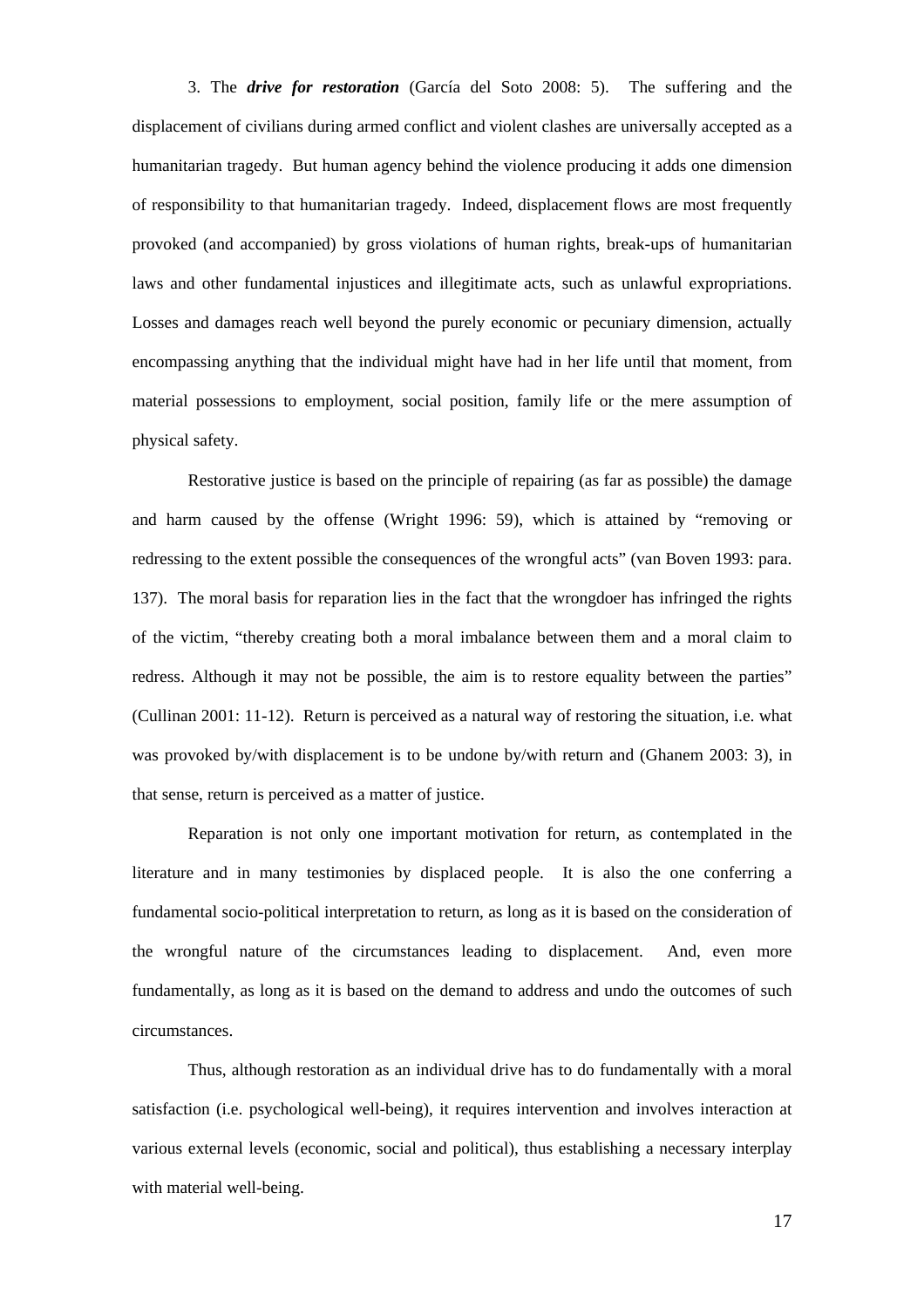For instance, restoration of economic assets is restorative insofar it meets the moral claim behind it, but it also facilitates economic adaptation at the same time; conversely, economic discrimination deepens injustices, as well as it hinders economic sustainability. In the same way, socio-political restoration involving apologies and sanctions to perpetrators of war crimes is a way of addressing the imbalance created by the offense, from either an individual or a collective point of view. But it is also crucial in improving the prospects of safety upon return (I deal with these in the next subsection).

# *4.2. The largely reckoned causes of no-return: violence*

 If return is perceived to be the 'natural' solution to displacement, the threat of violence which made individuals flee is perceived to be the 'natural' barrier blocking such option. Once such barrier is removed, the 'natural' solution of return is expected to occur. However, this expectation overlooks some basic issues. Take the following quote from Davenport et al.'s (2003) which offers a stylized account of the decision to flee as a result of mass violent conflict:

 "We begin with the assumption that people make a choice about whether to remain in their homes, in (varying degrees of) possession of their land and material wealth, or to abandon these in favour of an uncertain life elsewhere. […] Assume also that people value their physical security (i.e., their lives, health, and physical safety), and *will [flee] if they feel their security is substantially threatened*. Finally, assume that people maintain beliefs about the future course of events and, for the purpose of our study, maintain specific beliefs about their personal safety. Given these assumptions, our task is to specify the information that people will monitor in order to sustain or revise their beliefs." (Davenport, Moore, and Poe 2003: 31, emphasis added).

This concise exposition nicely conveys the fact that it is difficult to question the rationality of the decision to flee in order to secure one's survival and physical integrity (Edwards 2007). Now, the very same account is applicable to the decision of return, just by shifting some directions and substituting some elements, although with a much distinct result: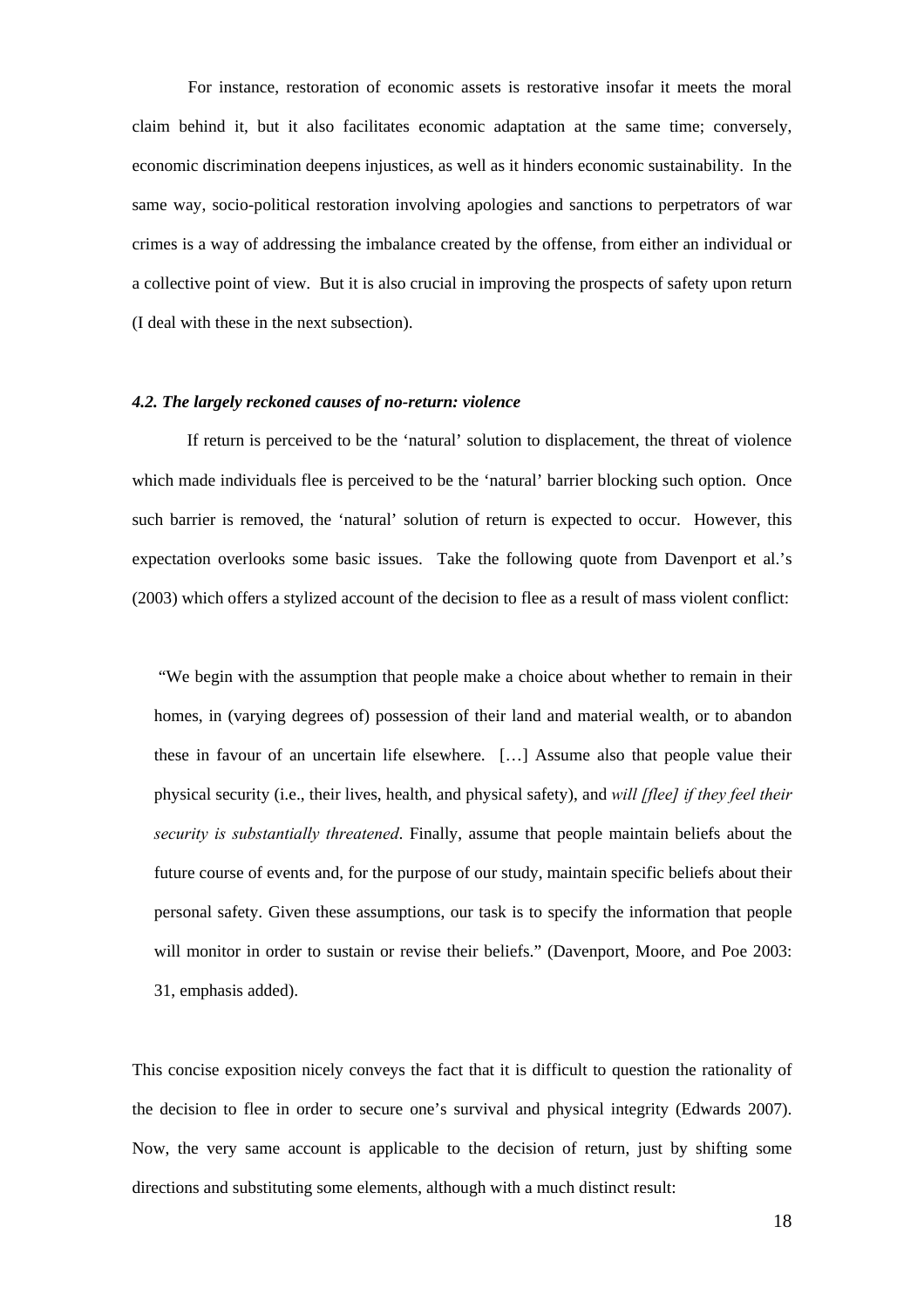We begin with the assumption that people make a choice about whether to remain in their *locations of displacement*, in (varying degrees of) possession of their land and material wealth, or to abandon these in favour of a *somewhat* uncertain life *back in the place from which they flew.* [...] Assume also that people value their physical security (i.e., their lives, health, and physical safety), and *will not return* if they feel their security is substantially threatened *in the place of return*. Finally, assume that people maintain beliefs about the future course of events and, for the purpose of our study, maintain specific beliefs about their personal safety *in the place of return*. Given these assumptions, our task is to specify the information that people will monitor in order to sustain or revise their beliefs. (Changes and additions to Davenport et al.'s quote emphasized).

The decision problem and the scenario of displacement are substantially different from those of return. They have two main elements in common though: the threat of violence and the fact that the individual values her physical security. The smooth rationality of displacement lies in the fact that the movement is directed to *avoid* violence, running away from it. The puzzling nature of return lies in the fact that the movement rather *confronts* violence. In many instances this is literally the case, when displaced people return in the midst of conflict. But also when violence seems to have ceased or to have radically diminished, the uncertainties surrounding such assessment make it a risky decision.

Even when peace may look like stable, for instance after the signing of a peace agreement, after the deployment of peacekeeping troops or after the occurrence of a disarmament process, still there are chances in most scenarios that instability may regain momentum and violence may recur. This is precisely one of the major focuses of post-conflict literature (e.g. Licklider 1995; Doyle and Sambanis 2000; Stedman, Rothchild, and Cousens 2002; Walter 2002; Collier 2003; Long and Brecke 2003).

But in general, even for experts, it is hard to assess and assert the end of violence in a definite way. Despite substantial improvements in the understanding of war outset and war escalation, prediction capacities are still conspicuously precarious with plenty of unforeseen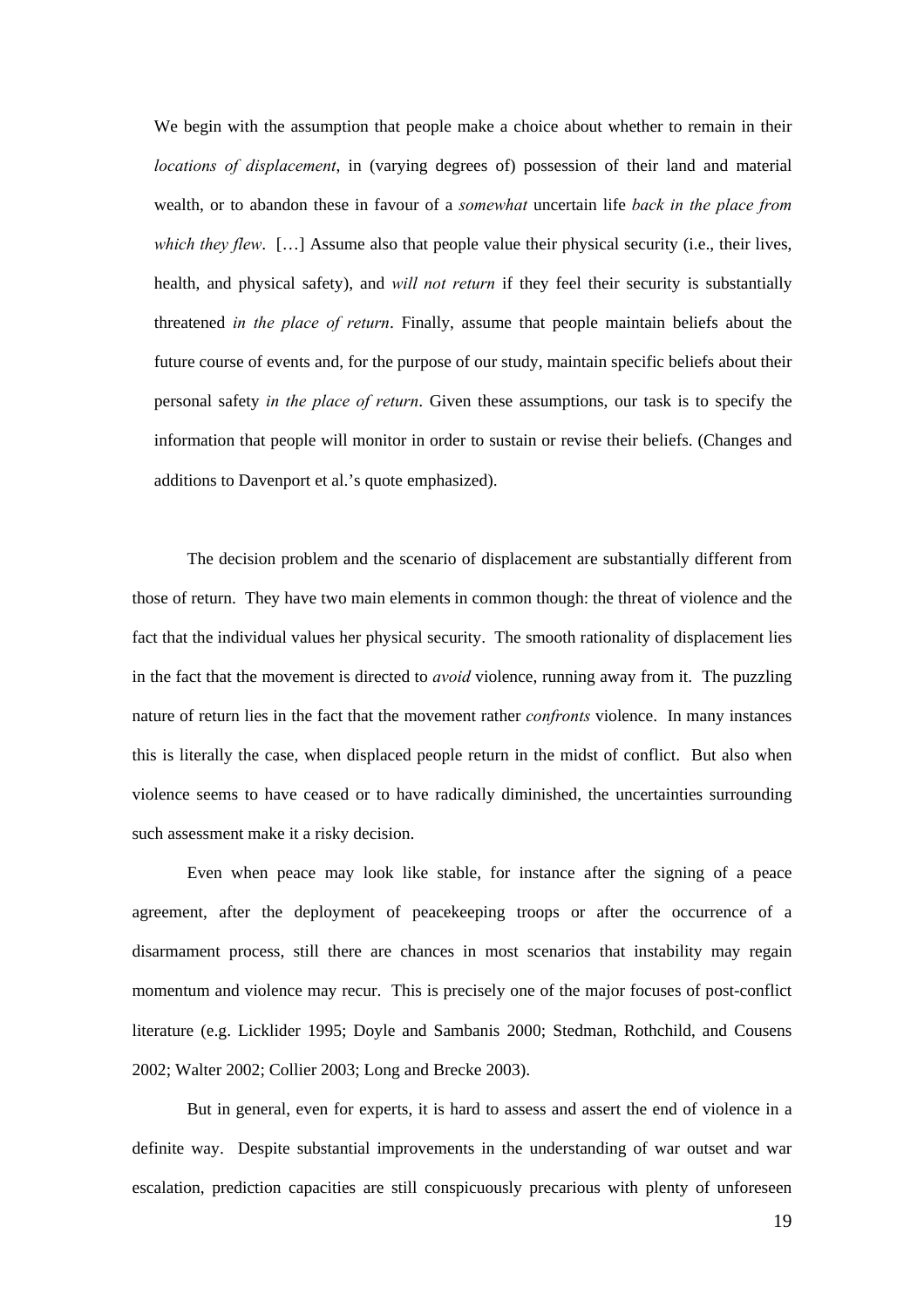violent outbreaks, and a myriad of cases in which the line between stability and instability is shaky, with a pervasive inability to foresee when it will fall to one side or the other<sup>11</sup>.

Such elusiveness is particularly relevant from the point of view of the individual, who actually faces the risk of encountering violence<sup>12</sup>. Even when violent conflict may have come to an end, violent outbreaks can be a very immediate threat, for instance, in the form of reprisals, personal revenge, or vandalism (Eidelson and Horn 2008; Boyle 2006).

These concerns are compounded by uncertainties about the surge and upsurge of violence: "The fundamental political puzzle (…) concerns its timing. How do we explain the often sudden eruption of ethnic violence, especially when it follows a long period of peace? (…) violence erupts so suddenly, often in full force in a very short period." (De Figueiredo and Weingast 1999: 262-263).

As well as by relevant considerations when facing such uncertainties: "The UN has proven itself unable to anticipate conflict and provide the credible security guarantees (…). Once there is politically salient trouble in an area, the UN may try to intervene (…). However, the conditions under which peacekeeping is attempted are favourable to the party that has had the most military success. As a general rule, the UN does not make peace: it negotiates ceasefires." (Posen 1993: 33). That is, the individual faces a risk hard to monitor until its very materialisation, when she is left to face the sudden and immediate consequences of violent outbreak.

One important difference with the displacement decision ensues: finding a substantial threat to personal security determines a positive decision to flee in the case of displacement, whereas in the case of return, relatively less substantial threats may determine a decision *not* to return. Furthermore, under the assumption of safety in displacement, even in the most favourable case (i.e. if the threat has been completely removed in the place of origin) there is no benefit to be expected in terms of security from returning.

 $11$  Policy makers (and intelligence services) or area experts struggle with such uncertainties, together with the huge literature on conflict and conflict resolution literature, an array of early warning endeavours and think tanks scanning conflict areas.

<sup>&</sup>lt;sup>12</sup> Furthermore, displaced individuals have already proved their aversion to the threat of violence with their feet, by fleeing. And it is also reasonable to expect that the individual's experience of violence may have altered her beliefs regarding peace as a dominant state of the world or non-violence as other actors' preferred strategy.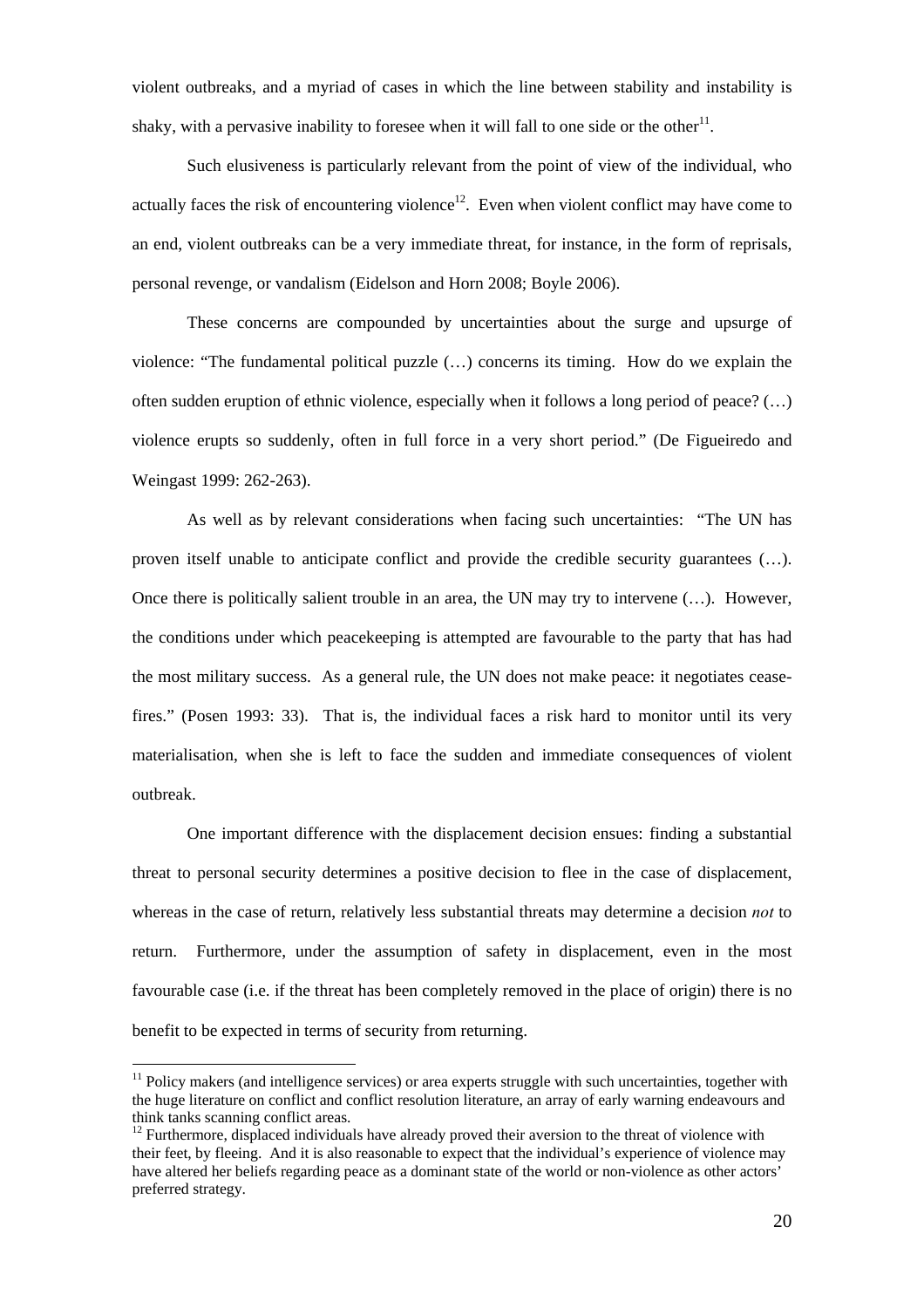That means that security concerns act as a barrier to return and by removing it, security reassurances open the door to return but do not provide a push to cross it. That is, the decrease or cessation of the threat is not a motive to return per se. The difference with the displacement decision is then qualitative, since the latter is fully or centrally motivated by the avoidance of violence, while the return decision is only conditioned by  $it^{13}$ .

Despite such basic difference, the monitoring of the threat is a crucial component in both the decisions of displacement and return. Consequently, a better understanding of the individual's monitoring of the threat will help advance our understanding of the decisions of displacement and return. Defined from a rational point of view, such monitoring will be based on the individual's estimation of the probability of being reached by violence.

Such probability varies with the individual's position within the context and dynamics of violence: her local position in the geography of violent conflict (Kalyvas 2006; Justino 2008), the extent to which she is targeted following the conflict dynamics and her degree of vulnerability and attractiveness for attacks (Lindley 2009: 30-41). This introduces a source of variation which escapes aggregate level analyses (see for instance Schmeidl 1997; Davenport, Moore, and Poe 2003; Moore and Shellman 2004).

# *4.3. The sidelined motivations of no-return: economic calculus, roots attachment, and restoration*

One important point which is frequently overlooked when discussing return (unlike displacement) is the fact that violence is an independent variable that changes things. And so it is displacement. Once they occur, they open up a whole new decision-making scenario. Those disruptions cannot simply be 'undone', except if turning time (and circumstances) back to their original state with a time machine. Timing is a most illustrative example of this. Displacement lasts in most cases years and decades. In the meantime, elders die, adults get older, youngsters

 $13$  The motives of displacement as a result of mass violent conflict revolve centrally around the avoidance of violence. However, the actual configuration of motives, determinants and conditionings of displacement is far more complex than is usually appreciated, as it involves an interaction of livelihood and survival strategies, all of them heavily conditioned by violence (Lindley 2009).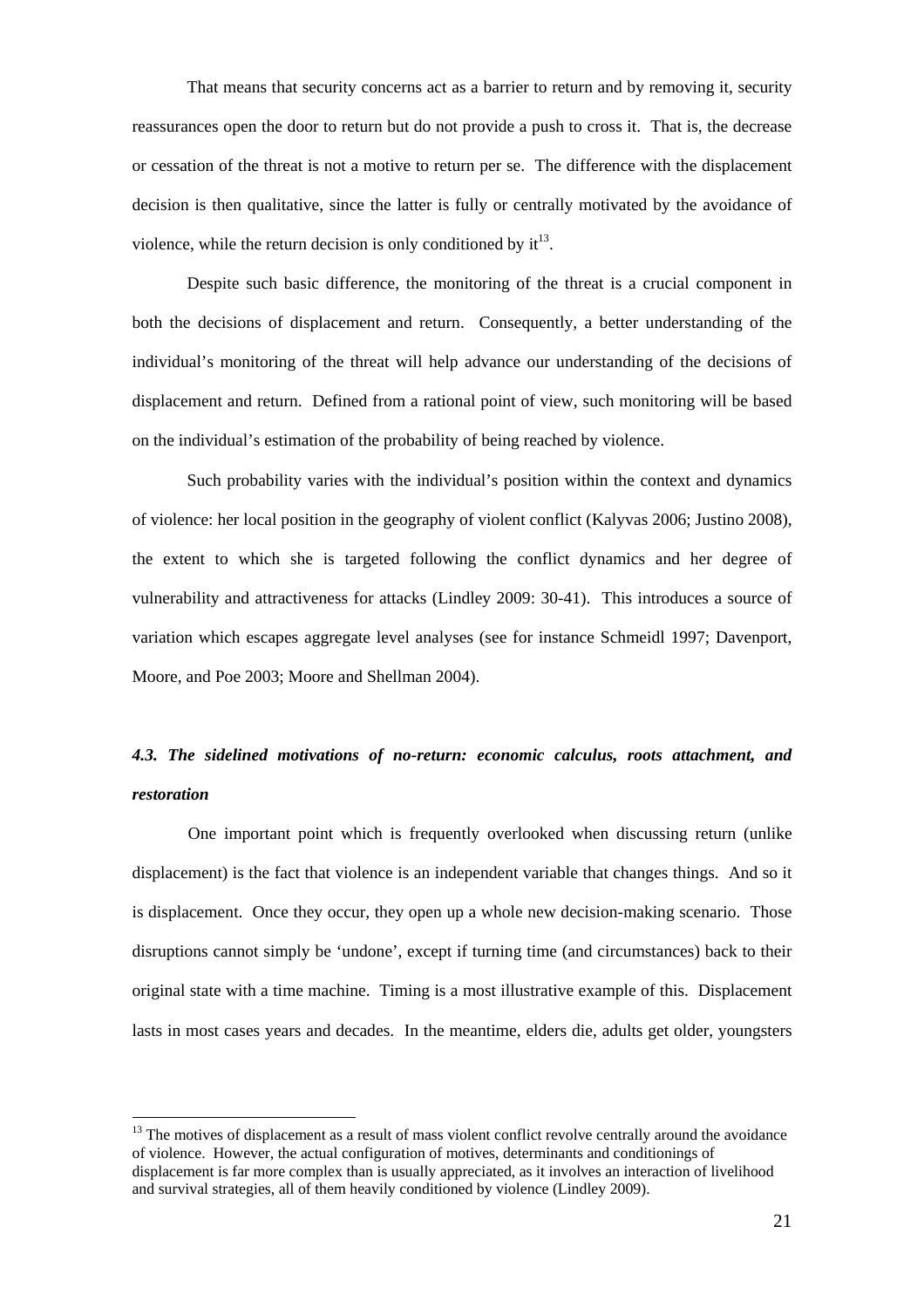grow up and marry, and kids get born and go to school. Even without further disruption than that, nothing is the same when the moment to return arrives.

Leaving aside the security concerns involved in the decision to return, such decision after a violent conflict is much more complex than suggested by the outlining of possible motivations made in subsection 3.1., which underpin the tendency to assume return as a 'natural' solution to displacement. Not only in the obvious sense that not all individuals share the same motivations, and that (structural and individual) constraints interfere with their realization. Also, the very same sources of motivations outlined in that subsection, can rather point to the opposite direction of return: to stay in displacement. Their role as core motivations following both violence and uprooting is thus out of doubt; whether they will act as motivations to return or rather the opposite is a matter that needs much more refinement and analysis.

1. Although the *drive for home* is an anthropological feature that most would accept as a pervasive one, we cannot assume that such link will exclusively point or it will point at all to the place of return. Firstly, the existence of the drive does not guarantee the actual *presence* of such a link, especially not a necessarily or particularly strong one, with the place of origin, neither with any other place (Rogge 1994; Kibreab 1999, 2000; Malkki 2003). The link may have been originally weak or non-existent. Or, more saliently, it may have been severed by the experience of violence and ensuing transformations of the place, which may have estranged it from the individual (Ghanem 2003: 4).

Furthermore, during displacement, as time passes by, the individual may have developed a connection with her new environment that she might feel as 'home' (Smit 2006). The drive for home does not necessarily exclude the existence of multiple ones, and it does not say anything about the way they would relate to each other.

The weakness, non-existence or multiplicity of home ties is actually not excessively rare or exotic. Individuals may have unclear roots or multiple ones, for instance, because of changing places during childhood and/or adulthood. Such weakness, non-existence or multiplicity of homes can also amount to a cultural or collective issue, as in nomad and seminomad societies and communities, or among those collectivities enduring frequent displacement

22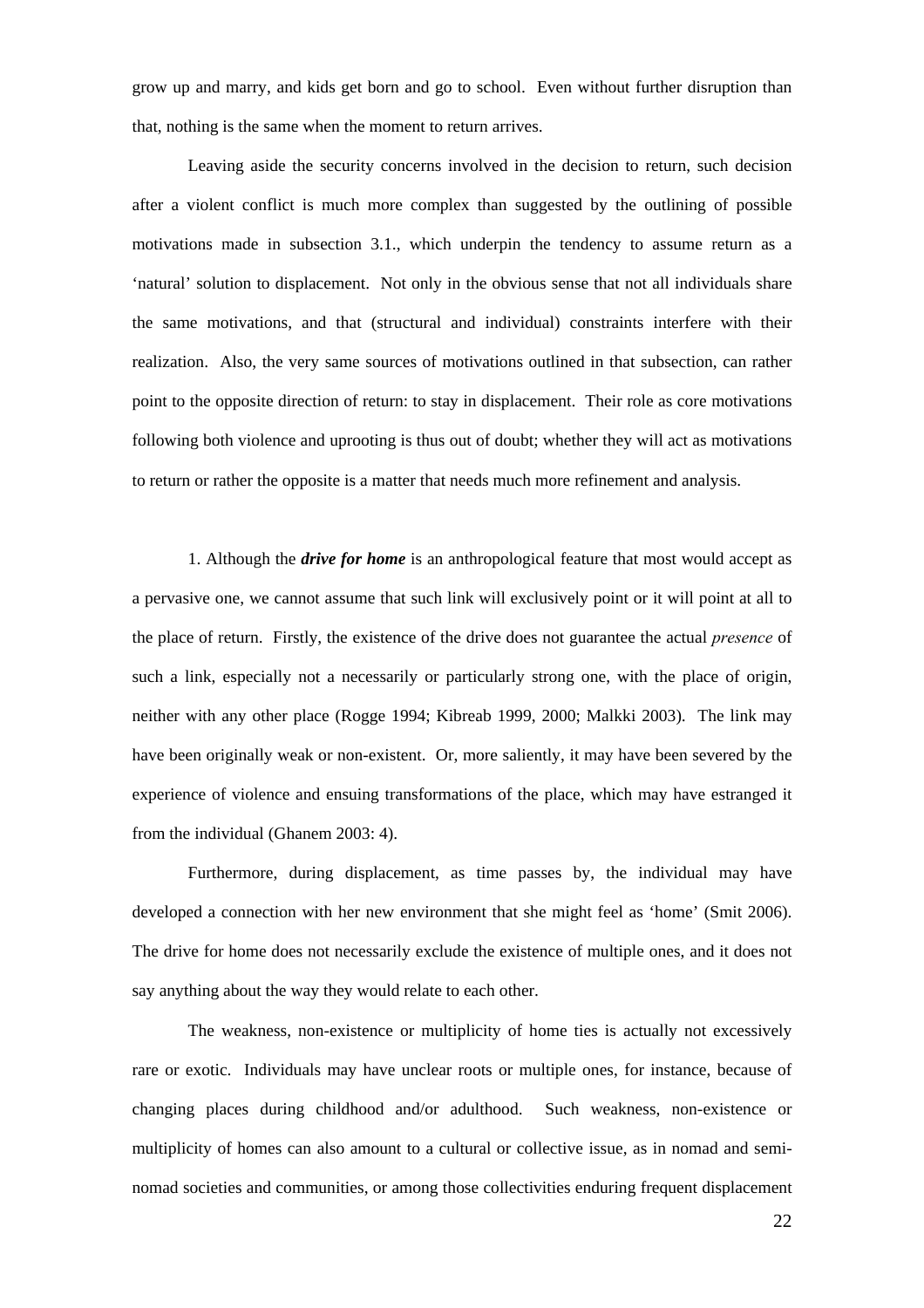and uprooting for decades or centuries, such as those in the Horn of Africa (see for instance research evidence quoted in Ghanem 2003: 15-6; see also for instance Al-Rasheed 1999).

The existence, configuration and strength of 'home' in return and 'home' in displacement must then be taken into account. And consideration should be paid to the way they become strained, reinforced or changed by the experience of violence.

2. *Economic calculations* are another undeniably powerful and widespread human motivation. But, even more clearly than in the case of home, it cannot be taken for granted that it will point in the direction of return. Assets, investments and general endowments may have been negligible before the uprooting, or they may have been liquidated before leaving; they may no longer exist, either destroyed by the violence or taken away during the conflict; or there may be obstacles in the way to repossession, of either legal or practical nature (e.g. Mooney 2008: 3- 4).

In some cases economic advantages may be provided by the promise of substantial return and reconstruction assistance. But very often such assistance is unavailable, nonaccessible for the individual or insufficient to offer a comparative advantage. Furthermore, return in itself usually involves considerable initial investments, which detracts from its economic attractiveness. Indeed, such investments may exceed the household's budgetary constraints.

As an illustration, during fieldwork in Bosnia some core expenses observed as unavoidable in the return process were: costs of transportation, administrative fees, expenses associated to cleaning and rebuilding tasks, reconnection to basic services fees, start-up investments for economic activities, such as tools and materials for agricultural activities and livestock for farm production, and bribes.

The role of return and reconstruction assistance is in great part to fill up the gap between individual's budgetary constraints and these necessary disbursements. However, as just mentioned, this kind of assistance is not always available or the individual may not be able to access it, or it may simply not be enough.

23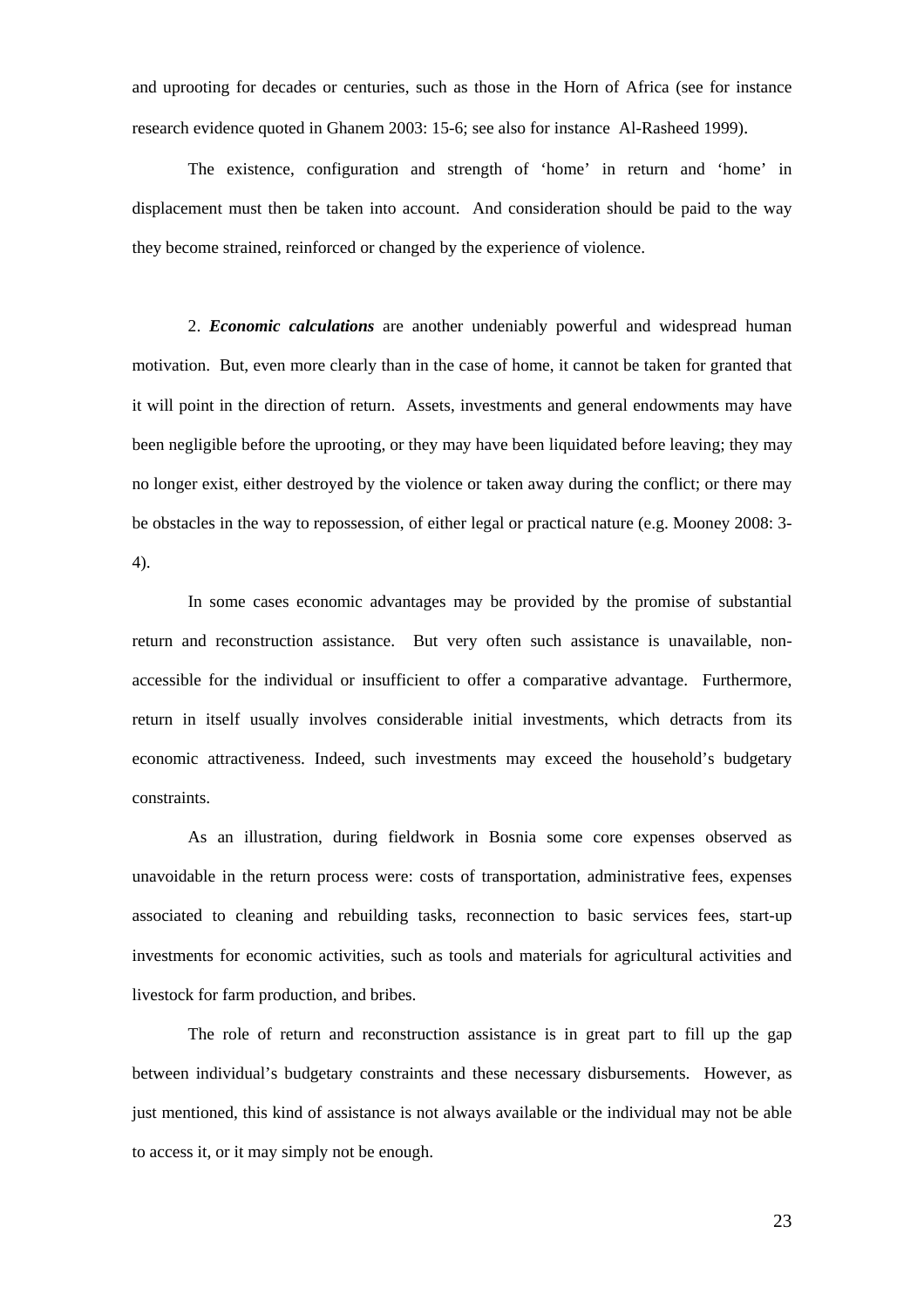In parallel, the individual may have developed opportunities, obtained assets or realised investments in displacement, which furthermore might be non-movable, specific to the location or difficult to sell (at a reasonable price). These include, for instance, newly developed skills which may be particularly well-suited to the displacement scenario (and ill-suited to the return scenario).

Furthermore, not only individual endowments but the very structure of opportunities and context-embedded resources in the scenario of return may be far more advantageous than those in the return scenario. They may offer better economic opportunities and improved material well-being. For instance, by offering a wider and more accessible network of services, such as health care or education, and consumption goods, as well as more adequate infrastructures (Mooney 2008: 4). This case is not uncommon since the majority of displaced populations around the world fled rural habitats and many end up in urban ones (UNHCR 2009a: 2).

3. The *drive for restoration* and justice is another fundamental and widespread human motivation. However, it registers wider variation across individuals and cultures<sup>14</sup>, which means that it is probably the motivation that can be taken the least for granted. Some individuals do not seek restoration or do not even think of it (Cullinan 2001:  $10^{15}$ , and for some the drive for restoration is overrun or substituted by a wish to avoid contact or reminders of the past experience. But even if there is a drive for restoration, it cannot be taken for granted that restoration itself is to be attained upon return.

In many cases the mere move back, i.e. undoing the physical displacement, may be felt as restorative, both from an individual and from a collective point of view ('political return'). This is saliently the case when there has been a forceful expulsion rather than a mere escape of violence. In those cases, restoring the imbalance of forceful expulsion is often a central motive,

 $14$  Not the least due to the fact that it is a much fuzzier and elusive motivation, since it is mediated by various mental processes: the perception of injustice, the attribution of responsibilities, and perceptions

 $15$  In the words of a torture survivor, and referring specifically to torture, "torture survivors who have chosen to follow the path of reparation, face many obstacles; from the beginning our families, friends, doctors, lawyers and politicians encouraged us to let 'bygones be bygones' and get on with our lives. *Many torture victims only want to do this*" (íbid.; emphasis added)*.*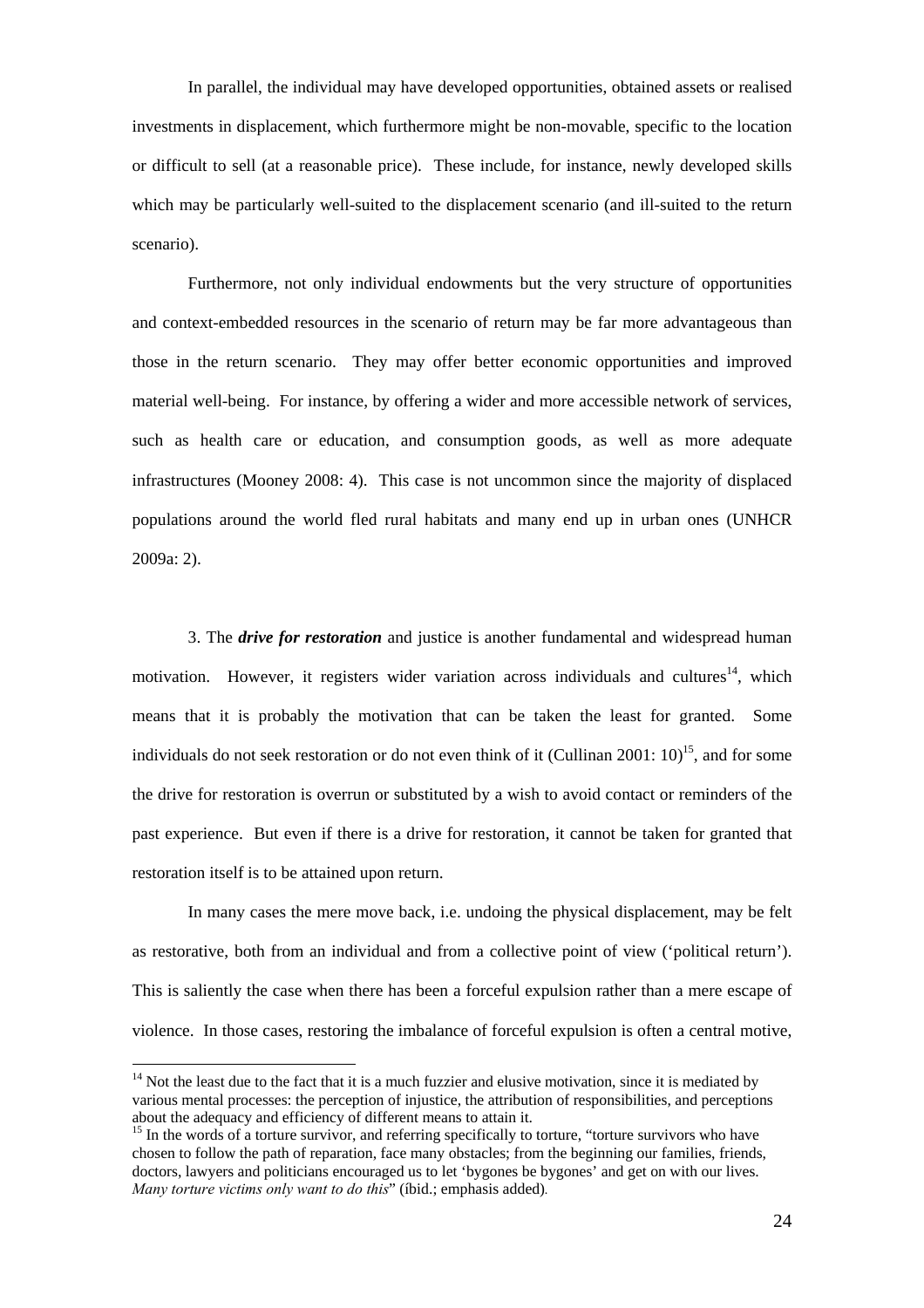either in individual or collective terms, with the physical move of return conveying the message that "here back I am (we are), despite efforts to the contrary". Referring to reparation after torture, a survivor put it in these words: "We need to prove that they did *not succeed* […]" (quoted in Cullinan 2001: np; emphasis added)<sup>16</sup>.

But in many cases much more than the simple move back may be needed. As already stated, restoration aims at "removing or redressing to the extent possible the consequences of the wrongful acts" (van Boven 1993: para. 137) which involves not only a moral claim but also a necessary interplay with economic, social and political dimensions. Any restorative move is by definition meant to undo some outcomes derived from the violent conflict. This will most frequently clash with sensitive socio-economic and political issues by altering the distribution of resources and power relations newly emerged in the area as a result of both violence and mass flight. As a consequence, it is likely that such moves will find strong resistance as a result of efforts to protect and upkeep those outcomes <sup>17</sup>.

Such resistance indeed may not arise exclusively from the confronting sides. It is not infrequent that resistance may be found also within each particular side, i.e. from individuals and institutions on the same side of the conflict which see their interests somehow threatened by return or other restorative claims<sup>18</sup>. This may arise from conflicting political views or from conflicting individual interests (see for instance Cohen and Deng 1998: 28). But in the cases where displacement is more than a by-product of violence, i.e. where it was an end in itself, or a means to an end, such as the control of certain resources, return and restorative claims actually go to the very heart of violent conflict. They then threat not simply a given *statu quo*, but the outcomes attained by one of the sides in conflict. The likelihood of resistance increases then.

Secondary occupation (i.e. the non-legal occupation of a living unit for whom there is another legally-entitled occupier) is a clear example of the way return may threaten individual

<sup>&</sup>lt;sup>16</sup> The complete quote is: "We need to prove that they did not succeed *in destroying us as human beings*", referring to the devastating psychological effects which seem to be one of the objectives (and frequent outcomes) of torture.

 $17$  It must be noted that this is not necessarily always the case. Return can also be a source of potential benefits and resources by attracting or bringing about international aid assistance (see for instance Hovey 2000) or by helping refloat consumption, services and general economic exchange.

<sup>&</sup>lt;sup>18</sup> And not only from pure interest: it is not uncommon that returnees (and most especially repatriates) encounter certain hostility upon return from those who had stayed behind ('remainees') based on certain feelings of resentment and grievance (Ghanem 2003: 46-9).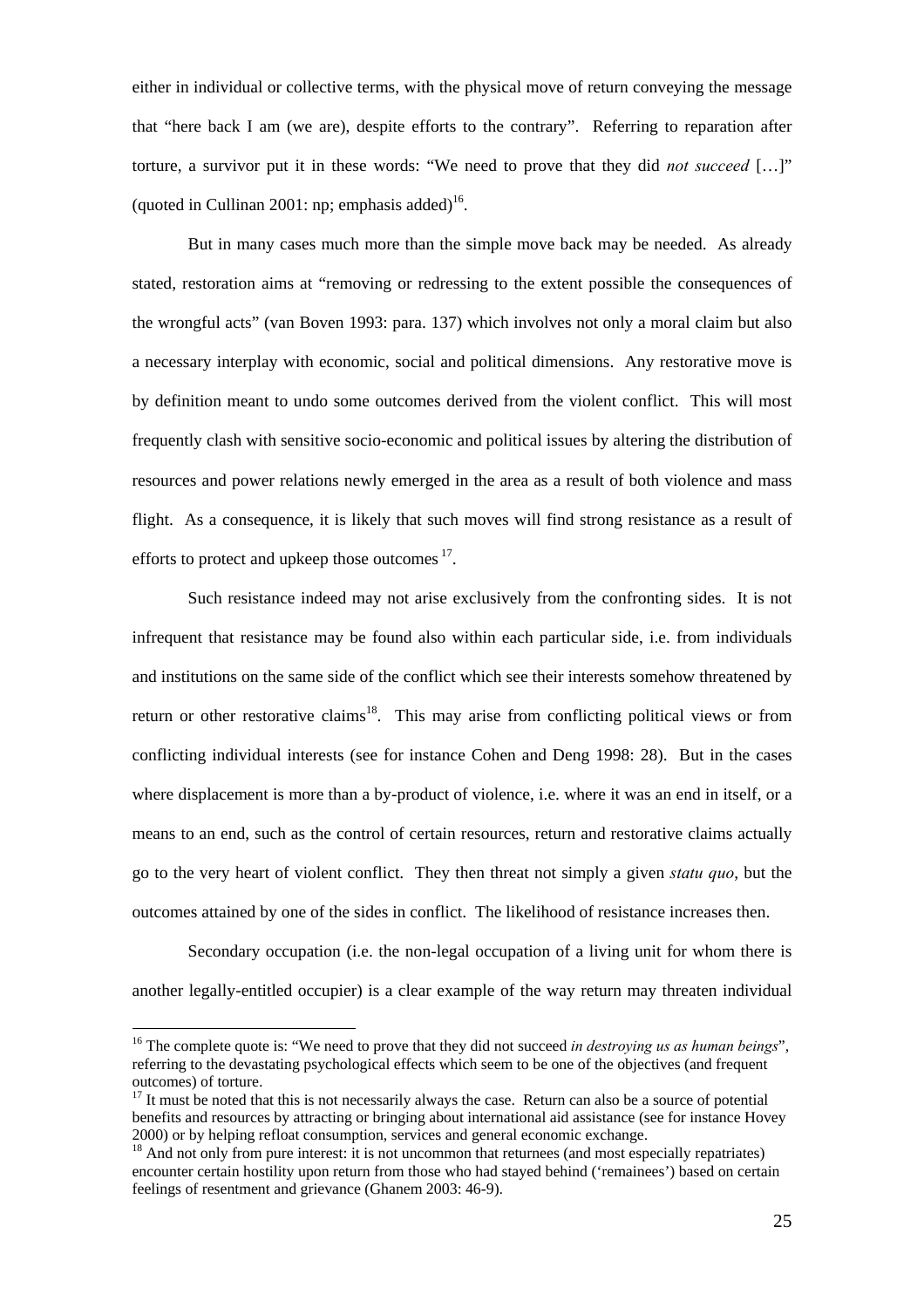and political interests vested in the *statu quo* established by displacement. Cases of secondary occupation arise when the houses and the land left behind by displaced people are occupied by old neighbours, new settlers or other displaced people. This was the massive solution for most internally displaced people during the Bosnian war, given the switching nature of the population flows from one side of the frontline to the other. It was also a policy encouraged and sustained by political authorities in order to reaffirm territorial gains and demographic re-ordering. But many cases of secondary occupation occurred also among members of the same ethnic group (Mooney 2008: 2).

Resistance to return and restorative measures usually entail much more though than the mere non-fulfillment of these. They usually entail, either implicitly or explicitly, the nonrecognition of the moral claim upholding restorative demands, i.e. that the individual has suffered an illegitimate harm for which there is a responsibility to compensate and restore. The rejection of this premise entails at the minimum that some degree of harm is recognized but no responsibilities are considered to be derived from it.

This stands on the way of restoration by paving the way to the non-fulfillment of some specific demands; but it stands most especially against the fundamental political dimension of restoration involving the need for sanctions to offenders. This dimension is fundamental for the restoration of the moral balance (van Boven 1993, 1997; Cullinan 2001) but it is also crucial for security concerns $^{19}$ .

The rejection of the moral claim sustaining restoration frequently goes deeper by rejecting the ultimate claim about the wrongfulness of the circumstances of displacement, rather assuming their rightfulness or justified nature, i.e. that they were just or justifiable in some way. This does not only stand on the way of restoration, but rather works on the contrary direction by whole-heartedly endorsing the circumstances and outcomes of displacement. Thus, return is not only deprived of social and political rehabilitation, but rather encounters social and political

 $19$  This is especially important, and proportionally difficult to attain, when such figures enjoy popular support or detent political or enforcing power. For instance, when they occupy public positions or hold prominent places in the public sphere, most saliently in the police forces (UNHCR 2007d: 5).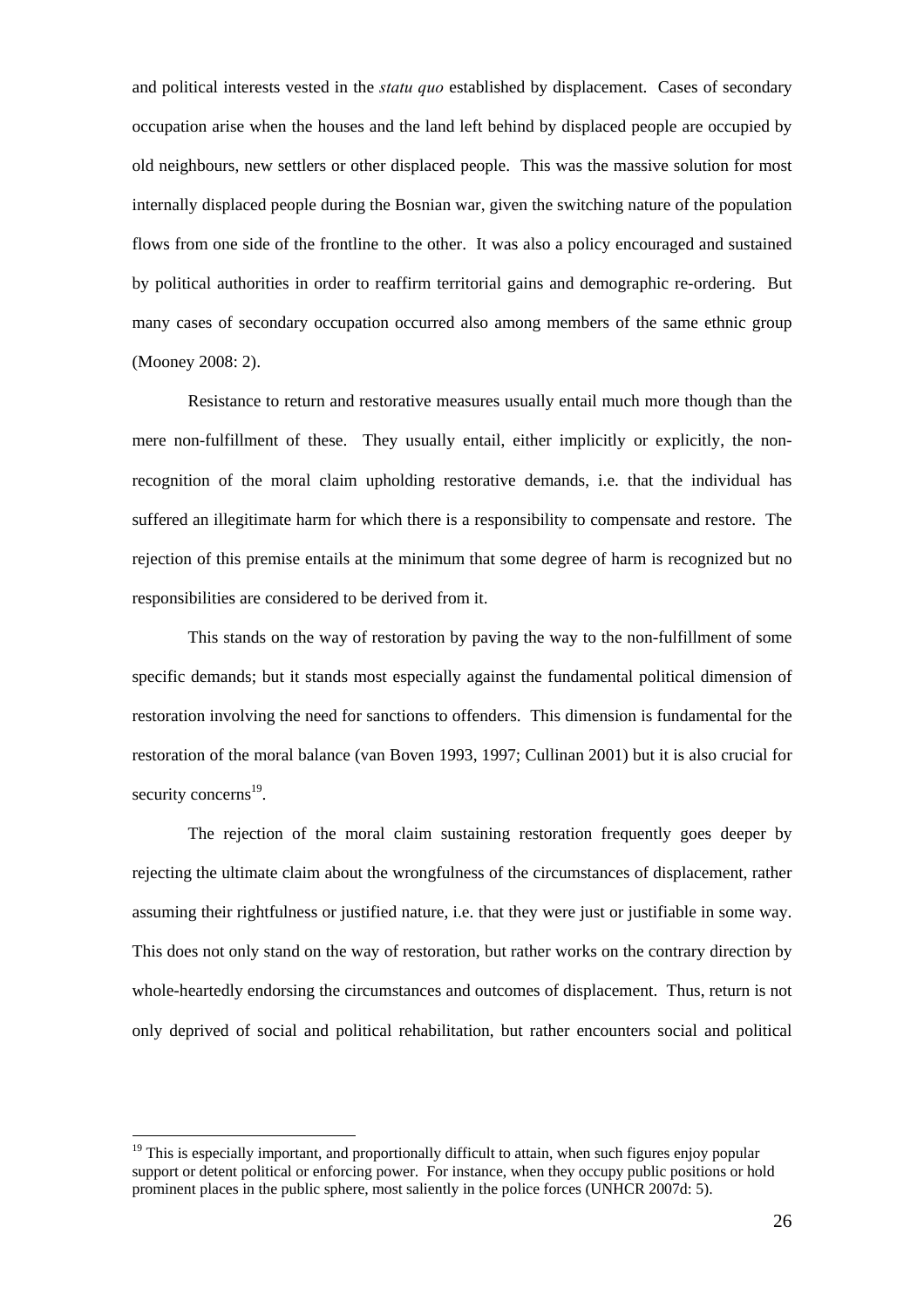rejection. This is most likely to be translated into outright mistreatment at the individual level<sup>20</sup> and further grievances at the collective level, including in many cases a recurrence of violence. In these cases, not only there will be a lack of restoration but rather there will be a new round of harm and grievance.

A clear case in order in many internal and ethnic conflicts, especially if involving ethnic cleavages, is that of education. Education is expected to be biased toward the hegemonic political positions (and/or culture) of the receiving side. Parents may be concerned not only about the actual content of the textbooks that their children are going to be taught, but also about the interactions with class mates and teachers, or in the way to school. But grievances, mistreatment and general rejection may take much subtler forms. For instance, adding to the likely resistance to economic restitution and compensation, returnees may find increased and otherwise unjustified costs imposed upon return, such as raised fees for the reconnection of basic services such as water or electricity; or complex requirements and bureaucratic procedures involving a large investment of time and resources $^{21}$ .

If a new round of harm and grievance is expected upon return, then it is possible that the restoration drive will point right in the opposite direction of return, that is, restoration becomes a motivation *not* to return. This will be especially so if the individual is likely to encounter some level of restoration in displacement: some measure of compensation through assistance or benefits, social recognition and rehabilitation, politically favorable positions in the search and allocation of responsibilities, or in the educational curriculum, for instance.

 Summing up, the assumption that what was provoked by/with displacement can be straightforwardly undone by/with return is obviously an oversimplifying one. As already pointed, both violence and uprooting are independent variables which change things. With restoration this case is probably the clearest. The reversal of the wrong done may not be undoable and frequently it is not by simply 'moving back'.

 $20$  Remarks such as "this is not your home", "this does not belong to you anymore" or "it is a shame that someone missed the opportunity with you" were not uncommon, for instance, in the early return scenario in Bosnia (fieldwork interviews 2006-2007).

<sup>&</sup>lt;sup>21</sup> These imposed costs can be read, from the lens of those considering displacement rightful or justified, as a kind of compensation measure for a move (return) that undoes an outcome deemed legitimate or even just. It also amounts to a deterrence measure, making return less attractive and less affordable.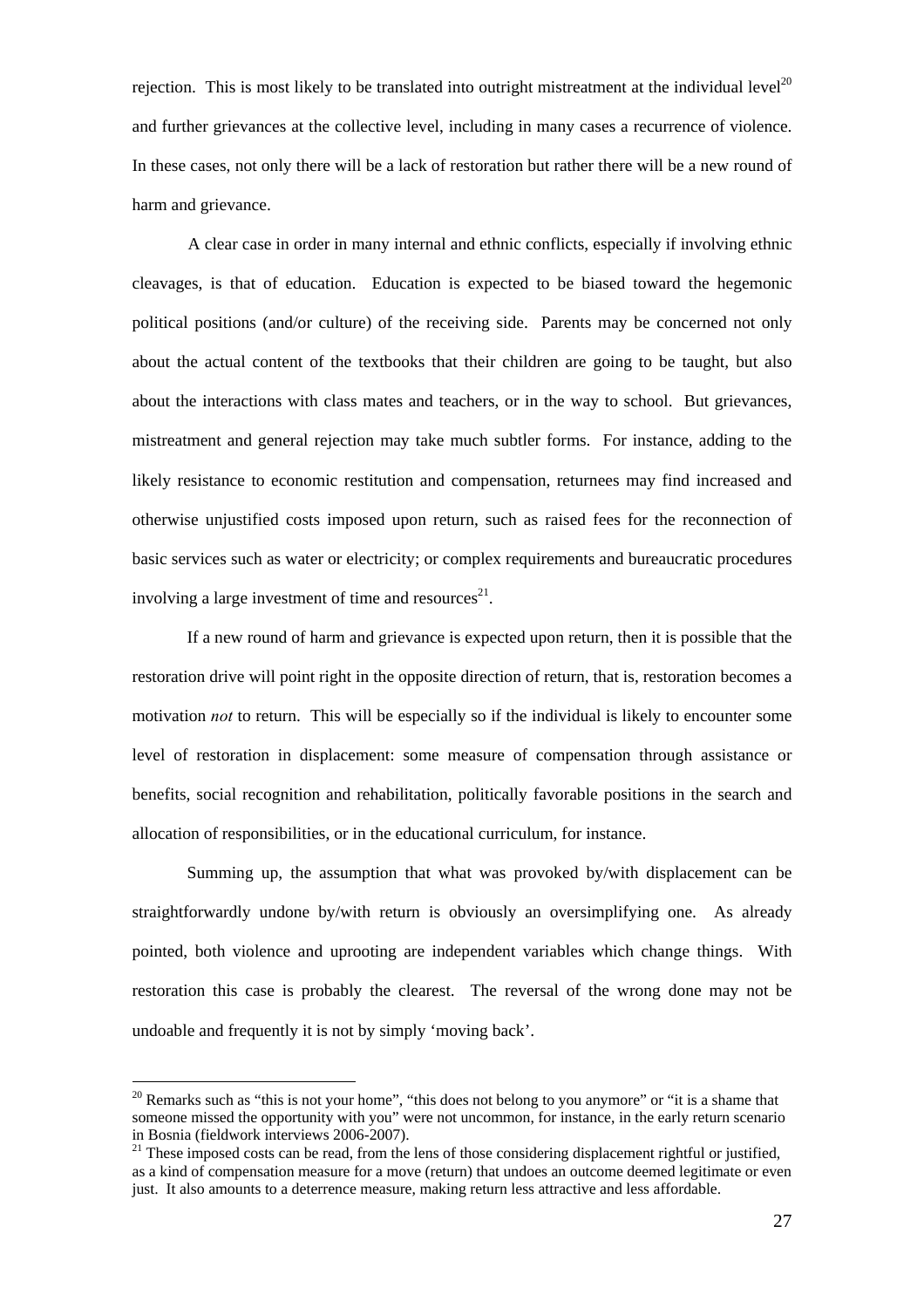#### *4.4. Addressing the puzzle of return: a proposed model*

The cornerstone assumption of the model proposed here is that individuals always have a choice (e.g. fight or flight, avoid a radical threat or confront it), except in cases where they are straightforwardly driven out by force. But it is also assumed that people value their physical security and that the context of mass violent conflict imposes high unbearable costs to certain decisions, thus restricting the 'rational' choices available to the individual. Building on this, two components are proposed to give shape to the decision of return: enabling factors on the one hand, and motivating factors on the other.

## *1. Motivating factors*

Economic calculations, the drive for home, and the drive for restoration may all tie to the place of origin (to a greater or lesser extent) and they may also tie to the location of displacement. The consideration of non-economic calculations such as the drive for home and the drive for restoration pose both a challenge and a potential advantage to the study of return within a rational choice framework. But such decision is derived from the careful consideration of the individual's point of view and the likely micro-foundations underlying the process. A serious attempt to understand the conditionings of return must confront such a challenge given the obvious saliency of those issues in the existing literature and documentation on relocation processes.

By paying attention to these issues, as well as to the push/pull potential of both the return and the relocation options, the interest of this model lays not simply on its capacity to explain quantitative patterns of return, but most particularly on its capacity to identify the nature of the actual reasons for returning or for staying in displacement.

'Happy dilemmas' will be the very rare cases in which the pulling factors dominate for both return and relocation. These are people who have found a new promising life in displacement, but still have plenty of reasons (and emotional drive) for longing their home origin. Much more common are, unfortunately, the cases where the pushing factors dominate, that is, where people seem to have no place to stay and no place to go back. These will be 'No-Place Dilemmas'.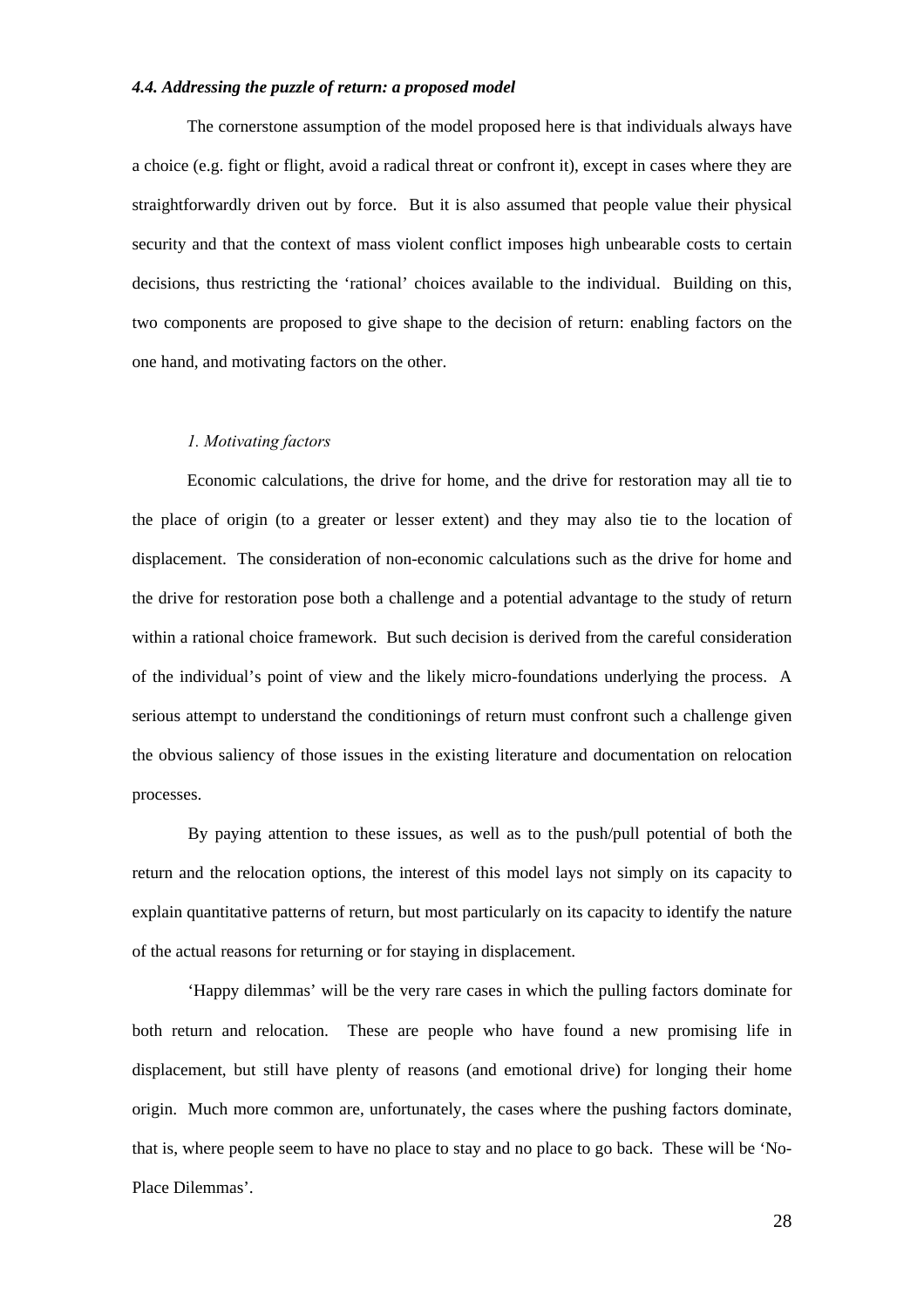Elderly people are the ones usually having both arrows pointing to return: they cannot adapt that easily or find a place for themselves in the new reality, and they have a whole life of investments (both material and emotional ones) back in their place of origin. These are the 'Return Cases'. Youngsters tend to present just the contrary case, especially when they have moved from a rural to an urban area, exemplifying the 'Non-Return Cases'.

## *2. Enabling factors*

Since people value their physical security, the avoidance of violence is expected to be a major conditioning for return. The precedent of displacement is actually considered to be a 'vote with the feet', i.e. the individual has proved that she is averse to the threat of violence. Such assertion is nuanced by the consideration of the levels of violence to which the individual has actually proved such aversion, which are usually very radical and extreme (in these cases the rationality of displacement is hardly arguable). It naturally follows that, once the level and threat of violence radically diminish, return can be rationally considered (available option). If the threat reaches a 'low enough' level, it will then enable the decision to return.

The fact that the monitoring and evaluation of the threat of violence is surrounded by important uncertainties makes it likely to vary across individuals, making it a matter of grade. What level of threat is 'low enough' as to make the consideration of return 'rational' (i.e. 'rationally tolerable') is considered to be a function of the strength of the pulling effect of the home origin, as well as the factors pushing to abandon displacement, and vice versa. In some cases a slight level of security will be enough, while in other cases security will not mean anything, provided that the arrows pointing to displacement are strong enough.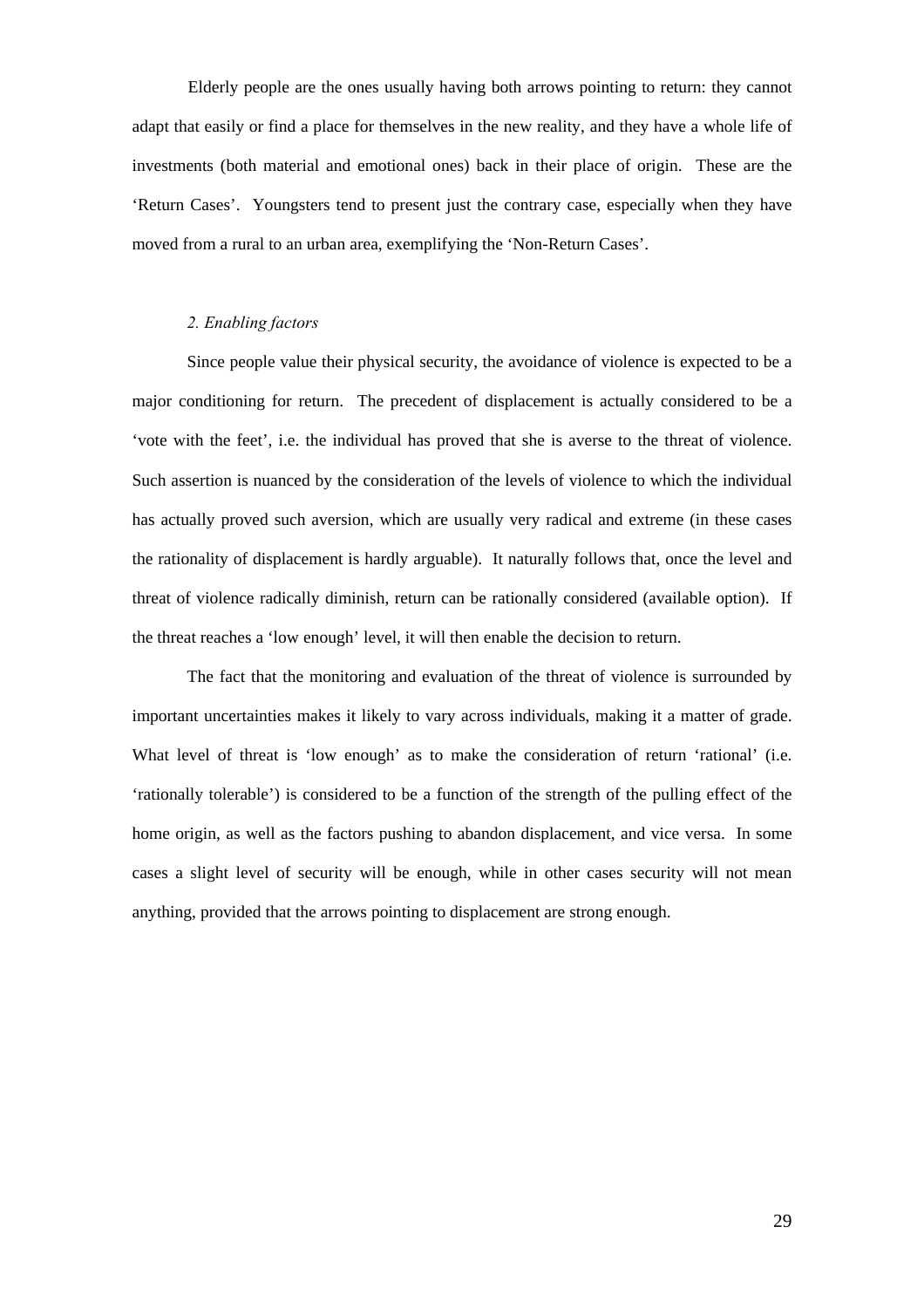Figure 2. A model of return. Enabling factors and motivating factors<sup>22</sup>



#### *3. The decision to return or not*

Given the saliency of the security concern in contexts of mass violent conflict, the consideration of the motivating factors is assumed to be conditioned to the barrier of insecurity to be broken. The individual will return if, once the security barrier is broken, the utility derived from the option of return  $(y=1)$  surpasses that derived from staying in the location of displacement  $(y=0)$ , i.e. if the arrows pointing to return are stronger than those pointing to displacement. In an informal notation:

$$
U (y=1) = SEC(p, max)*[p*(E_r+H_r+R_{ir}) + (1-p)*(E_r+H_r+R_{ir})]
$$
  

$$
U (y=0) = (ECON_s + HOME_s + RESTOR_s)
$$

Where,

If 
$$
p > max
$$
,  $SEC = 0$   
If  $p \le max$ ,  $SEC = 1$ 

<sup>&</sup>lt;sup>22</sup> This model is formally specified and operationalized at the empirical level for the case of Bosnia-Herzegovina in the forthcoming PhD dissertation on which this article is based.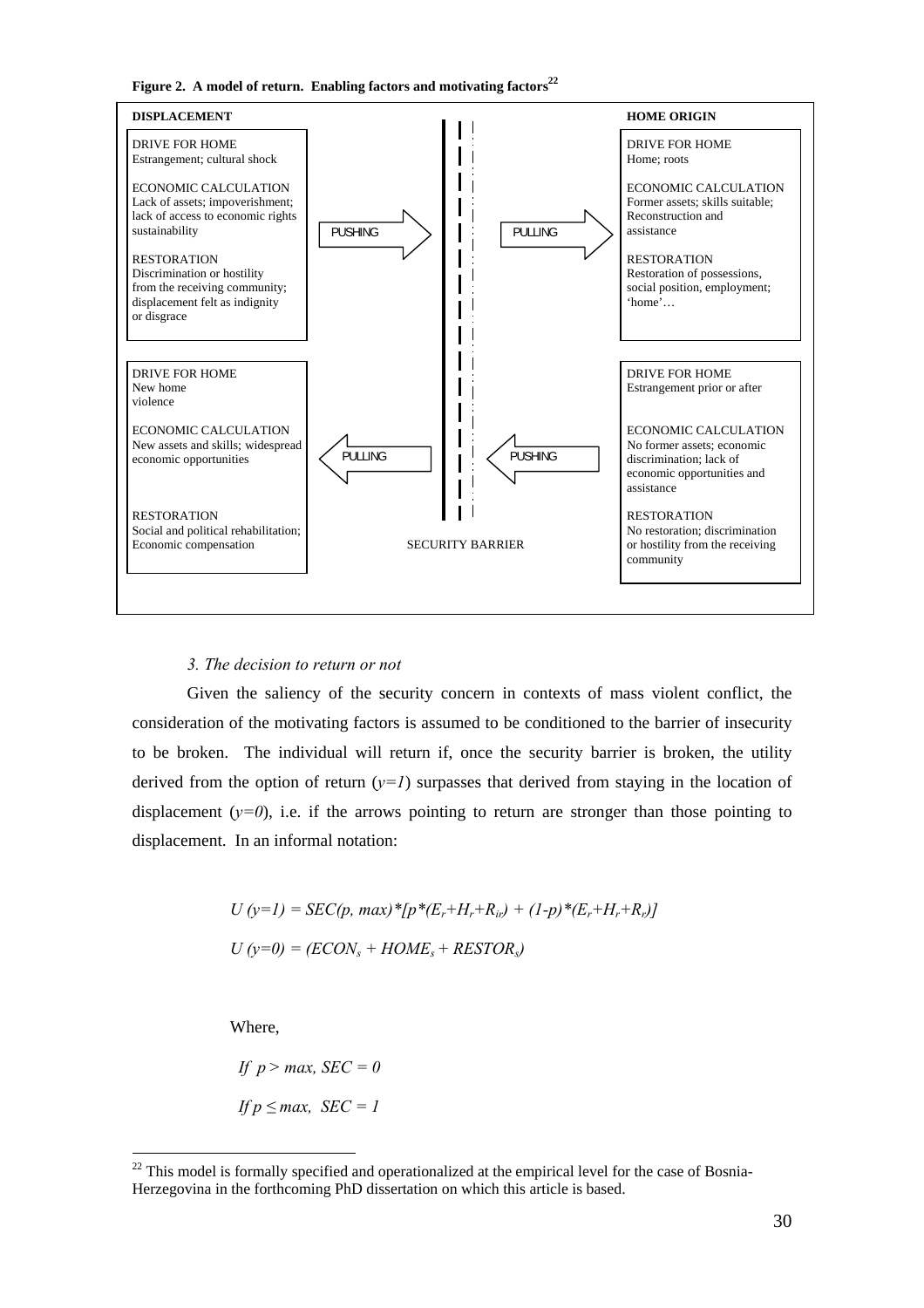Where  $p$  is the individual's assessment of the threat of violence – i.e. the probability of being hit by violence – and *max* is the individual's maximum degree of threat tolerated. Whenever  $p > max$  the security component of the function (*SEC*) equals 0, thus invalidating all other considerations. In that case, the utility derived from returning is 0 and the individual is expected not to return.

### *4. The aggregation of the decisions to return or not*

Individual decisions and aggregate outcomes are expected to interact in two basic ways. Firstly, the more individuals return, the more positive the evaluation of the threat of violence is likely to be. This is based on the safety in numbers argument, as well as on social learning mechanisms, and more generally on well established threshold models of strategic decision (Schelling 1971, 1978; Granovetter 1978; Granovetter and Roland 1988; Akerlof 1980; Jones 1984; Kuran 1987a, 1987b, 1989, 1997; Macy 1991; Petersen 2001). Secondly, the more individuals return, the less uncertainty is likely to surround the assessment, given the increased information flow provided by those already returned and the signal sent by their successful or unsuccessful return integration.

This interaction between the individual and the aggregate level has the potential to account for variations in the individuals timing of return and for the aggregate dynamics of return at the local level. The distribution of the turning points (*max*) across the population will be crucial in the aggregate outcome of the process of return.

## **5. The usefulness of a micro approach: some initial insights**

 In this section, some relevant conclusions are derived for the case of Bosnia-Herzegovina and about the implications of the politicization of return, building on the proposed micro-perspective and model.

### *5.1. The Bosnian case*

War broke out in Bosnia-Herzegovina in March 1992 along the division between those

31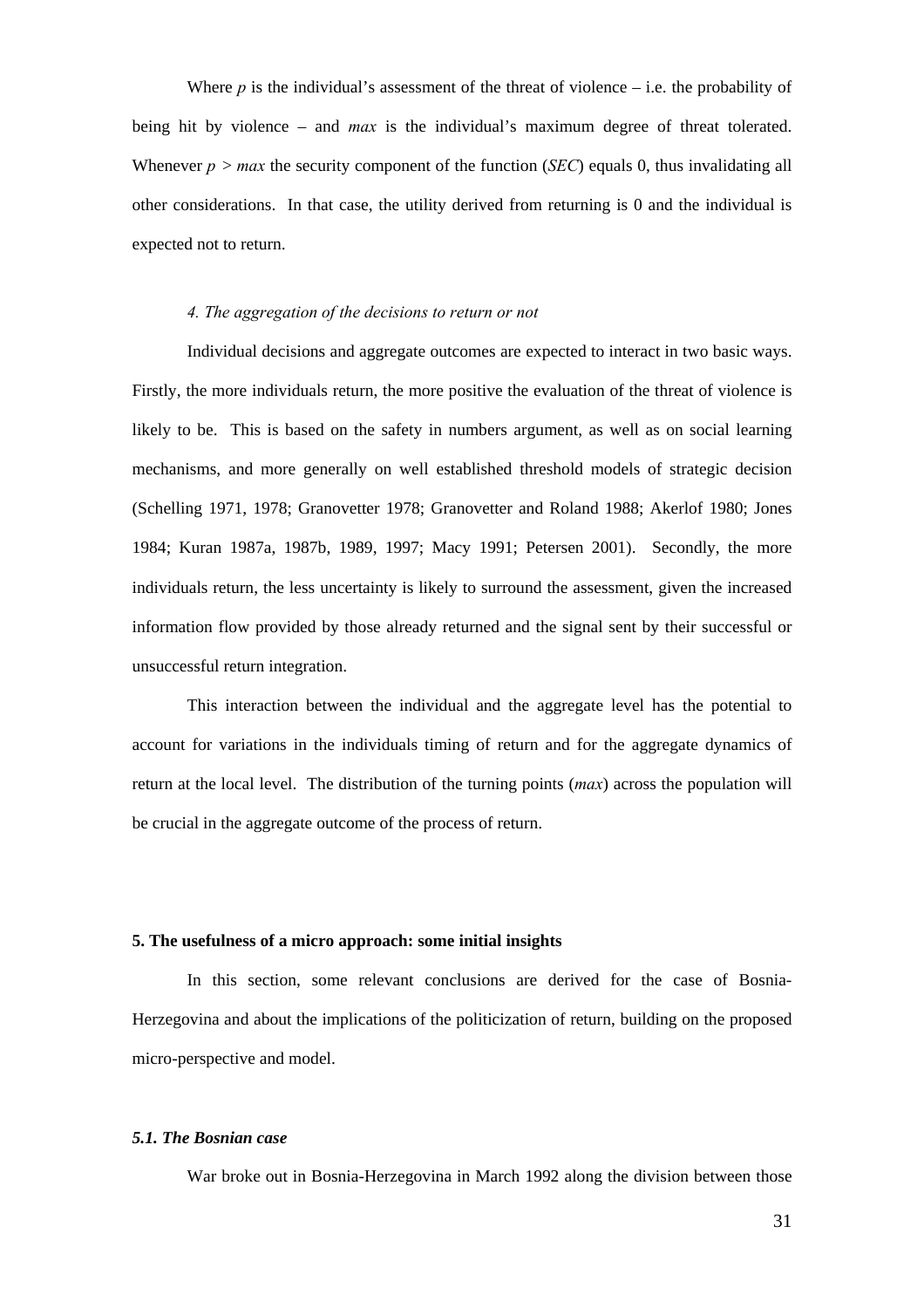advocating the continuation of the union within the Federal Republic of Yugoslavia, together with Serbia and Montenegro, and those advocating independence<sup>23</sup>. The two warring sides along this axis are usually identified, if focusing only on the internal actors to the conflict, with the 'Bosnian Serbs' (or simply 'Serbs') on the one hand, and the 'Bosnian Croats' (or simply 'Croats') and 'Bosniaks' (or simply 'Muslims') on the other hand.

 This designation is actually an imperfect reflection of the complexities of the Bosnian conflict, as it occurs in many other conflicts, since the warring sides were not ethnically monolithic, and ethnic lines across the population were also in many cases blurred and intermixed. Nevertheless, this designation is coherent with the political lines of the conflict and it approximates well the degree of ethnic alignment reached, especially or at least, during and after the war (see for instance Malcolm 1994: 234-52; and the notes on the war period by Bringa 1995: xvi, 3-5).

 Thus, although the conflict was fought along a political cleavage, it bore an obvious ethnic component, and ethnic labels became (yet not perfectly) an immediate instrument for identifying or marking each individual's arguable side in the conflict. The frontline divided the country accordingly into two main areas, deemed to be safer for those holding the corresponding ethnic label(s) and/or defending one or another political view. The population thus got displaced (when remaining within the country borders) following a broadly shifting pattern: Bosniaks and Croats fled from the Serb-controlled part into the Bosniak and Croatcontrolled part, and Serbs fled in the opposite direction<sup>24</sup>. People also moved within their own 'safe areas' from places more exposed to violence to others relatively calmer or with a more stable situation.

 The frontline which marked the 'safety area' for each group became crystallized in the Dayton General Framework Agreement for Peace (GFAP), which politically endorsed the two resulting entities: the Federation of Bosnia-Herzegovina (usually referred to as 'the Federation

 $23$  One added axis of conflict was added in 1993-1994 dividing the supporters of independence from Yugoslavia, as Bosnian Croats in west and central Bosnia organized to proclaim the independent republic of Herzeg-Bosna, in an attempt to secede from Bosnia and to join the newly independent Croatia. Here I will be focusing on the main axis of the conflict only for the sake of simplicity in the exposition of the case and the argument.

<sup>&</sup>lt;sup>24</sup> Some of these were internationally designated 'safe areas' within the main territory controlled by the opposing side.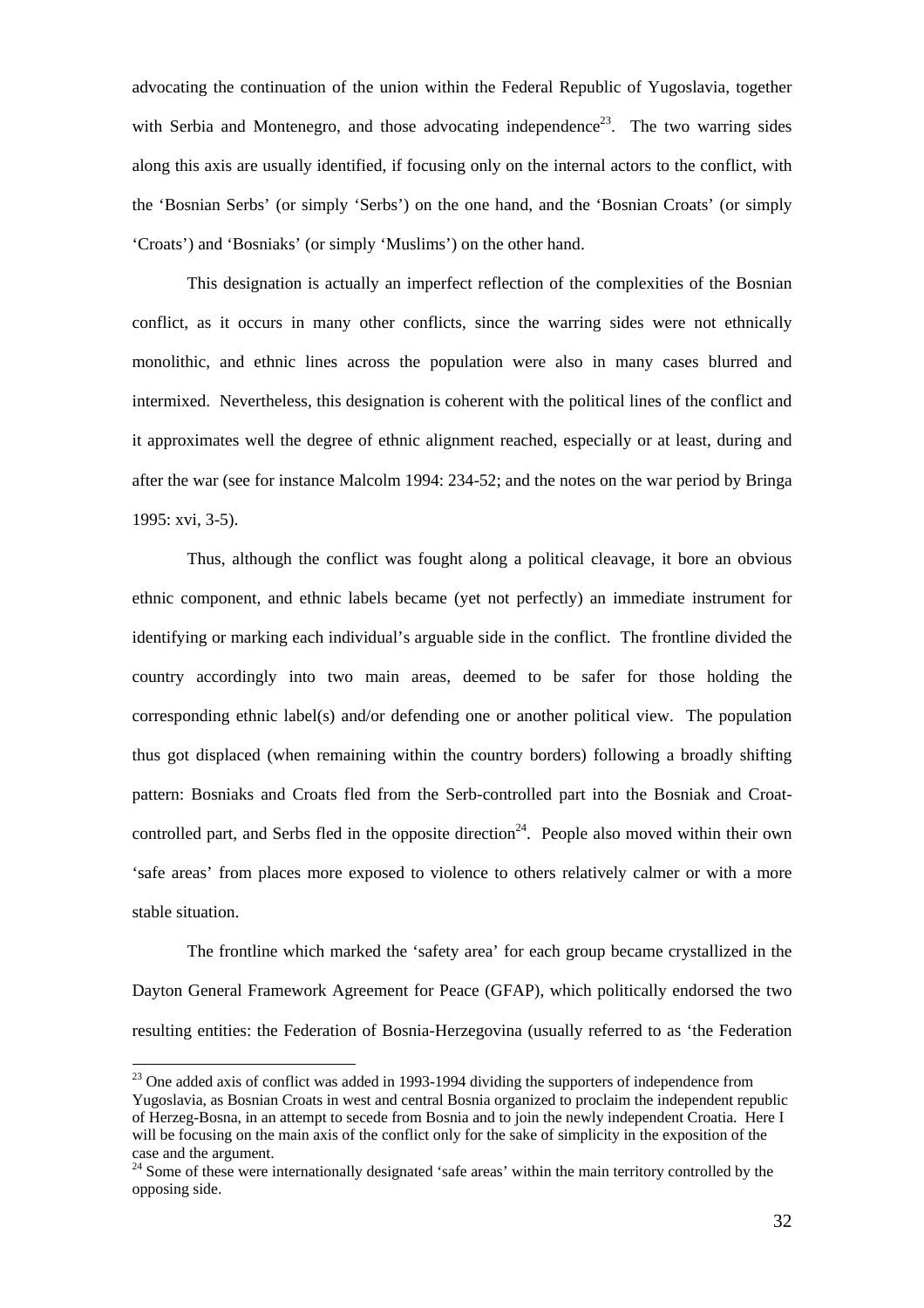of Muslims and Croats') and the Republic of Srpska (frequently referred to as 'the Serb Republic' or 'RS'). The frontline, with only some minor modifications made under the Accords, became officially recognized as the Inter-Entity Border Line (IEBL).

 But, while endorsing the division of the war 'safety areas', the Dayton Peace Agreement also devoted one whole annex (Annex VII) to the explicit goal of seeing people return to their former homes. This emphasis on return had one clear rationale: "When the war [in Bosnia-Herzegovina] ended in December 1995, resolving the situation of refugees and displaced persons was a high priority. [...] Driving this aim was the *moral and political imperative to reverse 'ethnic cleansing'*" (Mooney 2008: 2; emphasis added).

 Thus, Annex VII made a special emphasis on the return of those persons who would return to a 'non-safety' area following the war division<sup>25</sup>. Article 2 states: "The Parties shall ensure that refugees and displaced persons are permitted to return in safety, without risk of harassment, intimidation, persecution, or discrimination, *particularly on account of their ethnic origin, religious belief, or political opinion*" (emphasis added). UNHCR has actually described the success of Annex VII as directly related to minority returns (UNHCR 2007d: 5).

<sup>&</sup>lt;sup>25</sup> I will refer to these as 'minority returns'. It should be noted that the use that UNHCR makes of the term in its statistics is different, using as a reference the municipalities instead of the entities, in order to encompass the cases of Bosniaks returning to Croat-dominated areas (and vice versa) in the Federation.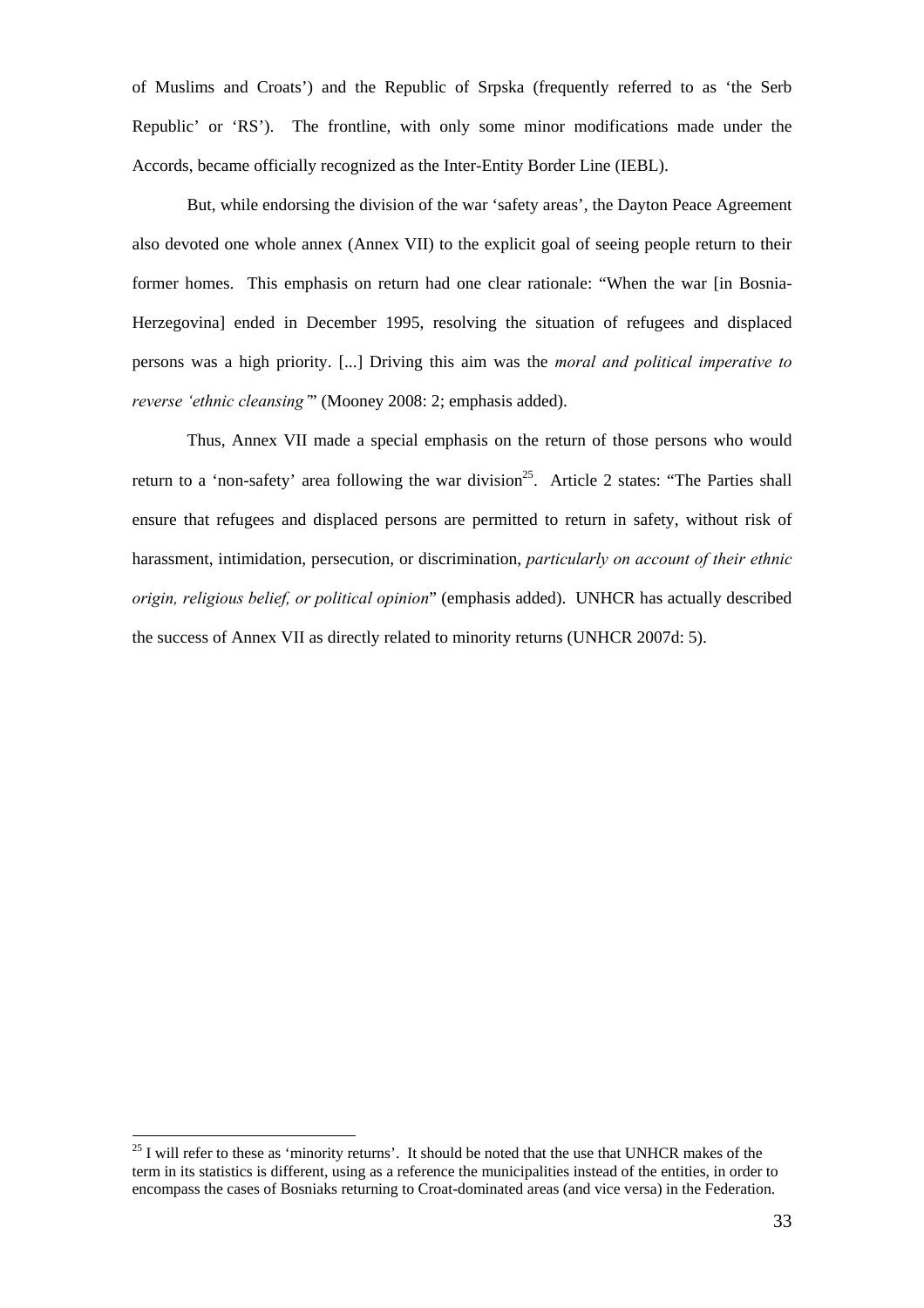**Map 1. Geographic distribution of the three constituent groups in 1998.**



Source: OHR (available at http://www.ohr.int/ohr-info/maps/, accessed 19 November 2009)



At the signing of Dayton, the war had displaced some 2.2 million persons, which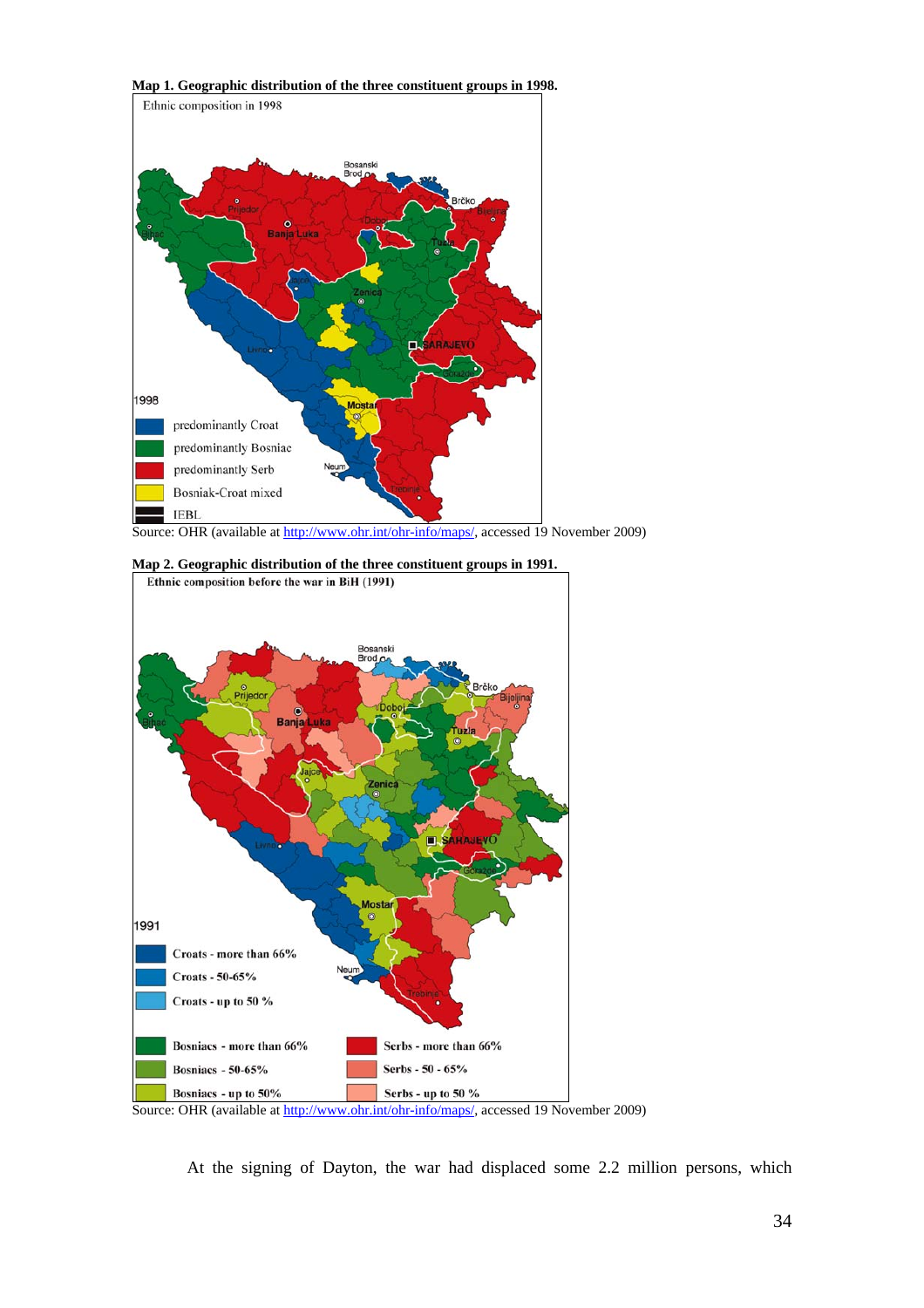amounts to almost half of the population from before the war (UNHCR 2006d). Roughly one million of those remained internally displaced within the country (IDPs), and from the ones displaced abroad as refugees, half million have subsequently returned to the country (as registered by UNHCR). This leaves 1.5 million people residing in the country and having to take a decision whether to return to their home origin within the country or not.

 UNHCR has registered over one million returns to the home origin, but it is ready to admit that these figures are significantly inflated by the registration method, counting repossession (and reconstruction) of houses automatically as returns (UNHCR 2007d). The overestimation is likely to be even larger having into account that many of the repatriated people counted as returning to their homes of origin have actually remained displaced in some other parts of the country, without any registration or follow-up of their whereabouts once in the country (Black and Koser 1999: 8; Helsinki Committee for Human Rights in Bosnia-Herzegovina  $2006$ <sup>26</sup>.

|       | <b>Total UNHCR returns</b> |      |           | <b>IDP</b> returns |      |      | Repatriation returns |      |                |
|-------|----------------------------|------|-----------|--------------------|------|------|----------------------|------|----------------|
|       |                            | $\%$ | $\%$      |                    | $\%$ | $\%$ |                      | $\%$ | %              |
|       | BiH                        | Fed  | <b>RS</b> | <b>IDP/Total</b>   | Fed  | RS   | Repat/Total          | Fed  | RS             |
| 1996  | 252.780                    | 72   | 28        | 0,65               | 62   | 38   | 0.35                 | 91   | 9              |
| 1997  | 178.575                    | 92   | 8         | 0.33               | 91   | 9    | 0,67                 | 93   | 7              |
| 1998  | 139.570                    | 90   | 10        | 0,21               | 66   | 34   | 0,79                 | 96   | $\overline{4}$ |
| 1999  | 75.035                     | 77   | 23        | 0,58               | 69   | 31   | 0,42                 | 89   | 11             |
| 2000  | 77.954                     | 57   | 36        | 0,69               | 51   | 40   | 0,24                 | 75   | 25             |
| 2001  | 98.865                     | 54   | 41        | 0,76               | 49   | 45   | 0.19                 | 74   | 26             |
| 2002  | 107.909                    | 53   | 39        | 0,59               | 47   | 43   | 0.33                 | 64   | 31             |
| 2003  | 54.315                     | 63   | 34        | 0,71               | 65   | 31   | 0,26                 | 55   | 44             |
| 2004  | 20.390                     | 56   | 42        | 0,87               | 55   | 43   | 0,12                 | 62   | 38             |
| 2005  | 6.437                      | 53   | 47        | 0,80               | 57   | 43   | 0,20                 | 39   | 61             |
| 2006  | 5.603                      | 43   | 57        | 0,75               | 52   | 48   | 0.25                 | 16   | 84             |
| 2007  | 7.578                      | 25   | 66        | 0.22               | 37   | 47   | 0,40                 | 7    | 93             |
| 2008  | 1.681                      | 24   | 76        | 0.43               | 43   | 57   | 0.57                 | 10   | 90             |
| Total | 1.026.692                  | 72   | 26        | 0.54               | 61   | 36   | 0,43                 | 87   | 13             |

**Table 1.** *Registered returns (repatriations + IDP returns) in the period 1996-2008* 

Source: UNHCR Statistics Package (2008c). Personal compilation Note: percentages over 50% **in bold**

<sup>&</sup>lt;sup>26</sup> Projecting the estimated rate of return among IDPs – roughly 50 percent – on these repatriated refugees, the total return figure lowers down to 750,000 returnees – 500,000 IDPs and 250,000 repatriated people. This would amount to roughly one third of the displaced population during the war. Based on the general estimates of displacement another 700,000 people are considered to remain abroad. And an additional 750,000 would be living somewhere in the country without returning to their homes origin. The real figure is expected to be higher (and the number of returnees lower) given the overestimation of the official registration methods on which the estimated IDP return rate is based.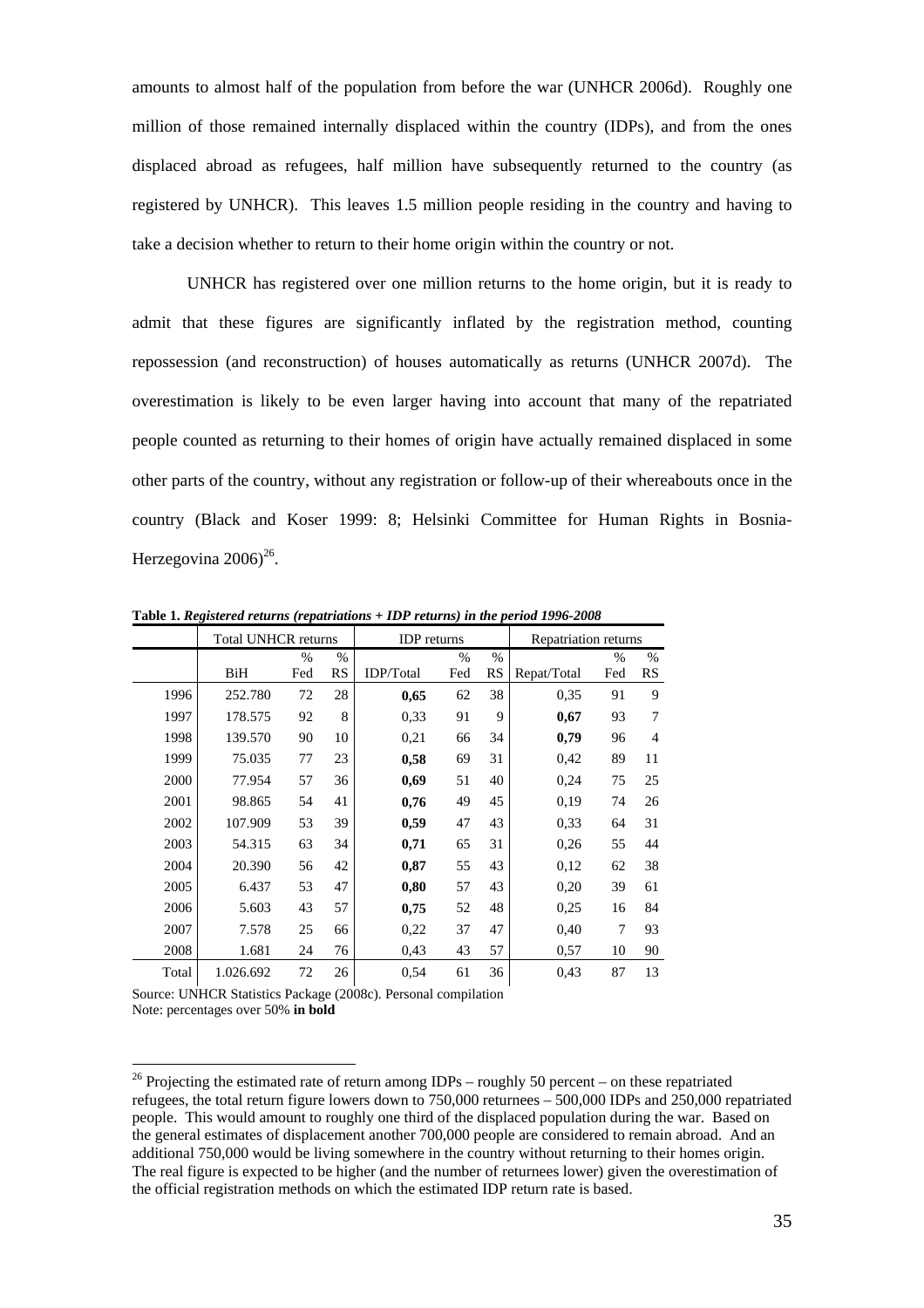The return of people within (or to) the war-time 'safety areas' that were crystallized in Dayton occurred easily and rapidly following the signing of the GFAP. 'Majority returns' are indeed considered to have been mostly completed in the initial years (see Figure 3). However, the bulk of the displaced population was composed of people who had fled from 'unsafe areas', and the (ethnic/political) designation that made such areas 'unsafe' during the war had been certified by the GFAP. It took four years of continued international efforts to begin to see significant numbers of these people returning, the so-called 'minority returns', and the bulk of remaining IDPs and internal non-returnees (over 750,000 people) is constituted by them.

Figure 3. Total UNHCR majority and minority<sup>\*</sup> returns (repatriations + IDP returns) in the period 1996-2008



\* Minority and majority returns defined at the municipality level

The low amount of minority returns can be better grasped if considering the small proportion of minority returns in the early years return movements (see Figure 4) and the fact that almost 60% of all returns took place in the first three years Dayton (see Figure 3 above). In total, by December 2008, only 467,297 of the 1,026,692 returns registered by UNHCR were minority returns, that is, 45%. As a remainder, total return and minority return numbers are based on UNHCR upwardly biased count, whose biases are likely to affect the most the count of minority returns. Based on this, the issue of minority returns "continues to be emphasised and remains a major political issue repeatedly raised as not being successful" (UN High Commissioner for Refugees 2007d: 5).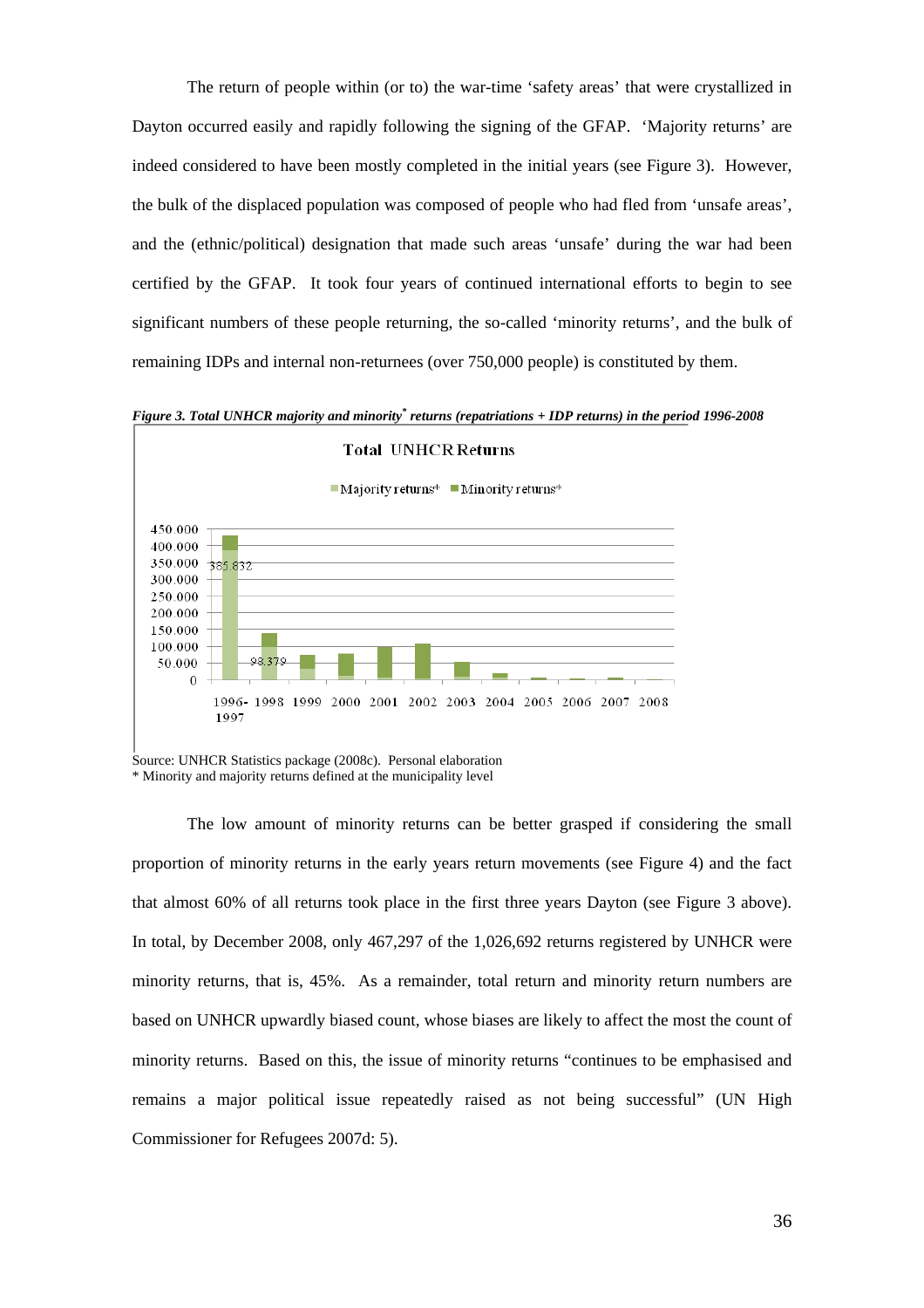

Source: Ministry for Human Rights and Refugees of Bosnia-Herzegovina (2004)

# *5.2. In-roads into a refined understanding of the Bosnian return process*

 Some basic insights can be derived from the proposed model of the decision to return for the Bosnian case:

# *1. The obvious importance of the security barrier*

 $\overline{a}$ 

No security barrier is expected for majority returns, whereas this is expected to seriously block and restrain minority returns. The rapid and easy return of majority returnees and the low numbers of minority returns in the initial years support this, especially if taking into account the rampant levels of insecurity in those early years when crossing the IEBL, and the realization of important initiatives radically improving the security levels at the same time that minority returns begun to increase (Mooney 2008: 2).

 The gradual return of minority returnees (as opposed to the concentration pattern of majority returns in the initial years) is coherent with the importance given in the model to the elusiveness of the threat assessment and the idea of a disperse distribution of turning points (following rational calculations and individuals' different conditionings and incentives). Thus, although a breakthrough occurred in the year 2000 (see Figure 4), minority returns did also occur earlier in time<sup>27</sup>; and despite such breakthrough, only a few people returned immediately,

 $27$  An individual and/or local-level analysis is required in order to understand whether this is attributable to returning individuals' characteristics or to specifically favourable conditions in their local environment.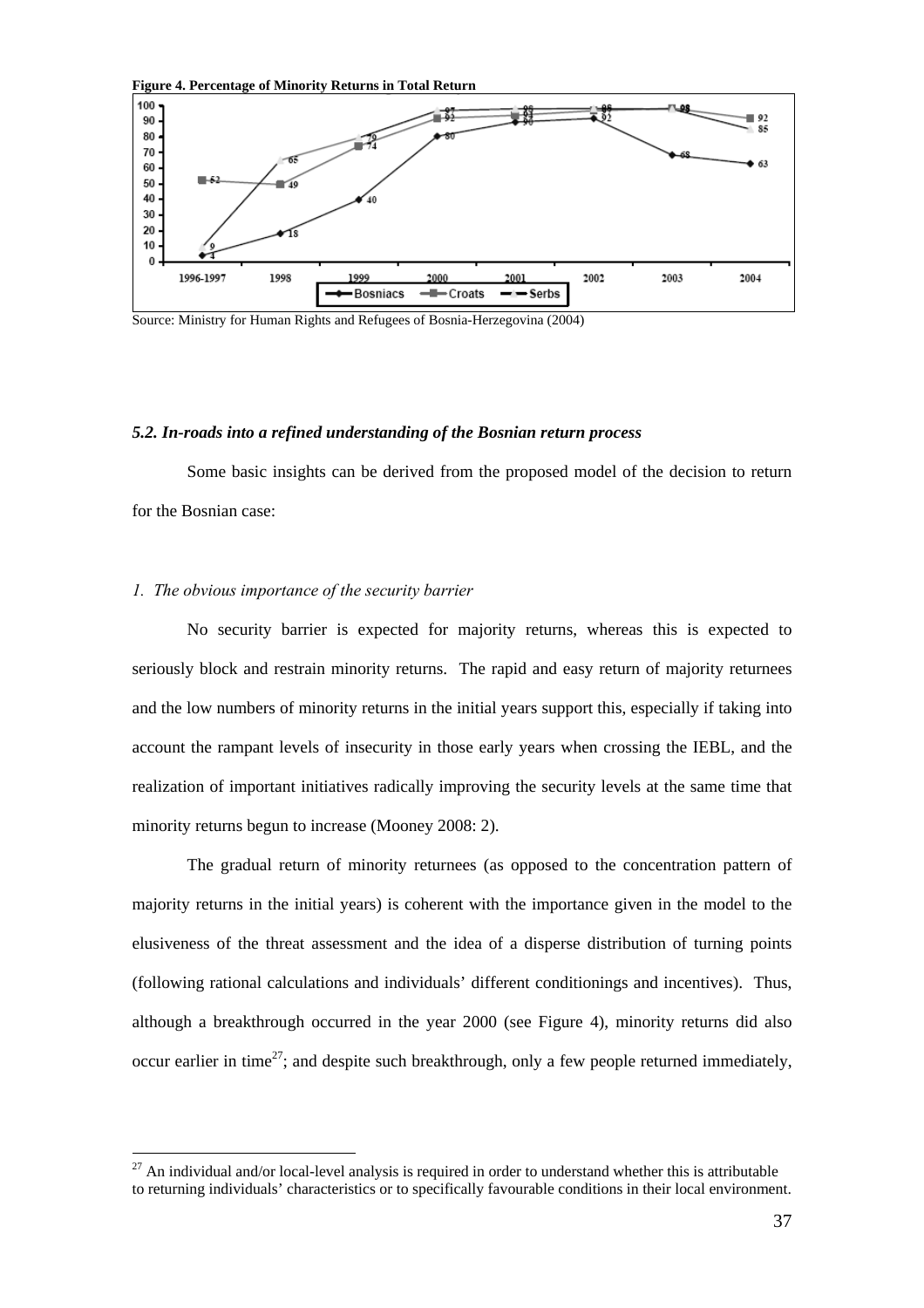which means that for many others the security barrier took more to be broken or that the arrows pointing toward return where weaker.

 The mechanics of the process suggest the importance of taking into account the individuals' assessment of the threat of violence (and other considerations), on which informational flows play a most relevant role. But above all they underscore the unrealistic character of the expectations of early and massive return (as contemplated in the Dayton Peace Agreement) in scenarios as divided as the Bosnian one (Mooney 2008: 5).

# *2. Some likely indirect effects of the existence of a security barrier*

The fact that most potential majority returns actually returned (in the very first years) implies that it was rational (i.e. more advantageous than costly) for them at the time to do so<sup>28</sup>. If assuming the hypothesis that the security barrier was not broken for most potential minority returnees until 2000, it can be expected that by then, four years after the end of the war, IDPs were more likely to have developed alternative strategies not leading to return, on the one hand; and, on the other hand, they were also more likely by that moment to have made some investment in their location of displacement, or to have worsened their economic situation (i.e. by consuming their savings and existing resources).

 In any case, repossession or reconstruction of their properties in their homes of origin (the main source of official return registrations) was more likely to be an important economic asset for the household's economic strategy (e.g. ready to be sold or facilitating the initiation of agriculture activities) and less likely to straightforwardly lead to return. The disconnection between repossession/reconstruction and return has actually become more and more evident with time and in other comparable cases (see e.g. UNHCR 2007b; Smit 2006).

## *3. Not just economic concerns*

 $\overline{a}$ 

One of the most extended and widely embraced argument about the Bosnian return is that economically poor conditions depress return numbers, especially in rural areas, and affect

 $28$  It should be noted though that many of them did not simply return but actually repatriated in those years as a result of restrictive asylum policies in their host countries.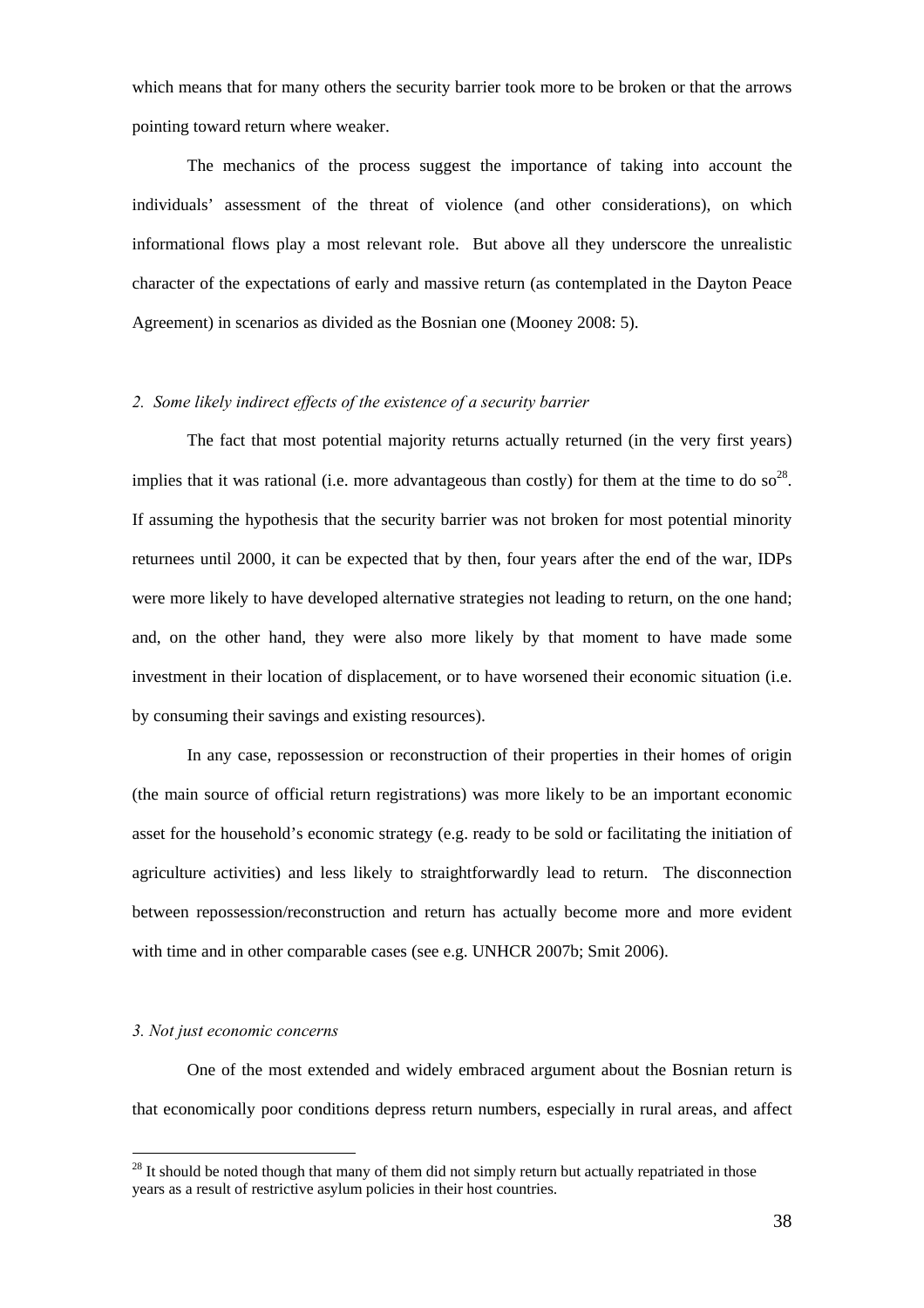the characteristics of the returnee population. This argument has in fact an overwhelming analytical and empirical leverage, although it is lacking still systematic empirical research. However, it is obvious that the argument cannot explain *per se* the specific failure in minority return *vis-à-vis* majority returns in the case of Bosnia.

 If considering the three possible sources of motivation and their likely pushing/pulling effects (see Figure 2), only *restoration issues* in the home of origin offer a clear differential between majority returns and minority returns, both offering a distinctive motivation to return and to *not* return when new rounds of harm and grievance are expected. *Attachment to the roots* is somewhat more likely to be weakened in the case of minority returns, but this will be especially so if mediated by restoration issues. Most importantly, *economic constraints* and incentives are the same for both types of return, except when mediated by restoration issues, i.e. by discrimination (UNHCR 2007d; IDMC 2009; Mooney 2008).

 Thus, pension entitlements, for instance, involving also attached health care benefits, were not recognized in Bosnia across the inter-entity division until very recently, thus avoiding restoring a right which was disrupted as a result of war. Even more illustratively, benefits attached to war veterans' disability pensions and family pensions of war victims and fallen soldiers, directly derived from the recognition by one side of damages suffered during the violent conflict, are to this day not recognized across the inter-entity line.

The importance of discrimination (either by endorsing minority return rejection or through the indirect effect of positive discrimination among group members) for economic sustainability is obvious, especially in already depressed economic environments, such as the Bosnian one, where discrimination is likely to have the most devastating effects. What the consideration of the model helps to point out is that it remains to be analyzed whether discrimination exerts its effect through its purely economic impact on material well-being and sustainability, or whether the restoration issue has some weight of its own<sup>29</sup>. This would have important policy implications.

 $29$  Building on that, one more issue to be analyzed is whether, besides existing formulas of exclusion and discrimination, displaced people also apply self-exclusionary (i.e. 'self-exile') views.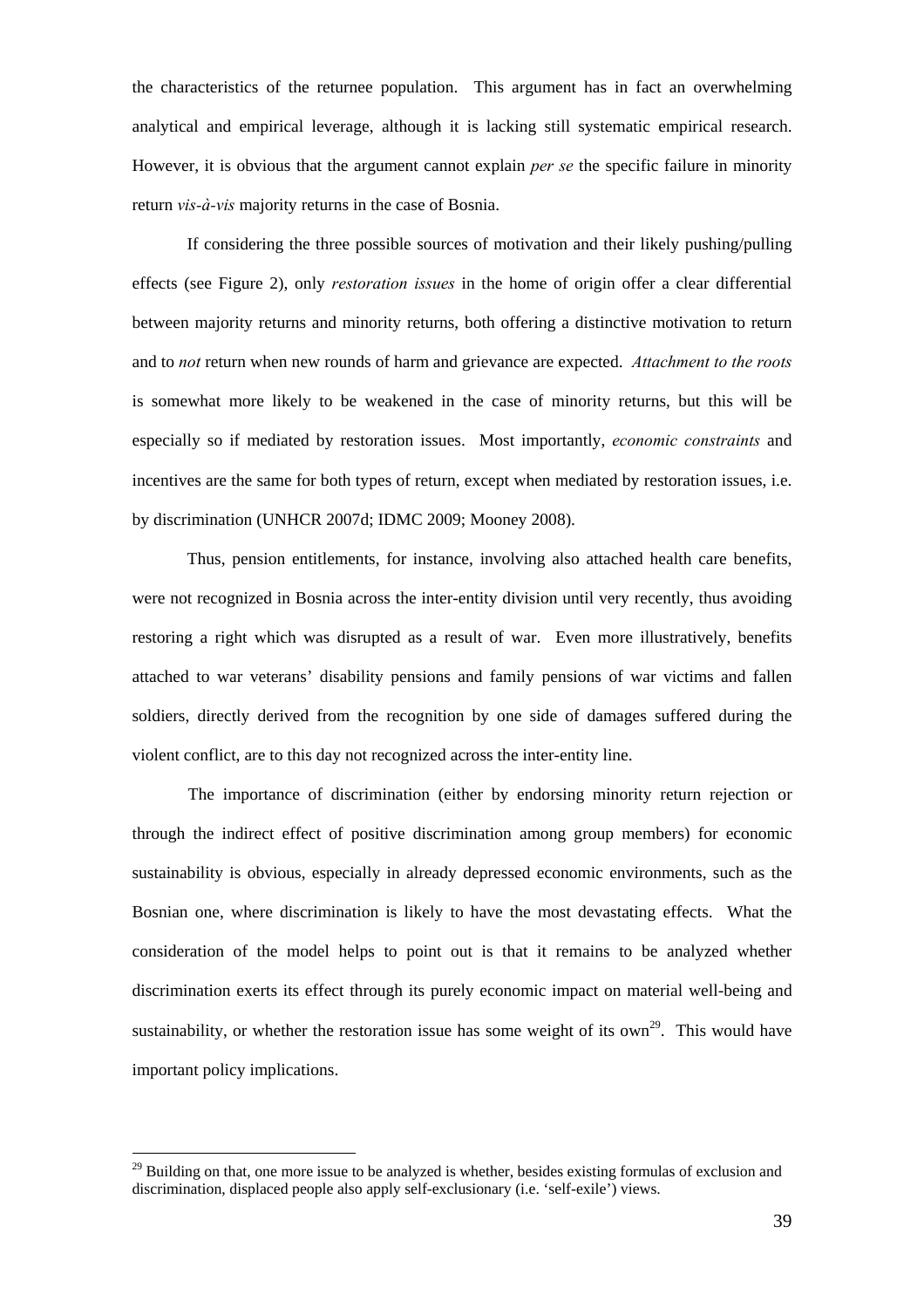# *4. The interplay between economic calculations and political calculations: conflict continued*

The importance of socio-political dominance and discrimination is twofold, since its impinging upon economic sustainability does not only affect the individual decision level, and thus the numbers of return. By detracting from the attractiveness of the return option, it also has a significant effect in the selection and characteristics of the returnees, which are likely to be the more disadvantaged and the elders. That is exactly the map of the Bosnian return drawn by most observers: low numbers composed mainly of elders dependent on subsistence agriculture, pensions or remittances.

The interplay between economic and discrimination components will thus not only deter return, but also hinder its sustainability in the long term. The sustainability of return affects especially restoration claims made from a collective point of view ('political return'), since it threatens the medium and long-term permanence of the group in the area. In a more basic manner, discrimination is applied by definition following collective boundaries, and thus it is likely to be perceived as a collective grievance (whether purposefully designed and based on negative discrimination or not).

Thus, socio-political dominance and discrimination do not only heavily weight on the individual's decision to return, but they also reproduce the core dynamics of violent conflict in a different scenario, producing a reverse to Clausewitz's idea of 'politics by other means' in referral to war. In Bosnia, returnees, displaced people and many commentators clearly perceive the existence of pervasive discrimination as a continuation of 'ethnic cleansing' after the war and without war (Helsinki Committee for Human Rights in Bosnia-Herzegovina 2006; fieldwork interviews and field notes 2006-2007).

#### *5.3. Bringing micro-foundations into policy-making*

 As pointed in the sections above, the shift towards a containment paradigm in the international refugee regime beginning in the 1980s put a focus on voluntary repatriation as the desirable durable solution for refugees. The design of Bosnian post-conflict policy signalled the expansion of the focus to return more generally, including also IDPs. Dayton was the first peace agreement to explicitly endorse the right of return, in a tendency which has been followed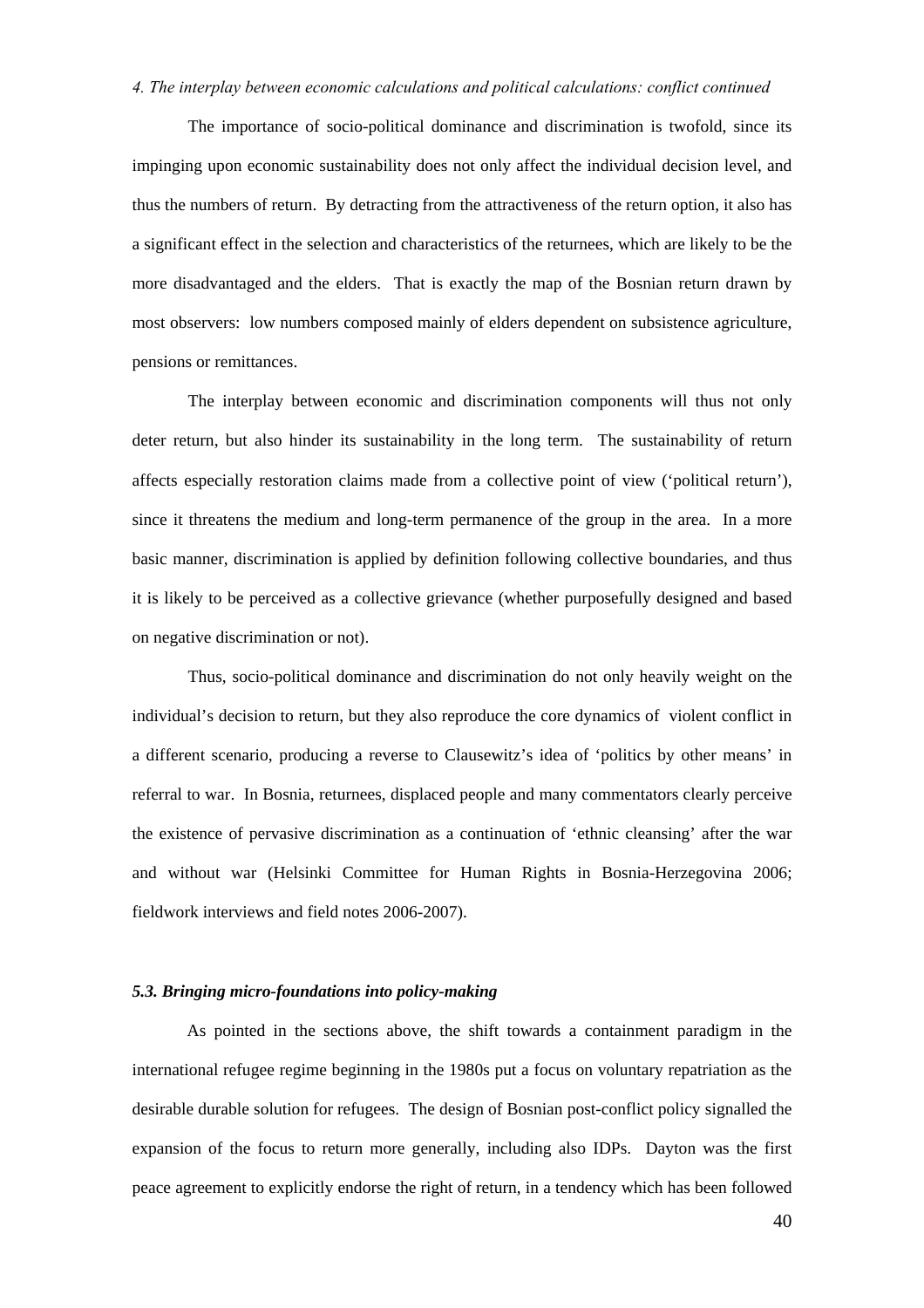by other internationally sponsored peace agreements later on.

 But it did so by linking return to the restoration principle: firstly, insofar such principle (in the form of property restitution) would allow return to the home of origin, meaning the very location of origin and the physical structure of the house where individuals lived before the war. And secondly, by emphasizing the "moral and political imperative to reverse 'ethnic cleansing'" (Mooney 2008: 2). Note though that this is a referral to the restoration principle shaped from a collective point of view, grounded in the understanding that the war had violated the rights of 2.2 million persons to freely remain in their homes as a result of effectively drawing an ethnically marked geopolitical division in the country's territory.

 However, it has just been seen in the previous sections that the relationship between restoration and return is far from perfect. And it is no one's secret that the scenario of return (and moving back to it) may do little (or even work contrary) to the interest of justice and restoration of rights, as detailed above. The international community's strategy in Bosnia has been to put a lot of effort in providing or facilitating conditions which would soften the situations producing new rounds of harm and grievance, i.e. providing the conditions for safe and sustainable return (Mooney 2008). However, its approach and strategy and their relative success are under considerable criticism.

 The core of these criticisms is perfectly summarized in the 2008 report by the Internal Displacement Monitoring Centre: "The lack of adequate support to return and the reluctance of national and international authorities to promote other durable solutions is preventing IDPs and returnees resuming their life in dignity. In view of the obstacles to return faced by many IDPs, and the difficult living conditions of those who remain displaced, the overwhelming focus on return and reconstruction is increasingly becoming questionable" (IDMC 2008: 1).

One first criticism embedded in this quote points out to a narrow approach to restoration upon return. Since the assistance given to return has been largely focused in housing reconstruction (and repossession), it has failed in providing "adequate support to return"; and it has thus prevented returnees "resuming their life in dignity".

House and land repossession were almost granted as a result of the Property Law Implementation Plan. Reconstruction assistance for damaged and destroyed houses has been

41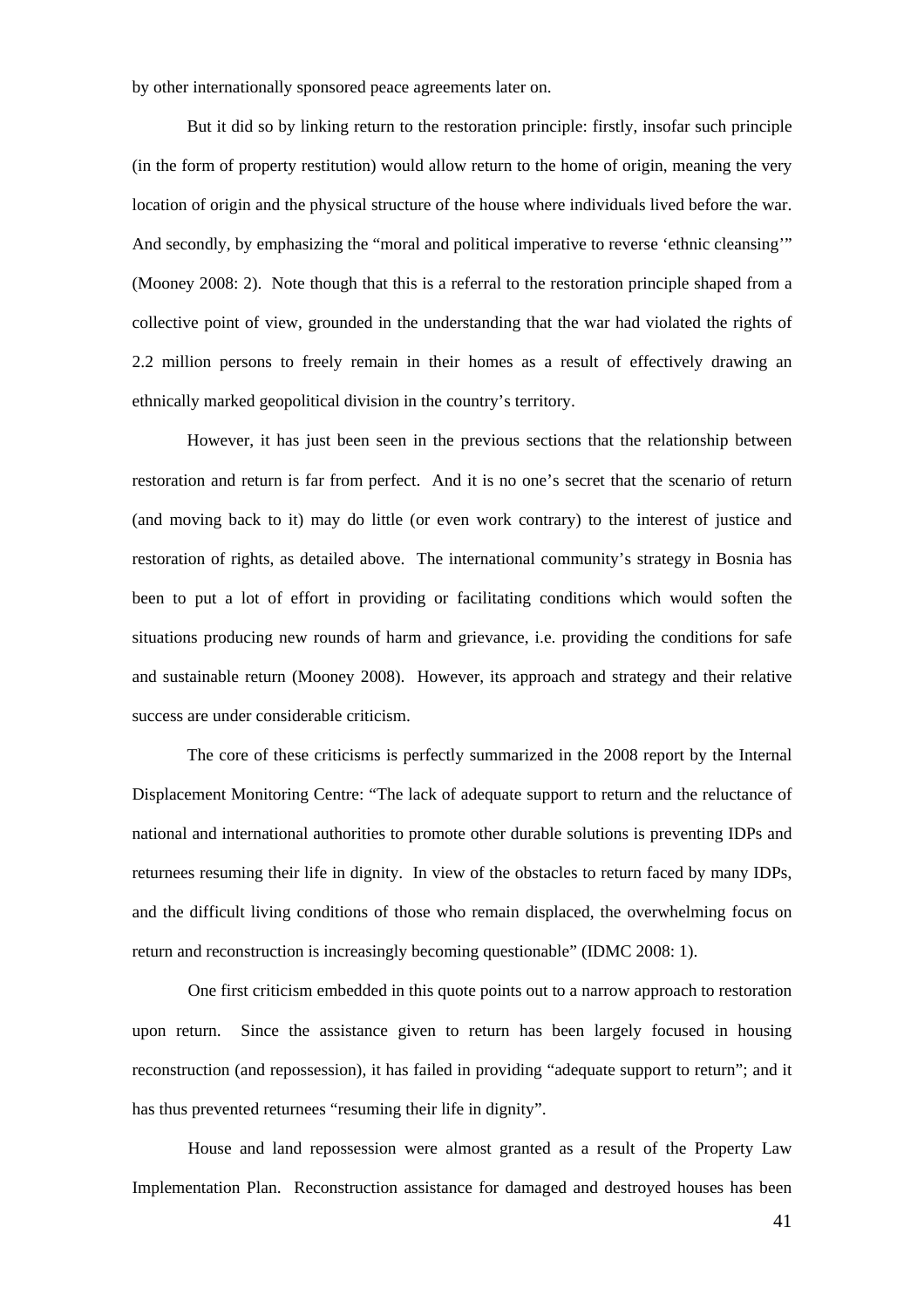largely conditioned to return<sup>30</sup>, and virtually all families who have physically returned have received some kind of such assistance<sup>31</sup>.

The focus on these infrastructure issues left nonetheless other non-material dimensions of restoration (e.g. social and political rehabilitation, guarantees of non-repetition and nondiscrimination) largely out of the focus, with important consequences also for sustainability. And even more crucially, they were not met with similar attention to other key economic restoration components such as job positions, business premises or their corresponding compensations (despite the fact that these were actually contemplated in the GFAP).

Some individual and some concerted legal efforts have been made regarding the restoration of previous jobs, but the labyrinth of the formerly communist regime, the undergone economic reforms and uncontrolled privatisations made most of these attempts hopeless. The same goes for the attempts to recover savings deposited in banks of other ex-Yugoslavian republics. There was no systematic attempt regarding the restitution of business premises either, and almost no chance to recover looted properties such as tools and vehicles (which returnees frequently spotted out in the local market place or in neighbours' properties).

Although house repossession is a fundamental precondition and facilitator of return (Leckie 2000: 4; van Boven 1997: para. 137), it is simply not enough and it does not even seem to have a direct connection with return (Smit 2006; UNHCR 2007b). But, as Smit points out, "restitution processes push on as though individuals might actually be able to go home when they receive a positive determination" (2006: 82).

Establishing the adequate levels and the necessary dimensions of restoration is a fuzzy and slippery issue, but the need for further and thorough analysis on these issues and for their inclusion in policy considerations is becoming more and more evident.

A second criticism embedded in IDMC's quote concerns the exclusive focus on return as a means of restoration, ignoring other durable solutions (and alternative forms of restoration,

<sup>&</sup>lt;sup>30</sup> Important distortions to this rule did take place. Many families accessed the assistance without actually returning, and many families with a will to return (but not physically returned) were not able to access it due to different issues (e.g. not meeting additional requirements of specific projects, irregularities in the process, lack of information or access to the initiatives, etc.).<br><sup>31</sup> Exceptions to the rule probably exist, but none of which the author is directly aware. However, the

timing and the amount of the assistance have actually been problematic in many cases.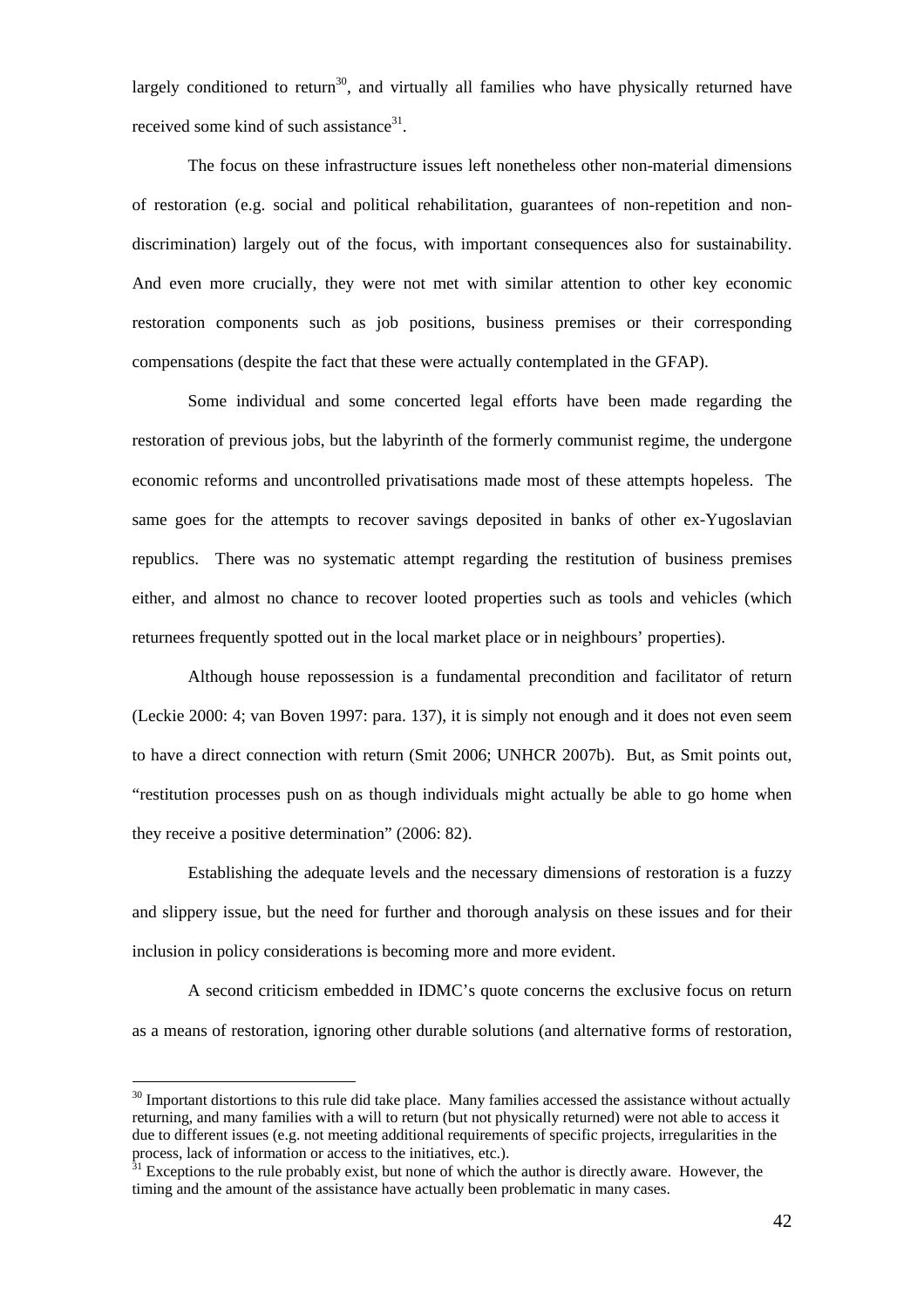such as compensation), which are in fact contemplated not only in international human rights standards, but also in the GFAP itself (Annex VII). The almost exclusive focus on return limits the available means to attain restoration, leaving out those who, for whoever reason cannot or do not want to return.

UNHCR has recently come to acknowledge some of these serious flaws: "While international as well as local assistance projects have so far mainly focused on facilitating return by reconstructing damaged houses and rehabilitating the infrastructure of main return areas, the needs of those who are not able to return either for protection or humanitarian reasons, including those who have suffered from severe human rights abuses, have remained essentially unaddressed" (UNHCR 2007d).

It is becoming obvious then that an excessive focus on return may clearly go to the detriment of restoration (as well as of humanitarian principles) (Williams 2004; Smit 2006). But not only that, it has been shown above that by overlooking the issue of restoration, the goal of return and sustainable return itself can be seriously damaged. In order to actually serve the principle of restoration, but also to actually find viable and efficient solutions (including return) a broader, more flexible framework is needed, including all three durable solutions and forms of compensation (Crisp 2004: 7; IDMC 2009: 27).

A deeper criticism underlies this narrow and biased application of the restoration principle: the instrumentalization of that principle in order to justify a politically-driven goal. Return under Annex VII, even if anchored in the language of individual human rights, was politically marked as intended to undo the outcomes reached through violence.

Even if considering this a well-intentioned end beyond other possible geopolitical ends, and besides the ethical issue of the political instrumentalization of moral principles (and the lives of the people affected), it cannot be ignored that the political connections with the violent conflict can have implications and consequences running against the intended goals and principles. Moreover, Annex VII plainly collided with the institutional structure designed in the rest of the GFAP, which endorsed the continuation of war-time 'hostility' areas, thus pushing displaced people into one direction which was marked *a priori* as politically intended, and into an *a priori* unfavourable context given the recent war-time precedents.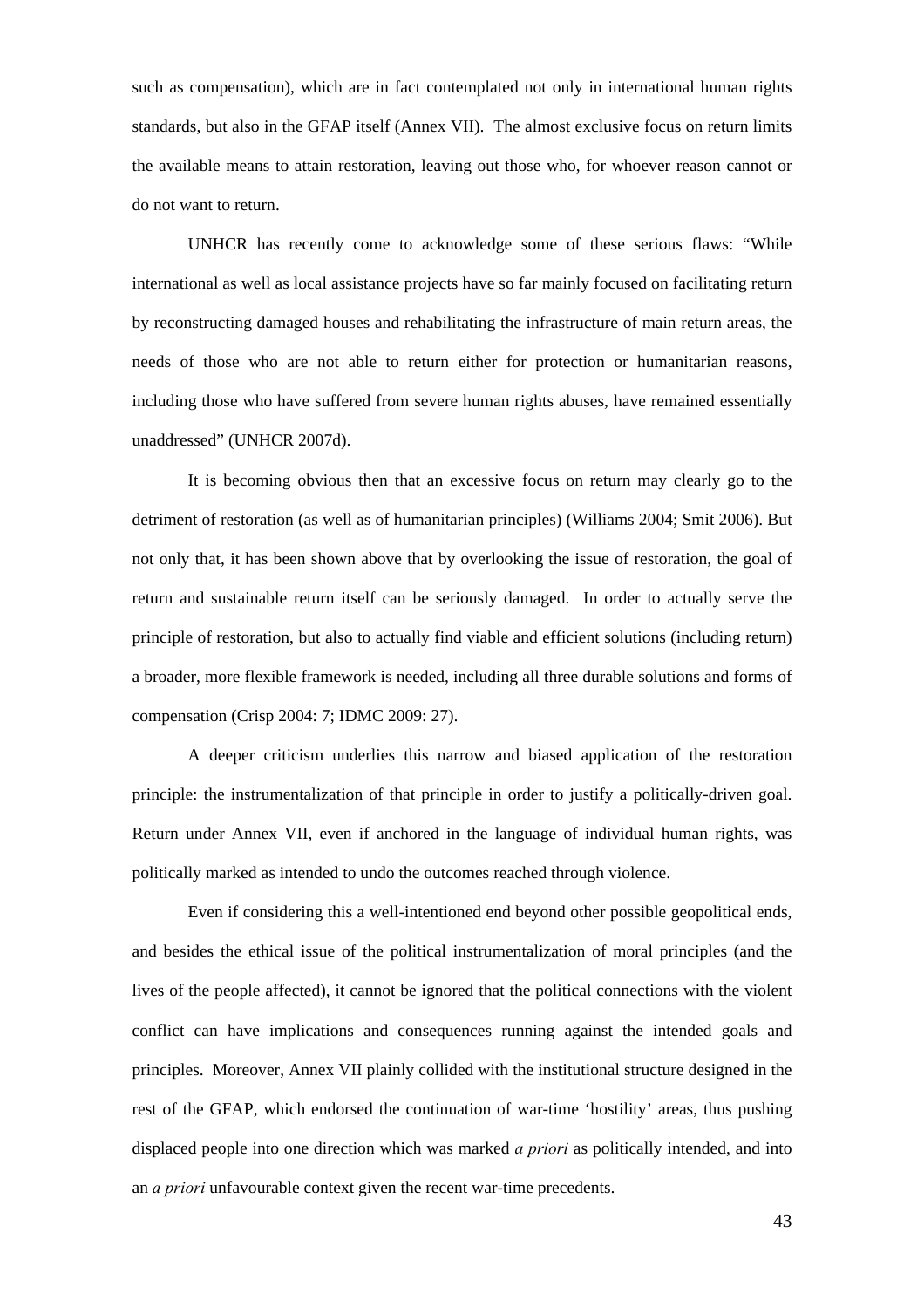But above all, the emphasis on restoration at the collective level was likely to mean, and it has meant in practice, that a micro perspective (prioritizing the consideration of people's needs, constraints and incentives) would not play an important part in the policy design process.

 The Bosnian minority return numbers suggest that such approach is actually broadly inefficient and even counterproductive. At the end of the day, it is up to people to return or not. If a comprehensive approximation to the realities in the terrain from that lens is missing, inefficiencies are likely to arise in the attainment of the aimed goals: "Failure to tailor peacebuilding processes and peace agreements to target the specific needs of returnees and the communities receiving them risks reinforcing obstacles to sustainable return and reintegration." (Mooney 2008: 5).

Being more sensitive to the needs and realities of the people in the field will only help making post-conflict policies more efficient, besides more respectful with human rights standards. In the words of Roberta Cohen and Francis Deng: "Effective strategies for dealing with internal displacement must involve a broad range of players, beginning with the displaced populations themselves" (1998: 239). A micro perspective is then necessary also in policy design.

# **6. Conclusions**

 This article has identified three basic gaps in the existing knowledge and analysis of displacement as a result of mass violent conflict. Firstly, a research agenda dominated by humanitarian and political concerns at the international level, which has devoted much less attention to the fundamental connections between relocation processes and the violent conflict originating them. Secondly, a specific lack of consideration of relocation processes as intervening and independent variables in the unfolding of violent conflict dynamics. And thirdly, the lack of consideration of individuals' agency when trying to understand relocation processes.

The theoretical model proposed for return attempts to make a contribution into filling these gaps. The model itself and its application to the Bosnian case underscore the multiple

44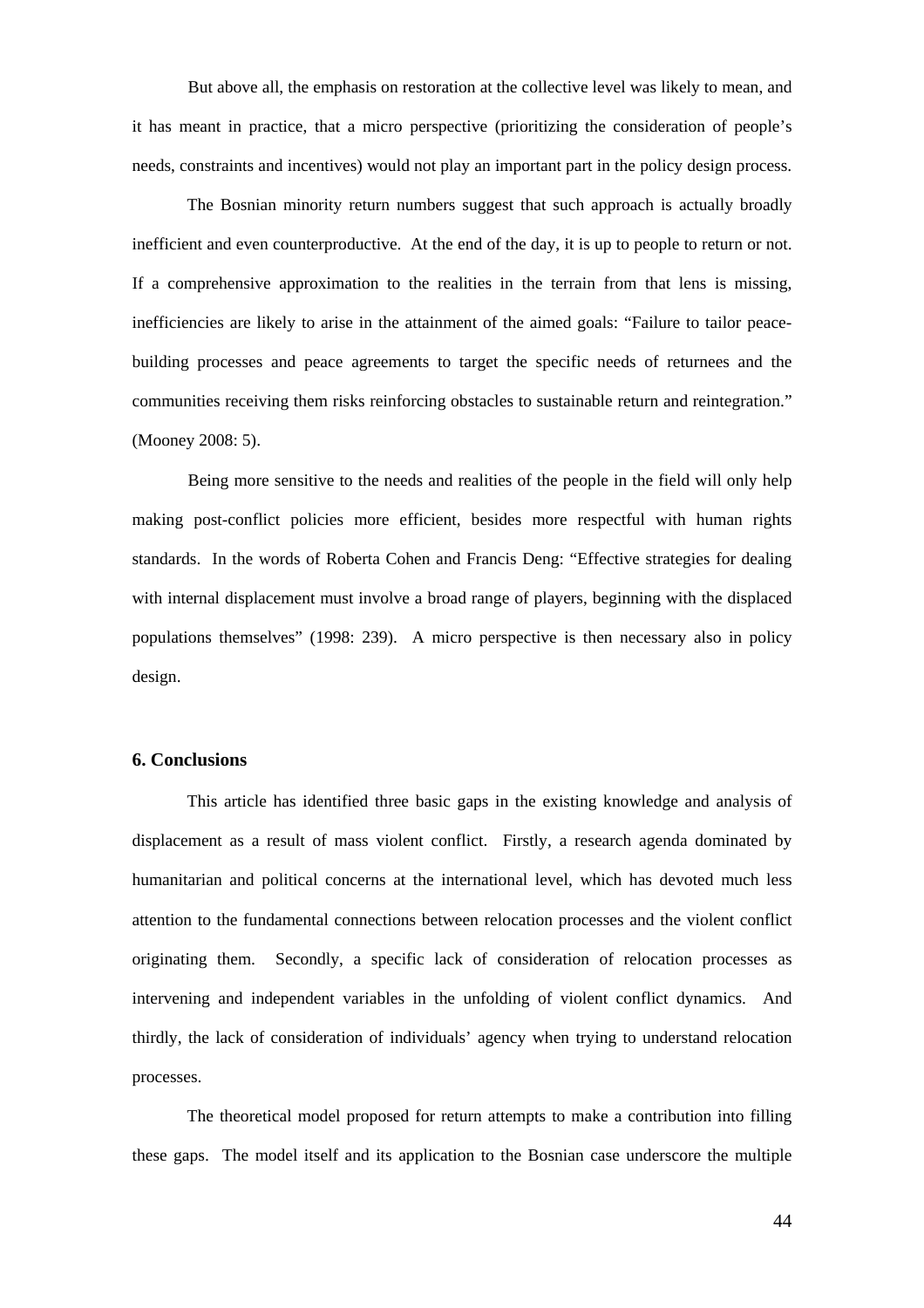motivations and mechanisms which may underlie individuals' decision to return, and the implications derived. These are important implications for policy design, which should be considered in order to enhance the efficiency and the consistency of the approaches endorsed by the international community, and by specific actors.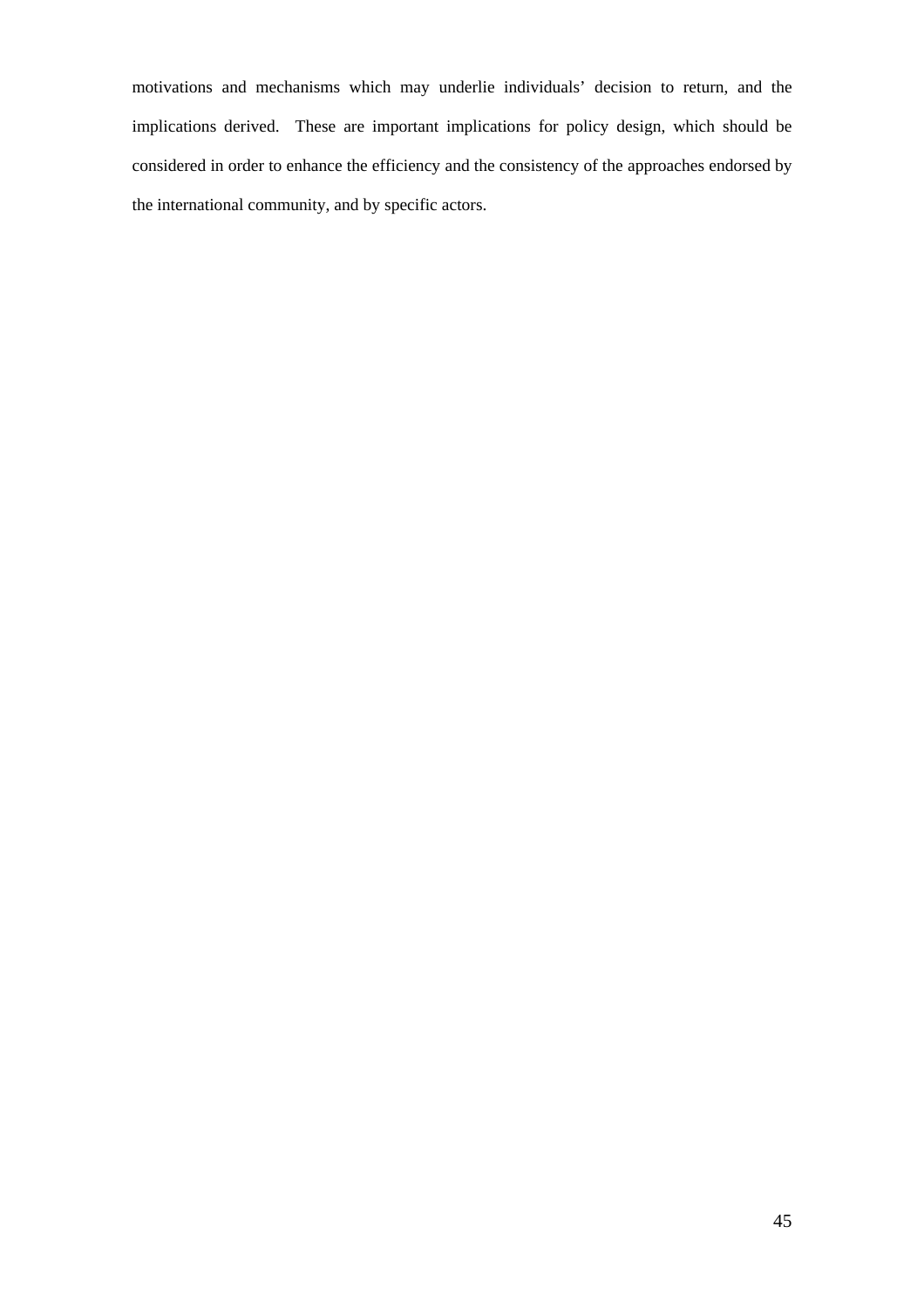# **References**

- Aga Khan, Sadruddin. 1981. Study on Human Rights and Massive Exoduses: United Nations, ECOSOC. E/CN.4/1503.
- Akerlof, George A. 1980. A Theory of Social Custom, of Which Unemployment May be One Consequence. *The Quarterly Journal of Economics* 94 (4):749-775.
- Al-Rasheed, Madawi. 1999. The Myth of Return: Iraqi Arab and Assyrian Refugees In London. *Journal of Refugee Studies* 7:199-219.
- Allen, Tim, and Hubert Morsink, eds. 1994. *When Refugees Go Home: African Experiences*. Geneva: UNRISD.
- Black, Richard, and Khalid Koser, eds. 1999. *The End of the Refugee Cycle?* New York, NY: Berghahn Books.
- Boyle, Michael. 2006. Revenge, Reprisal and Justice in Post-Conflict States. Paper read at Annual Meeting of the International Studies Association, 22 March 2006, at Town & Country Resort and Convention Center, San Diego, CA.
- Bringa, Tone. 1995. *Being Muslim the Bosnian Way: Identity and Community in a Central Bosnian Village*. Princeton, NJ: Princeton University Press.
- Cohen, Roberta. 2009. Humanitarian Imperatives Are Transforming Sovereignty. *The Northwestern Journal of International Affairs* 10 (1).
- Cohen, Roberta, and Francis Deng. 1998. *Masses in Flight: The Global Crisis of Internal Displacement*. Washington, D.C.: The Brookings Institution.
- Coles, Gervase J.L. 1985. Voluntary Repatriation, a Background Study. Paper Prepared for the Round Table on Voluntary Repatriation. San Remo, Italy: International Institute of Humanitarian Law/UNHCR.
	- ———. 1989. Solutions to the Problem of Refugees and the Protection of Refugees. A Background Paper. Geneva: UNHCR.
- Collier, Paul. 2003. *Breaking the Conflict Trap: Civil War and Development Policy*. Washington DC: World Bank.
- Crisp, Jeff F. 2000. Who Has Counted Refugees? UNHCR And The Politics Of Numbers. In *Humanitarian Action: Social Science Connections*, edited by S. Lubkemann, L. Minear and T. G. Weiss. Providence, RI: Watson Institute for International Studies.
- ———. 2004. The local integration and local settlement of refugees: a conceptual and historical analysis. In *EPAU Working Papers,102*. Geneva: UNHCR.
- Cullinan, Sarah. 2001. Torture Survivors' Perceptions of Reparation. Preliminary Survey. London: The REDRESS Trust.
- Czaika, Mathias. 2009a. The Political Economy of Refugee Migration. In *The Discussion Papers*. Freiburg: Department of International Economic Policy, University of Freiburg.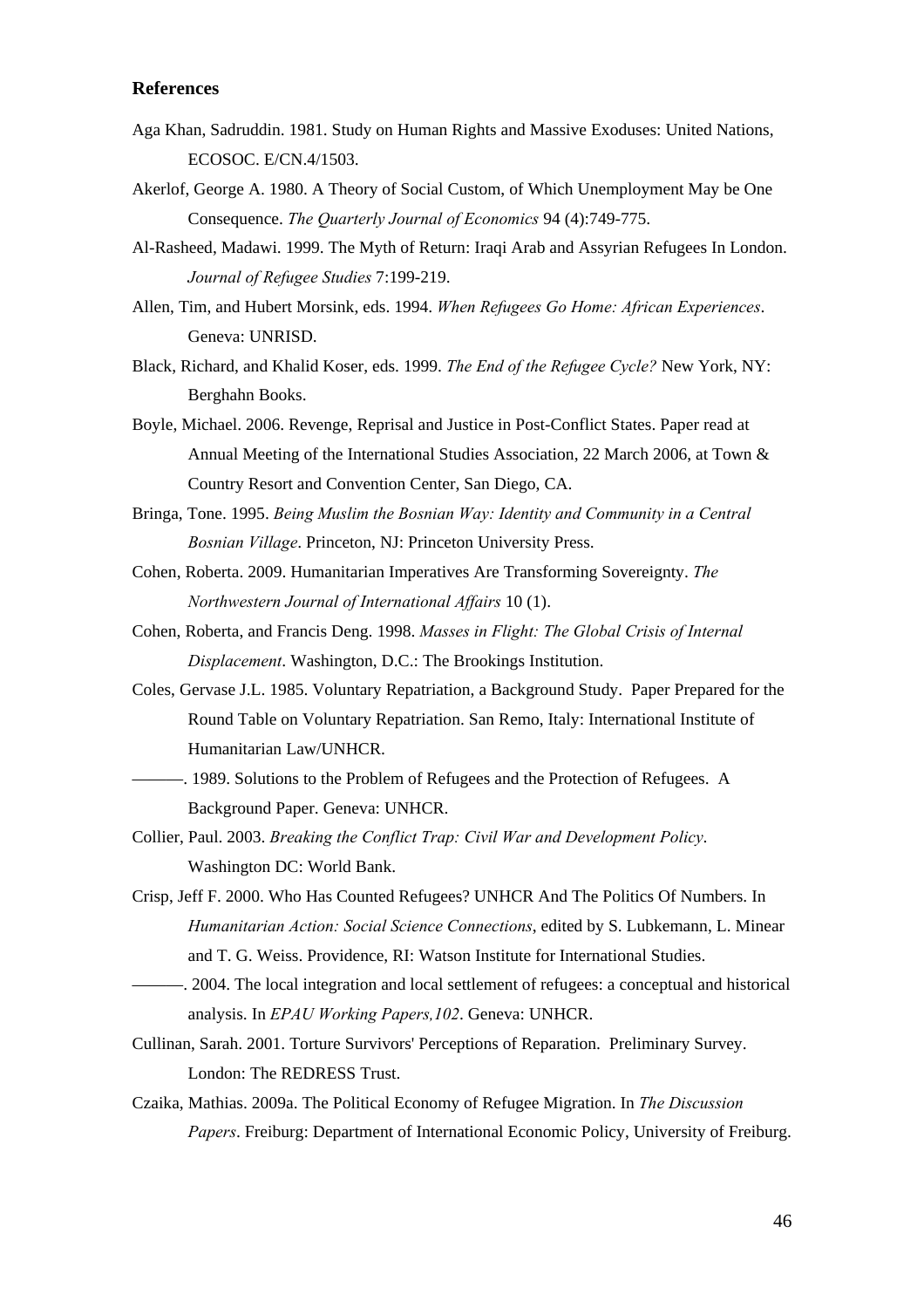- Chimni, B.S. 1998. The Geopolitics of Refugee Studies: A View from the South. *Journal of Refguee Studies* 11 (4):350-374.
- Davenport, Christian A., Will H. Moore, and Steven C. Poe. 2003. Sometimes You Just Have to Leave: Domestic Threats And Forced Migration, 1964-1989. *International Interactions* 29:27-55.
- De Figueiredo, Rui J.P., and Barry R. Weingast. 1999. The Rationality of Fear: Political Opportunism and Ethnic Conflict. In *Civil Wars, Insecurity, and Intervention*, edited by B. F. Walter and J. Snyder. New York, Chichester, West Sussex: Columbia University Press.
- Deininger, Klaus, Ana María Ibáñez, and Pablo Querubin. 2004. Towards Sustainable Return Policies for the Displaced Populations: Why Are Some Displaced Households More Willing to Return than Others? In *HiCN Working Papers, 07*: Households in Conflict Network
- Dowty, Alan, and Gil Loescher. 1996. Refugee Flows as Grounds for International Action. *International Security* 21 (1):43-71.
- Doyle, Michael W., and Nicholas Sambanis. 2000. International Peacebuilding: A Theoretical and Quantitative Analysis. *American Political Science Review* 94 (4):779-801.
- Edwards, Scott. 2007. A Composite Theory and Practical Model of Forced Displacement. Doctoral Dissertation, Unpublished doctoral dissertation., University of Illinois Urbana, IL.
- Eidelson, Roy J., and Rebecca Horn. 2008. Who Wants to Return Home: A Survey of Sudanese Refugees in Kakuma, Kenya. *Refuge* 25 (1):15-26.
- Fitzpatrick, Joan. 2000. Human Rights and Forced Displacement: Converging Standards. In *Human Rights and Forced Displacement*, edited by A. F. Bayefsky and J. Fitzpatrick. Cambridge, MA: Martinus Nijhoff Publishers/Kluwer Law International.
- Fullilove, Mindy Thompson. 1996. Psychiatric Implications Of Displacement: Contributions From The Psychology Of Place. *The American Journal of Psychiatry* 153:1516-1523.
- García del Soto, Arancha. 2008. Vulnerability, Resiliency, and Dignity: Psychosocial Dimensions of the Refugee Experience. *Refuge* 25 (1):3-5.
- Ghanem, Tania. 2003. When Forced Migrants Return 'Home'. The Psychosocial Difficulties Returnees Encounter In The Reintegration Process. In *RSC Working Papers, 16*. Oxford: Refugee Studies Centre.
- Gordenker, Leon. 1987. *Refugees in International Politics*. New York: Columbia University Press.
- Granovetter, Mark S. 1978. Threshold Models of Collective Behavior. *The American Journal of Sociology* 83 (6):1420-1443.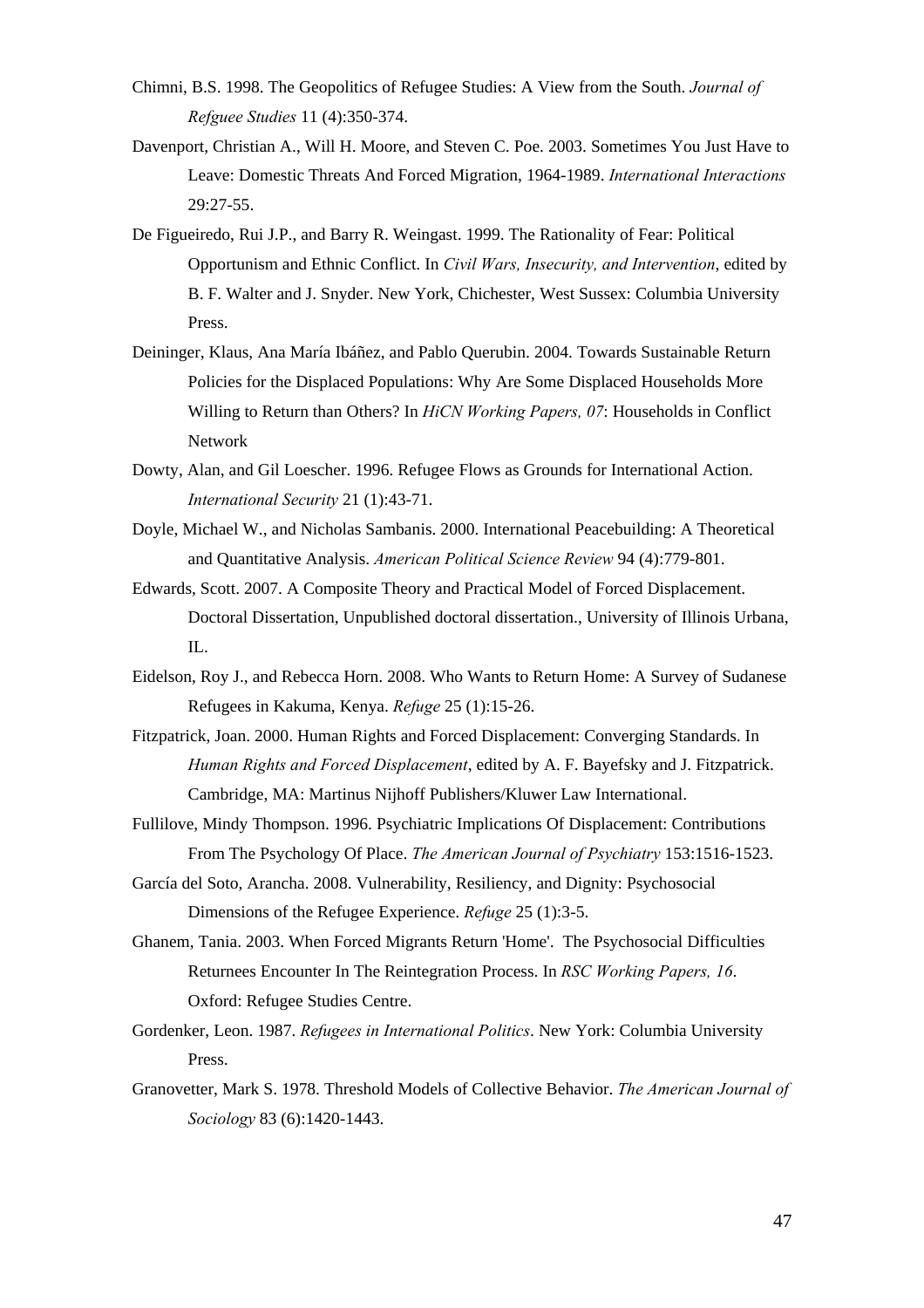- Granovetter, Mark S., and Soong Roland. 1988. Threshold Models of Diversity: Chinese Restaurants, Residential Segregation, and the Spiral of Silence. *Sociological Methodology* 18:69-104.
- Haider, Huma. 2009. The Politicisation of Humanitarian Assistance. Return in Bosnia and Herzegovina. *Puls Demokratije* (17), http://www.pulsdemokratije.net/index.php?id=1731&l=en.
- Helsinki Committee for Human Rights in Bosnia-Herzegovina. 2006. Report on the Status of Human Rights in Bosnia and Herzegovina. Sarajevo.
- Helton, Arthur C. 2000. Forced Migration, Humanitarian Intervention, and Sovereignty. *SAIS Review* 20 (1):61-86.
- Hovey, Guy. 2000. The Rehabilitation of Homes and Return of Minorities to Republika Srpska, Bosnia and Herzegovina. *Forced Migration Review* 7:8-11.
- Howard, Tiffiany. 2004. Ending the Debate: Re-evaluating the causes of Refugee Flows. Paper read at Annual Meeting of the Midwest Political Science Association, 15 April 2004, at Palmer House Hilton, Chicago, Il.
- IDMC. 2008. Bosnia and Herzegovina: Broader and improved support for durable solutions required: Norwegian Refugee Council.
- ———. 2009. Internal Displacement. Global Overview of Trends and Developments in 2008. Geneva: Norwegian Refugee Council. .
- International Commission on Intervention and State Sovereignty. 2001. *The Responsibility to Protect*. Ottawa: International Development Research Centre.
- Jones, Stephen R.G. 1984. *The Economics of Conformism*. New York, NY: Basil Blackwell.
- Justino, Patricia. 2008. Poverty and Violent Conflict: A Micro-Level Perspective on the Causes and Duration of Warfare. In *HiCN Working Papers, 46*: Households in Conflict Network
- Kalyvas, Stathis. 2006. *The Logic of Violence in Civil War*. New York, NY: Cambridge University Press.
- ———. 2008. Ethnic Defection in Civil War. *Comparative Political Studies* 41 (8):1043-1068.
- Kibreab, Gaim. 1999. Revisiting the Debate on People, Place, Identity and Displacement. *Journal of Refugee Studies* 12:384-410.
- ———. 2000. Resistance, Displacement, and Identity: The Case of Eritrean Refugees in Sudan. *Canadian Journal of African Studies* 34 (2):249-296.
- Koser, Khalid. 2008. The displacement-peace nexus. *Forced Migration Review* 30:73.
- Kuran, Timur. 1987a. Preference Falsification, Policy Continuity and Collective Conservatism. *The Economic Journal* 97 (387):642-665.
- ———. 1987b. Chameleon voters and public choice. *Public Choice* 53:53-78.
- ———. 1989. Sparks And Prairie Fires: A Theory Of Unanticipated Political Revolution. *Public Choice* 61:41-74.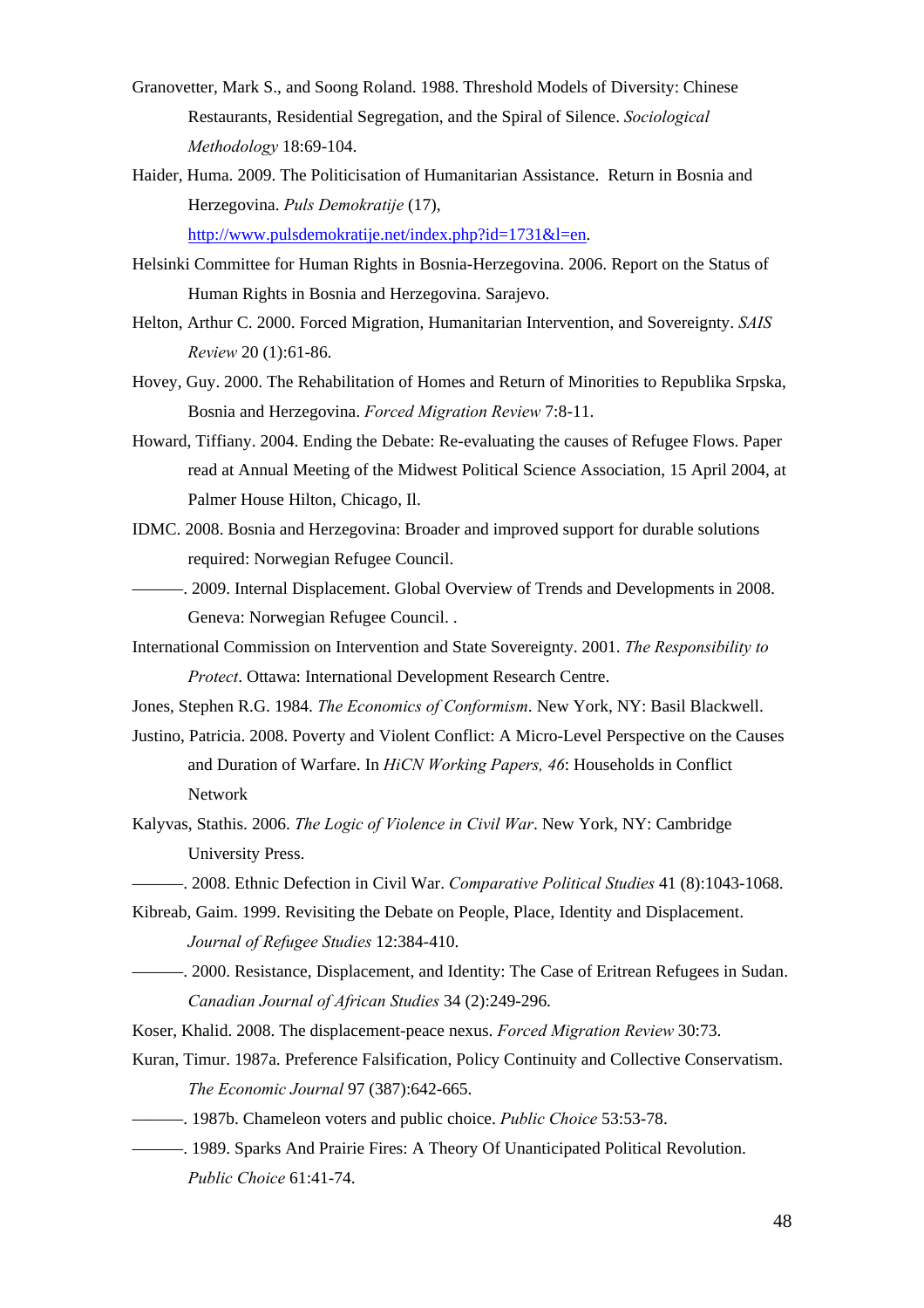- ———. 1997. *Private Truths, Public Lies: The Social Consequences Of Preference Falsification*. Cambridge, MA: Harvard University Press.
- Leckie, Scott. 2000. Going home: land and property issues. Introduction. *Forced Migration Review* (7):4.
- Licklider, Roy. 1995. The Consequences of Negotiated Settlements in Civil Wars, 1945-1993. *The American Political Science Review* 89 (3):681-690.
- Lindley, Anna. 2009. Leaving Mogadishu: The War on Terror and Displacement Dynamics in the Somali Regions. In *MICROCON Research Working Paper, 15*. Brighton: MICROCON.
- Lischer, Sarah. 2005. *Dangerous Sanctuaries: Refugee Camps, Civil War, and the Dilemmas of Humanitarian Aid*. Ithaca, NY: Cornell University Press.
- Long, Lynellyn D., and Ellen Oxfeld, eds. 2004. *Coming Home?* Philadelphia, PA: University of Pennsylvania Press.
- Long, William, and Peter Brecke. 2003. *War And Reconciliation: Reason And Emotion In Conflict Resolution*. Cambridge, MA: MIT Press.
- Lubkemann, Stephen C. 2008a. *Culture in Chaos: An Anthropology of the Social Condition inWar*. Chicago: Chicago University Press.
- Macy, Michael W. 1991. Chains of Cooperation: Threshold Effects in Collective Action. *American Sociological Review* 56 (6):730-747.
- Malcolm, Noel. 1994. *Bosnia. A Short Story*. 2002 ed. London: Pan Books.
- Malkki, Liisa H. 2003. *Purity and Exile: Violence, Memory, And National Cosmology Among Hutu Refugees In Tanzania*. Chicago, IL: University Of Chicago Press.
- Marrus, Michael Robert. 1985. *The unwanted : European refugees in the twentieth century*. New York, NY: Oxford University Press.
- Martin, Susan F. 2000. Forced migration and the evolving humanitarian regime. In *EPAU Working Papers*. Geneva: UNHCR.
- Ministry for Human Rights and Refugees of Bosnia and Herzegovina. 2004. Information on Situation in the Field of Return of Refugees from BiH, Displaced Persons in BiH and Returnees and Realisation of "BiH Strategy for Implementation of Annex 7 of the Dayton Peace Agreement" Sarajevo: Ministry for Human Rights and Refugees of Bosnia and Herzegovina. Available at: http://www.internaldisplacement.org/8025708F004CE90B/(httpDocuments)/07378798771E7DDB802570B 700587B1E/\$file/BiH+Strategy+2004.pdf.
- Mooney, Erin. 2008. Securing Durable Solutions for Displaced Persons in Georgia: The Experience in Bosnia and Herzegovina. Paper read at Conference on Conflict and Migration: The Georgian-Abkhazian Case in a European Context, 18-19 June 2008, at Istanbul.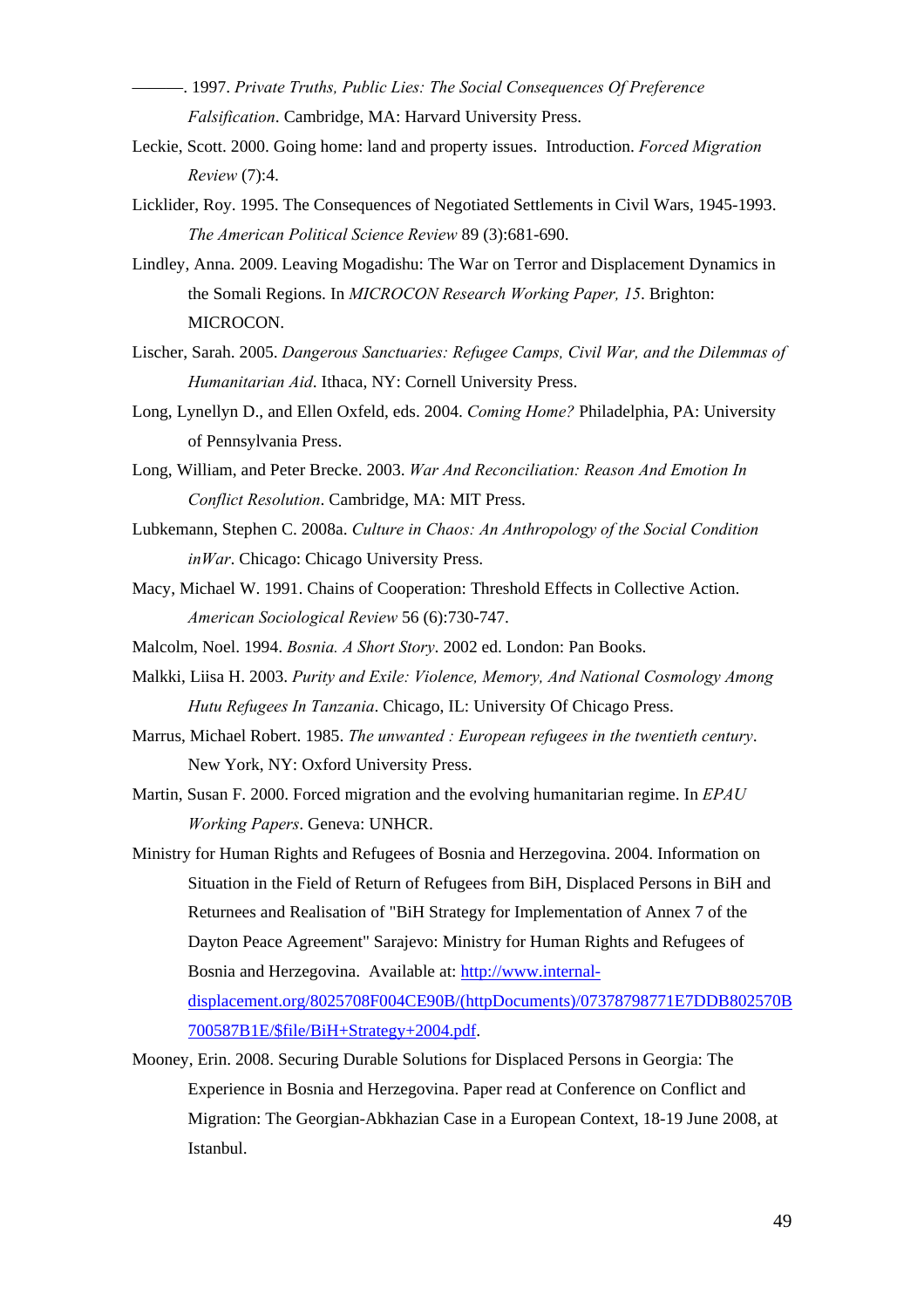- Moore, Will H., and Ted Robert Gurr. 1998. Assessing Risks of Ethnorebellion in the Year 2000: Three Empirical Approaches. In *Early Warning and Early Response*, ed S. Schmeidl and H. Adelman. Place Published: Columbia University Press, Columbia International Affairs Online. https://wwwc.cc.columbia.edu/sec/dlc/ciao/book/schmeidl/ (accessed 19 November 2009).
- Moore, Will H., and Stephen M. Shellman. 2004. Fear of Persecution. Forced Migration, 1952- 1995. *Journal of Conflict Resolution* 40 (5):723-745.
- ———. 2006. Refugee or Internally Displaced Person? To Where Should One Flee? *Comparative Political Studies* 39 (5):599-622.
- ———. 2007. Wither Will They Go? A Global Study of Refugee's Destinations, 1965-1995. *International Studies Quarterly* 51 (4):811-834.
- Newland, Kathleen. 1993. Ethnic Conflict and Refugees. *Survival* 35 (1):81-101.
- Petersen, Roger Dale. 2001. *Resistance And Rebellion: Lessons From Eastern Europe*. Cambridge, England: Cambridge University Press.
	- ———. 2002. *Understanding Ethnic Violence: Fear, Hatred, Resentment in Twentieth Century Eastern Europe*. Cambridge, England: Cambridge University Press.
- Polzer, Tara, and Laura Hammond. 2008. Invisible Displacement. *Journal of Refugee Studies* 21 (4):417-431.
- Posen, Barry R. 1996. Military Responses to Refugee Disasters. *International Security* 21 (1):72-111.
- Rogge, John R. 1994. Repatriation of refugees. A not so simple 'optimum' solution. In *When Refugees Go Home: African Experiences*, edited by T. Allen and H. Morsink. Geneva: UNRISD.
- Rudolph, Christopher. 2003. Security and the Political Economy of International Migration. *American Political Science Review* 97 (04):603-620.
- Salehyan, Idean. 2008. Externalities of Civil Strife: Refugees as a Source of International Conflict. *American Journal of Political Science* 52 (4):787-801.
- Salehyan, Idean, and Kristian Skrede Gleditsch. 2006. Refugees and the Spread of Civil War. *International Organization* 60 (02):335-366.
- Schelling, Thomas C. 1971. Dynamic Models of Segregation. *Journal of Mathematical Sociology* 1:143-186.
	- ———. 1978. *Micromotives and macrobehaviour*. New York, NY: W. Norton & Company, Inc.
- Schmeidl, Susanne. 1995. From Root Cause Assessment to Preventive Diplomacy : Possibilities and Limitations of the Early Warning of Forced Migration, The Ohio State University.
- ———. 1995. From Root Cause Assessment to Preventive Diplomacy: Possibilities and Limitations of the Early Warning of Forced Migration, Unpublished doctoral dissertation. Department of Sociology, The Ohio State University, Columbus, OH.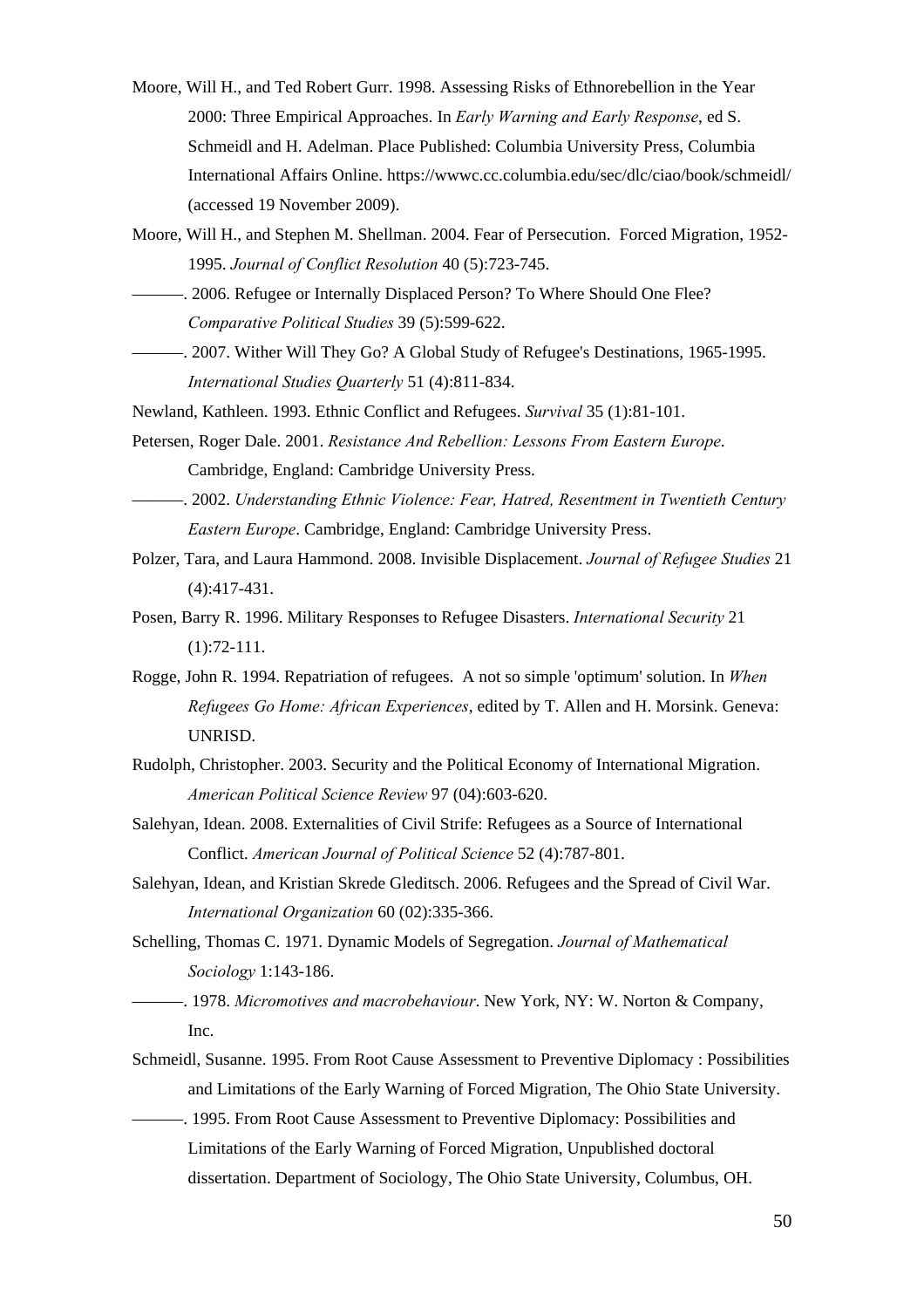- ———. 1997. Exploring the Causes of Forced Migration: A Pooled Time-Series Analysis, 1971-1990. *Social Science Quarterly* 78 (2).
- Schmeidl, Susanne, and J. Craig Jenkins. 1998. The Early Warning of Humanitarian Disasters: Problems in Building an Early Warning System. *International Migration Review* 32 (2):471-486.
- Shukla, Kavita. 2008. The international community's Responsibility to Protect. *Forced Migration Review* (30):7-9.
- Skran, Claudena M. 1995. *Refugees in Inter-War Europe*. Oxford: Clarendon Press.
- Smit, Anneke Rachel 2006. Housing and Property Restitution and IDP Return in Kosovo. *International Migration* 44 (3):63-88.
- Stedman, Stephen John, Donald Rothchild, and Elizabeth M. Cousens, eds. 2002. *Ending Civil Wars: The Implementation of Peace Agreements*. Boulder, CO: Lynne Rienner.
- Steele, Abbey. 2009. Seeking Safety: Avoiding Displacement and Choosing Destinations in Civil Wars. *Journal of Peace Research* 46 (3):419-430.
- Takahashi, Saul. 1997. The UNHCR Handbook on Voluntary Repatriation: The Emphasis of Return over Protection. *International Journal of Refugee Law* 9 (4).
- Tanner, Fred, and Stephen John Stedman, eds. 2003. *Refugee Manipulation. War, Politics, and the Abuse of Human Suffering*. Washington DC: Brookings Institution Press.
- Thorburn, Joanne. 1996. Root Cause Approaches to Forced Migration. *Journal of Refguee Studies* 9 (2):119-135.
- Turton, David. 2003. Conceptualising Forced Migration. In *RSC Working Paper*. Oxford: Refugee Studies Centre.
- UN High Commissioner for Refugees. 2007d. Briefing Note on UNHCR and Annex 7 in Bosnia and Herzegovina.
- UNHCR. 2006d. Press Note on The State of Annex VII. Sarajevo: UNHCR.
- ———. 2007b. UNHCR Global Appeal 2008-2009. Geneva: UNHCR.
- ———. 2007d. Briefing Note on UNHCR and Annex 7 in Bosnia and Herzegovina. Sarajevo: UNHCR.
- ———. 2008c. Statistics Package. Sarajevo: UNHCR. Available at: http://www.unhcr.ba/updatedec08/SP\_12\_2008.pdf.
- ———. 2009a. 2008 Global Trends: Refugees, Asylum-seekers, Returnees, Internally Displaced and Stateless Persons. Geneva: UNHCR. Available at: http://www.unhcr.org/4a375c426.html.

United Nations. 2005. 2005 World Summit Outcome.

van Boven, Theo. 1993. Study Concerning the Right to Restitution, Compensation and Rehabilitation for Victims of Gross Violations of Human Rights and Fundamental Freedoms. UN Doc. E/CN.4/Sub.2/1993.